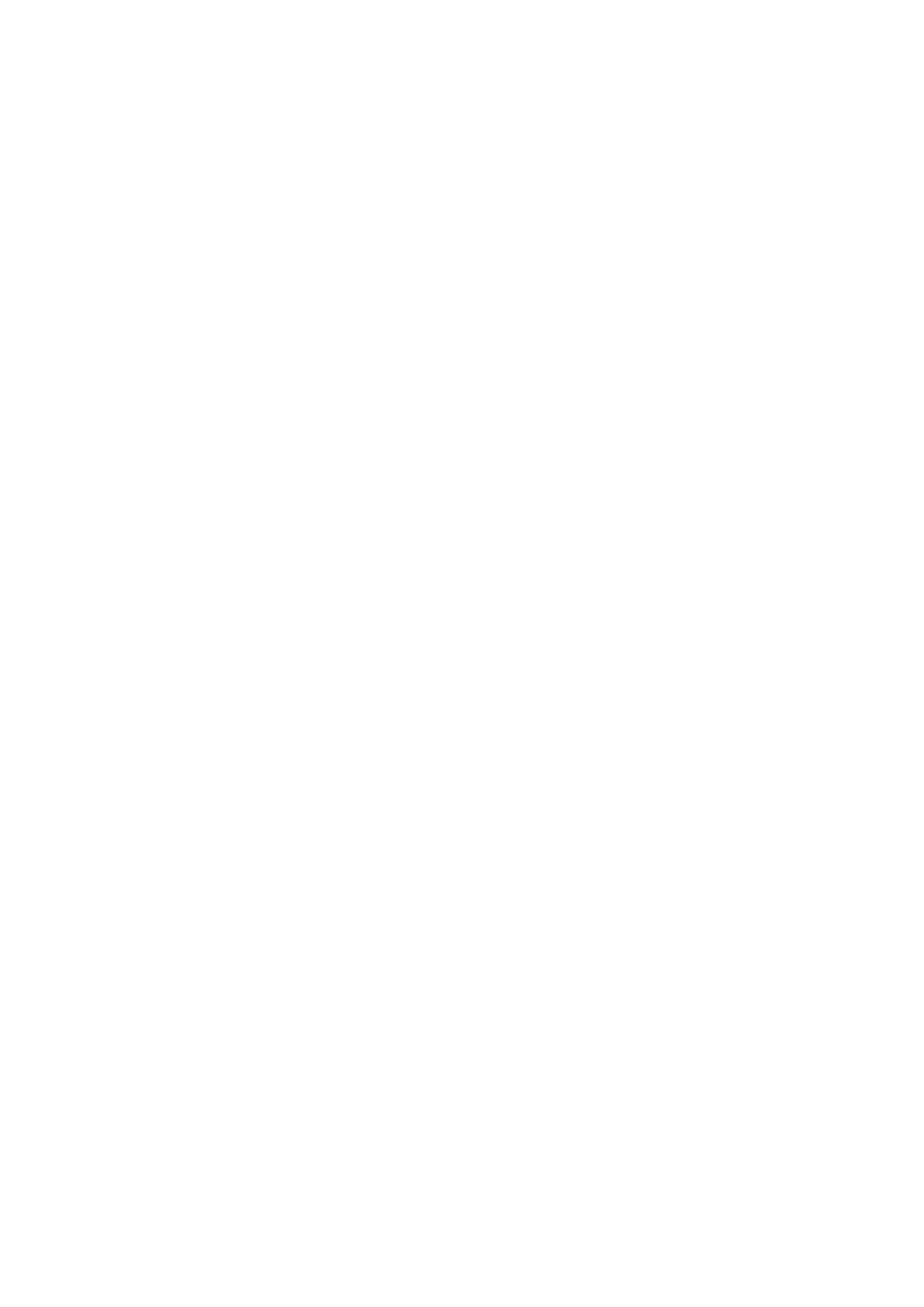REPORT NO. 2012:9 ISSN: 1404-8167

# The Role of Environmental Assessments in Public Policy on Support and Regulation of Technology

A pre-study on the Swedish alternative fuels development in 1974-2004.

MAGNUS ANDERSSON

Department of Energy and Environment *Division of Environmental Systems Analysis* CHALMERS UNIVERSITY OF TECHNOLOGY Gothenburg, Sweden, 2012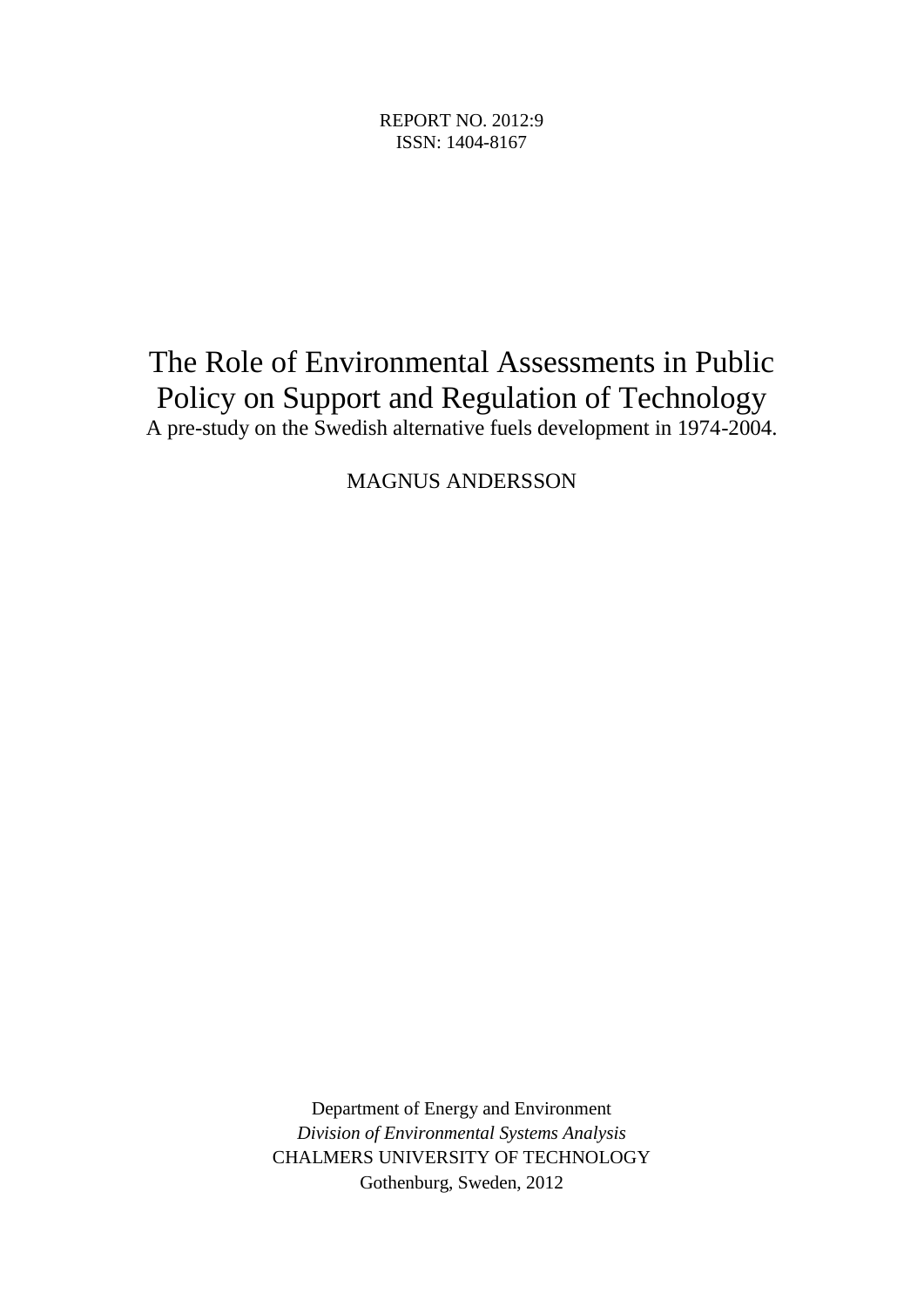# The Role of Environmental Assessments in Public Policy on Support and Regulation of Technology

A pre-study on the Swedish alternative fuels development in 1974-2004.

MAGNUS ANDERSSON

#### © MAGNUS ANDERSSON, 2012

Report No. 2012:9 ISSN: 1404-8167 Department of Energy and Environment Division of Environmental Systems Analysis Chalmers University of Technology SE-412 96 Gothenburg Sweden Telephone +46 (0)31-772 1000

Chalmers Reproservice Gothenburg, Sweden 2012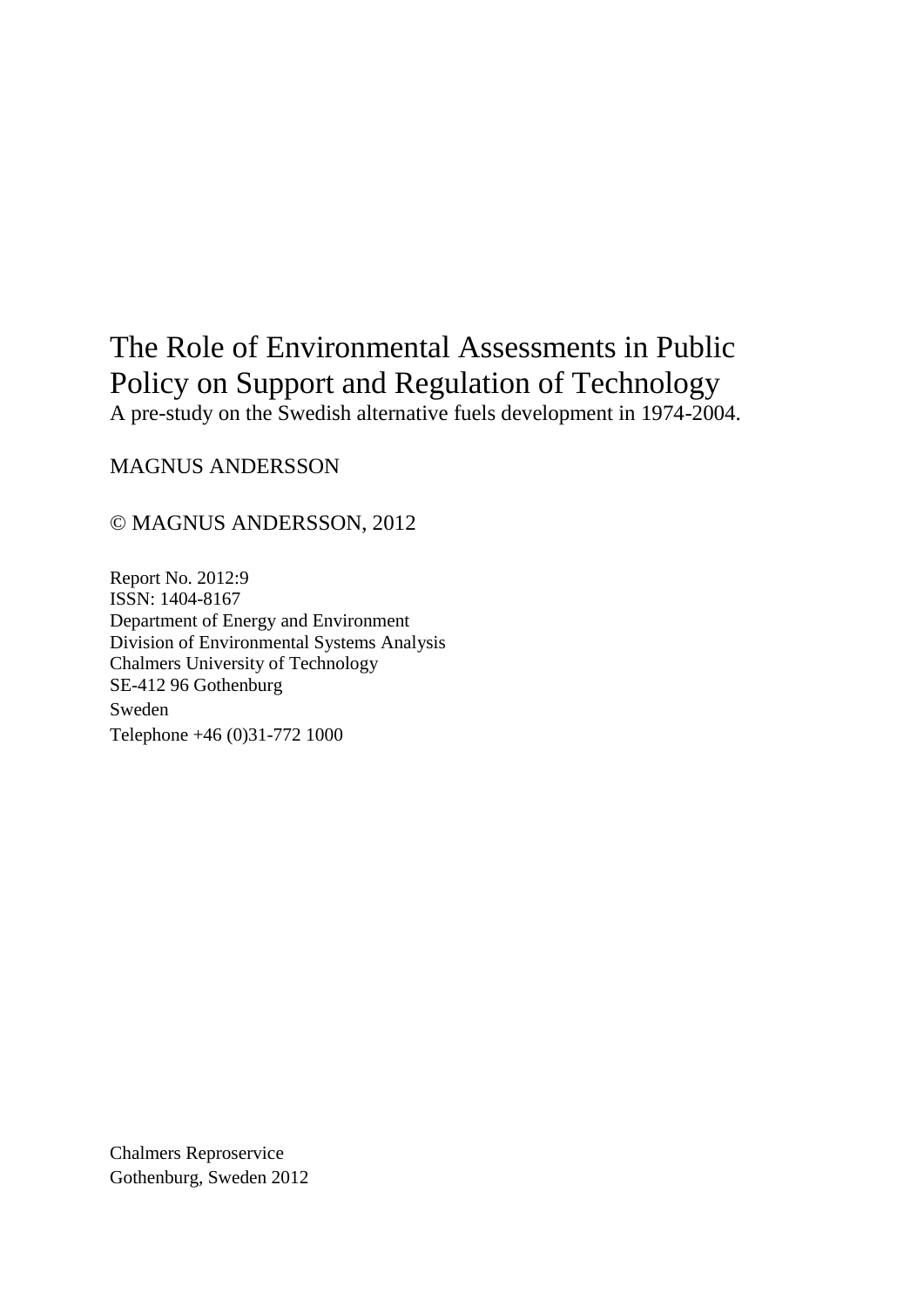# <span id="page-4-0"></span>**Abstract**

This pre-study is directed at the issue of how Environmental Assessment (EA) methods are used in public policy-making that targets support and regulation of technology development. It is specifically aimed at identifying research questions for future work, and does that by performing a case study on Swedish government support for alternative fuels in the time period of 1974-2004. The case study employs an explorative and technology oriented research approach resulting in a description of a generalised three stage decision process in which the Swedish government administration uses EA of technology to varying degrees in response to environmental issues, here called landscape forces, in support of technology. The three stage decision process is described below:

- 1. Interpretation and assignment of a landscape force to a government authority and a related decision process, based on organisational capabilities and rationality of the government administration.
- 2. Possible engagement in a structured inquiry process with input from internal or external EAs, to find a solution to the interpreted landscape force in combination with other contemporary political goals.
- 3. Utilisation of EA results combined with other input to form a decision on policy implementation.

The identification of the three stage process results in proposal of three themes of research with connected case study research questions, see Table I. The questions are generalised and accompanied with proposals of research methods, see Table II.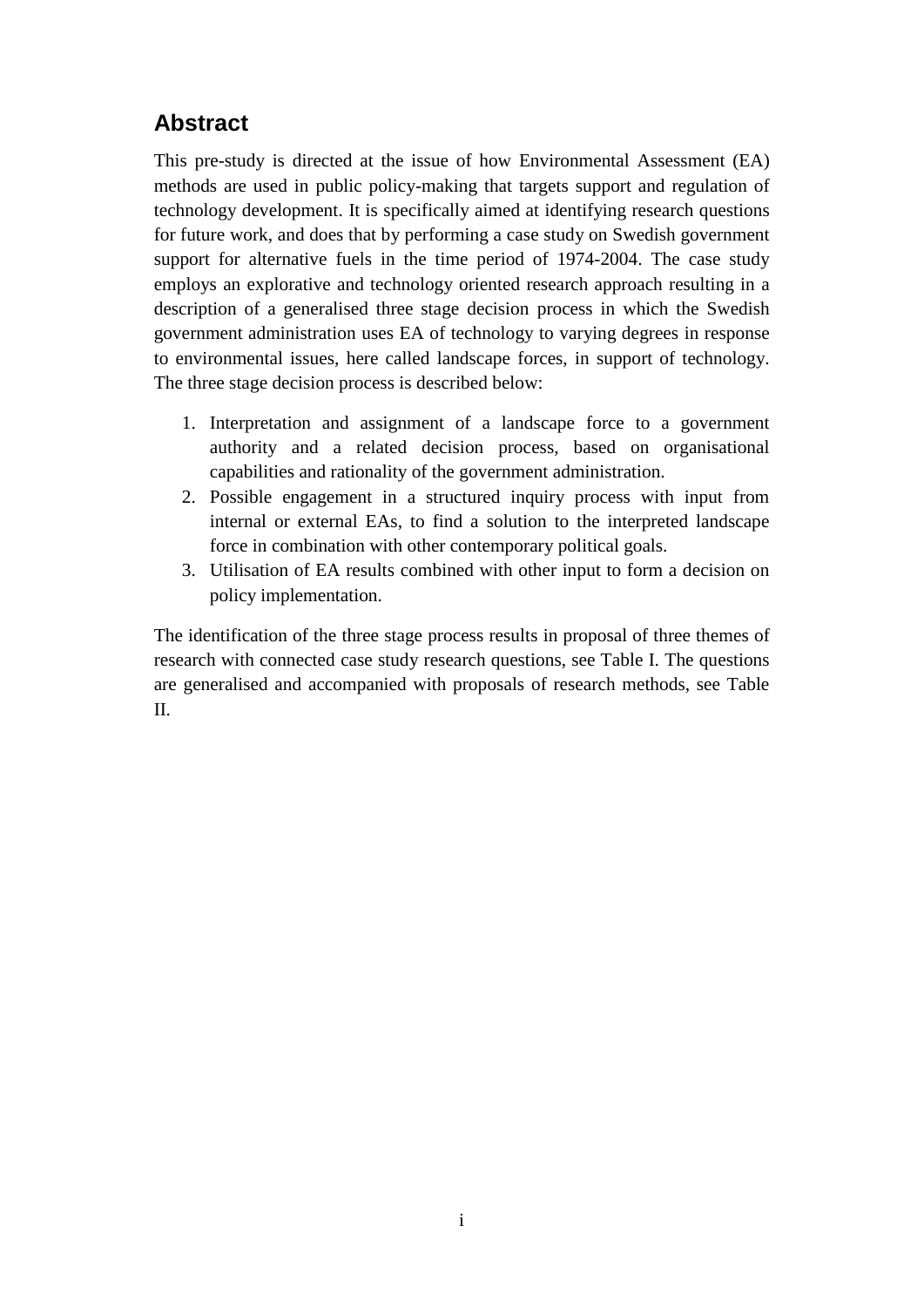Table I: *Relevant research themes and case study questions related to the use of EA methods in public policy-making targeting support and regulation of technology development.*

| Research themes                   | Case study research questions                                                                                                                                                                                                                                                                                                                                                                                                                                                                                                                                                                                                                                                                                                                                                                                                                                                                                                                                          |
|-----------------------------------|------------------------------------------------------------------------------------------------------------------------------------------------------------------------------------------------------------------------------------------------------------------------------------------------------------------------------------------------------------------------------------------------------------------------------------------------------------------------------------------------------------------------------------------------------------------------------------------------------------------------------------------------------------------------------------------------------------------------------------------------------------------------------------------------------------------------------------------------------------------------------------------------------------------------------------------------------------------------|
| 1. Organisational<br>issues of EA | How are<br>issues related to environment and<br>$\bullet$<br>technology assigned to specific authorities in<br>government administration, and how does this<br>affect the use of EA methods?<br>How do differences in mandate, capability and<br>logic between different authorities influence the<br>type, scope and results of an EA?<br>What types of political issues are treated with a<br>structured inquiry process with input from EA<br>methods, and which are not?<br>How do differences in work organisation and<br>knowledge within the government administration<br>affect the ability to use EA methods?                                                                                                                                                                                                                                                                                                                                                 |
| 2. Implementation<br>issues of EA | Are specific EA methods more commonly used in<br>some political decision processes than others?<br>Which EA methods are used in relation to specific<br>technologies and do they affect decision outcomes<br>in different ways?<br>How are EA parameters, such as geographical,<br>temporal and environmental scopes, set in political<br>decision processes and how does it affect decision<br>outcomes?<br>In what<br>are EAs commissioned by<br>cases<br>government actors involved in a decision process,<br>when are non-commissioned EAs used, and does<br>the choice impact quality of decision outcomes?<br>How are results from different assessment methods<br>balanced in a political decision process, specifically<br>quantitative and qualitative<br>how are<br>results<br>balanced?<br>How are EA methods implemented and combined<br>in the different stages of political decisions, and<br>how does it affect technology development and<br>steering? |
| 3. Utilisation<br>issues of EA    | How well do statements in official documents<br>match preceding statements and EA results? Are<br>there obvious mismatches in statements, data or<br>scopes that hint at that the EA has been used in a<br>deceptive way to support decisions based on other<br>motives?                                                                                                                                                                                                                                                                                                                                                                                                                                                                                                                                                                                                                                                                                               |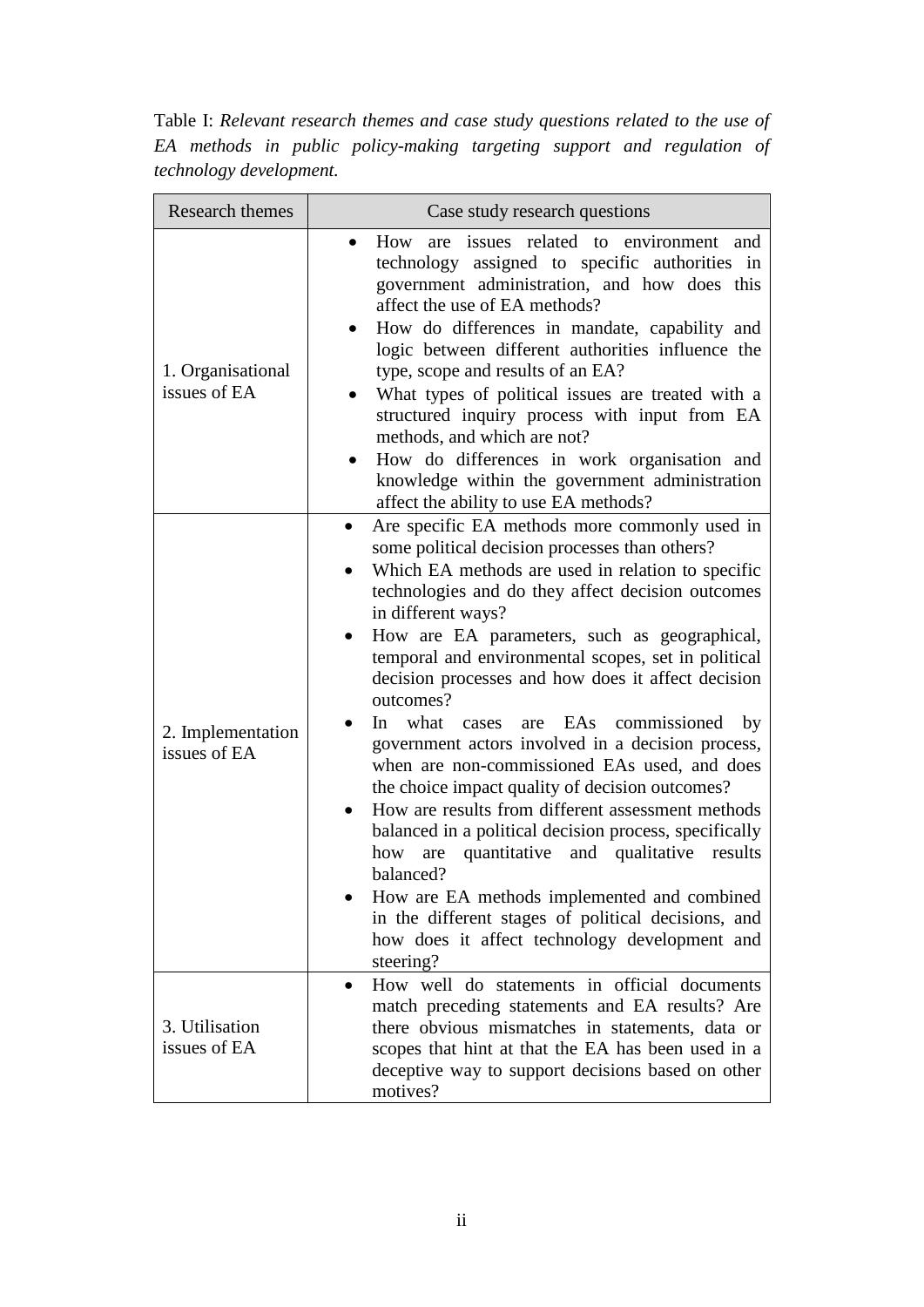| Research themes<br>Generalised research questions |                                                                                                                              | Proposed research<br>methods    |
|---------------------------------------------------|------------------------------------------------------------------------------------------------------------------------------|---------------------------------|
| 1. Organisational<br>issues of EA                 | How can a government administration<br>be organised to enable efficient and<br>effective use of EA methods of<br>technology? | Comparative<br>studies          |
| 2. Implementation<br>issues of EA                 | How can EA methods of technology<br>be implemented to enable fair<br>assessments suitable for government<br>administration?  | Survey and<br>interview studies |
| 3. Utilisation<br>issues of EA                    | How can the use of EA methods of<br>technology within government<br>administration be effectively<br>monitored?              | Comparative<br>studies          |

Table II: *Pre-study proposal of future research themes with connected research questions and methods.*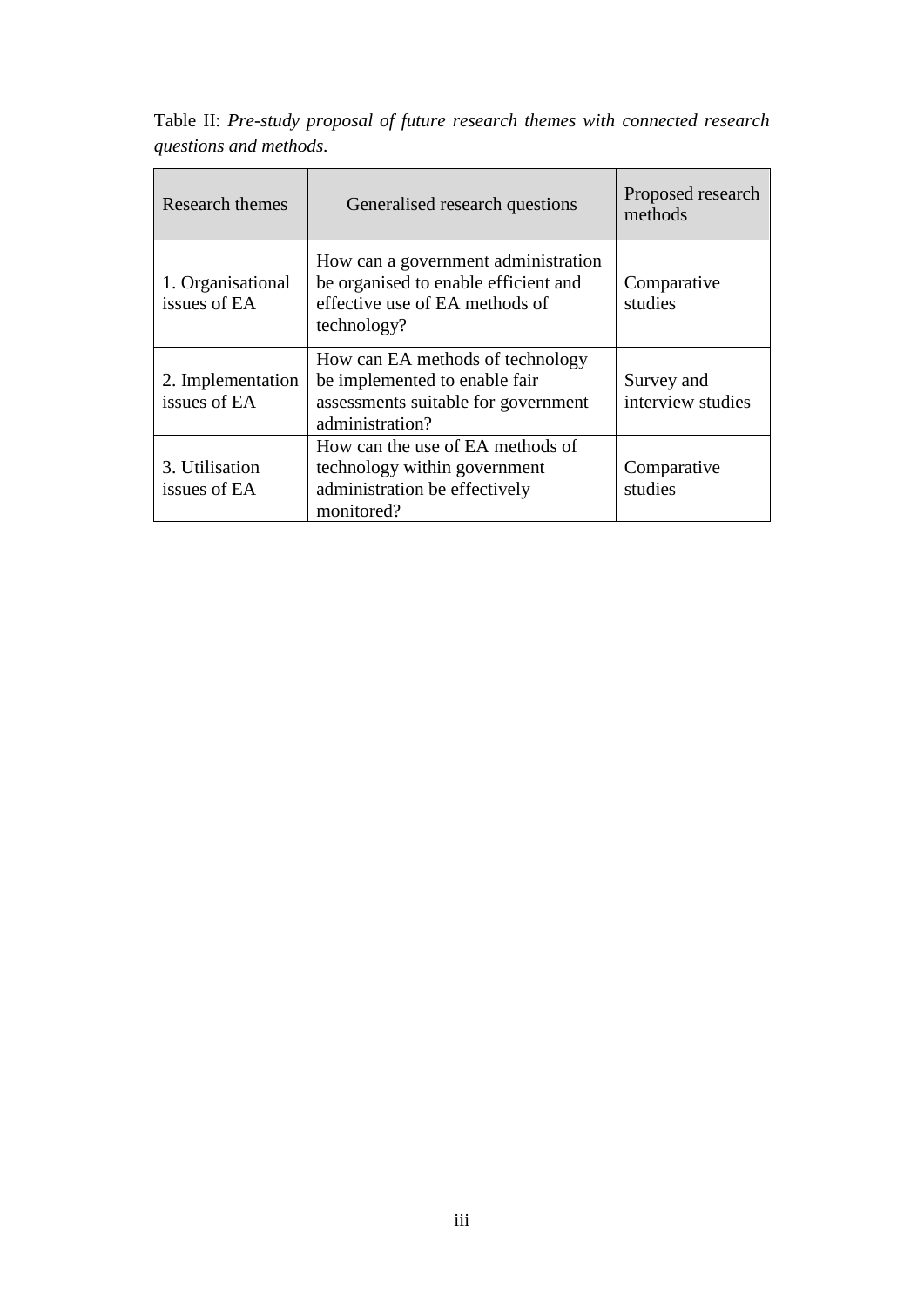# <span id="page-7-0"></span>**Acknowledgments**

This pre-study has been initiated by, and performed in cooperation with, the Division of Environmental Systems Analysis at the Department of Energy and Environment at Chalmers University of Technology. It has been accomplished through the supervision, guidance, and input from a number of people at the division that the author wishes to thank:

For kindly enabling the pre-study to take place:

Anne-Marie Tillman, Professor, Environmental Systems Analysis Head of Division

For initiating the pre-study and for his trust, commitment, evaluable guidance, knowledge and time in supervising the study:

Björn Sandén, Professor, Environmental Systems Analysis

For greatly valuable discussions, ideas and input:

Rickard Arvidsson, Lic. Eng., Environmental Systems Analysis

Steven Sarasini, Ph.D., Environmental Systems Analysis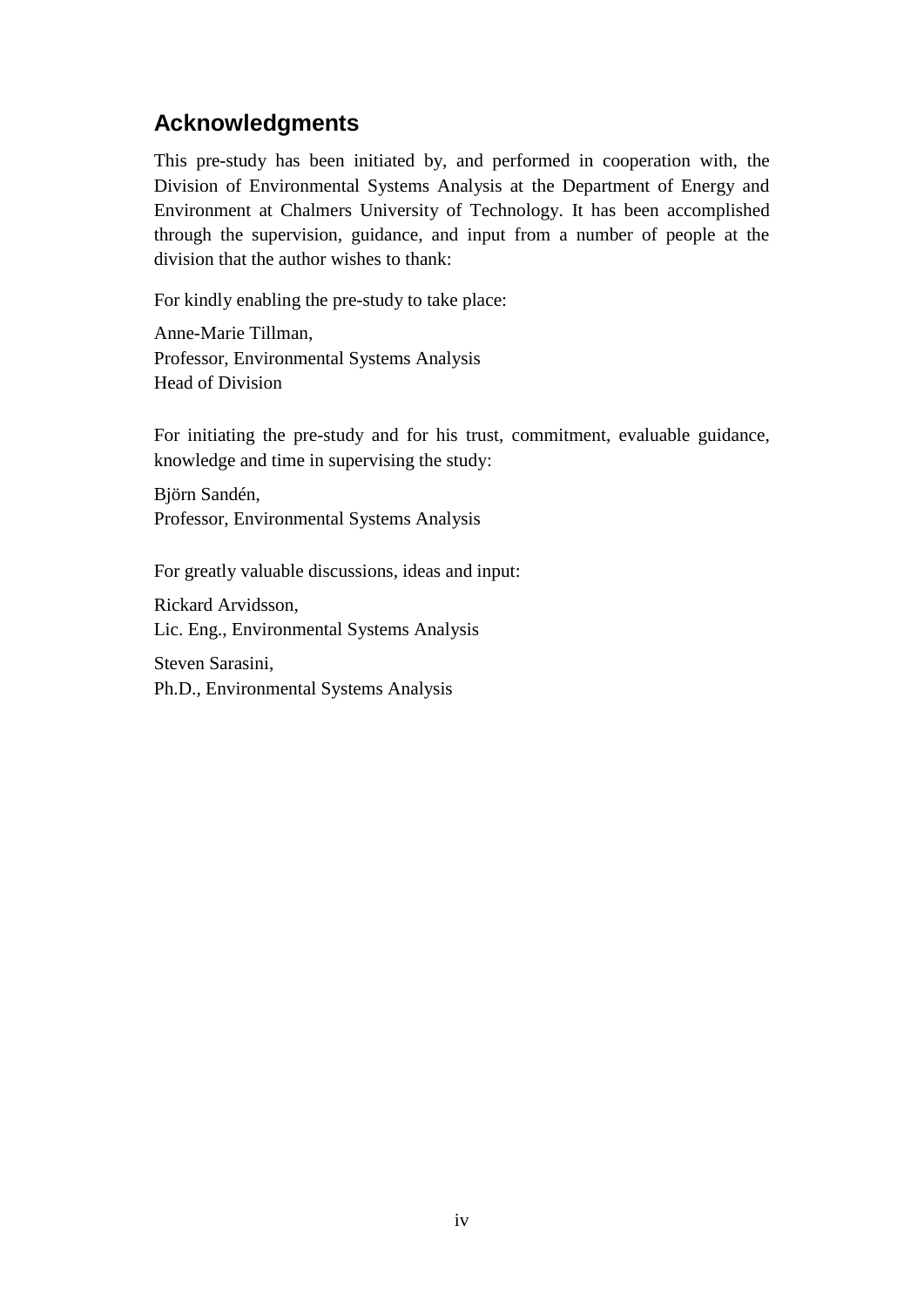# <span id="page-8-0"></span>**List of figures**

- Fig. 2.1 The structural components of a TIS, its internal functions and external forces.
- Fig. 2.2 The MLP of technology transition. Arrows represent influence of change.
- Fig. 2.3 TIS governance arrangements.
- Fig. 2.4 The design of the Swedish government administration in simplified form.
- Fig. 4.1 The MLP on transport fuels and car technology during 1974-2004.

# <span id="page-8-1"></span>**List of tables**

- Table 2.1 The three dimensions of governance arrangements.
- Table 2.2 Overview of commonly used ESA methods.
- Table 5.1 Relevant research themes and case study questions related to the use of EA methods in public policy-making targeting support and regulation of technology development.
- Table 6.1 Pre-study proposal of future research themes with connected research questions and methods.

# <span id="page-8-2"></span>**List of abbreviations**

| <b>CBA</b>  | <b>Cost Benefit Analysis</b>                                                                                                                     |  |  |
|-------------|--------------------------------------------------------------------------------------------------------------------------------------------------|--|--|
| EA          | <b>Environmental Assessment</b>                                                                                                                  |  |  |
| EF          | <b>Ecological Footprint</b>                                                                                                                      |  |  |
| EFA         | <b>Energy Flow Accounting</b>                                                                                                                    |  |  |
| <b>EFUD</b> | The Committee on Energy Research, Development<br>and<br>Demonstration (Energiprogram för forskning, utveckling och<br>demonstration, in Swedish) |  |  |
| EIA         | <b>Environmental Impact Assessment</b>                                                                                                           |  |  |
| En          | Energy analysis                                                                                                                                  |  |  |
| <b>EPK</b>  | The Committee on Energy Programs (Energiprogramkomittén, in<br>Swedish)                                                                          |  |  |
| <b>EPU</b>  | The Committee on Energy Prognosis (Energiprognosutredningnen,<br>in Swedish)                                                                     |  |  |
| <b>ESA</b>  | <b>Environmental Systems Analysis</b>                                                                                                            |  |  |
| <b>IOA</b>  | <b>Input-Output Analysis</b>                                                                                                                     |  |  |
|             |                                                                                                                                                  |  |  |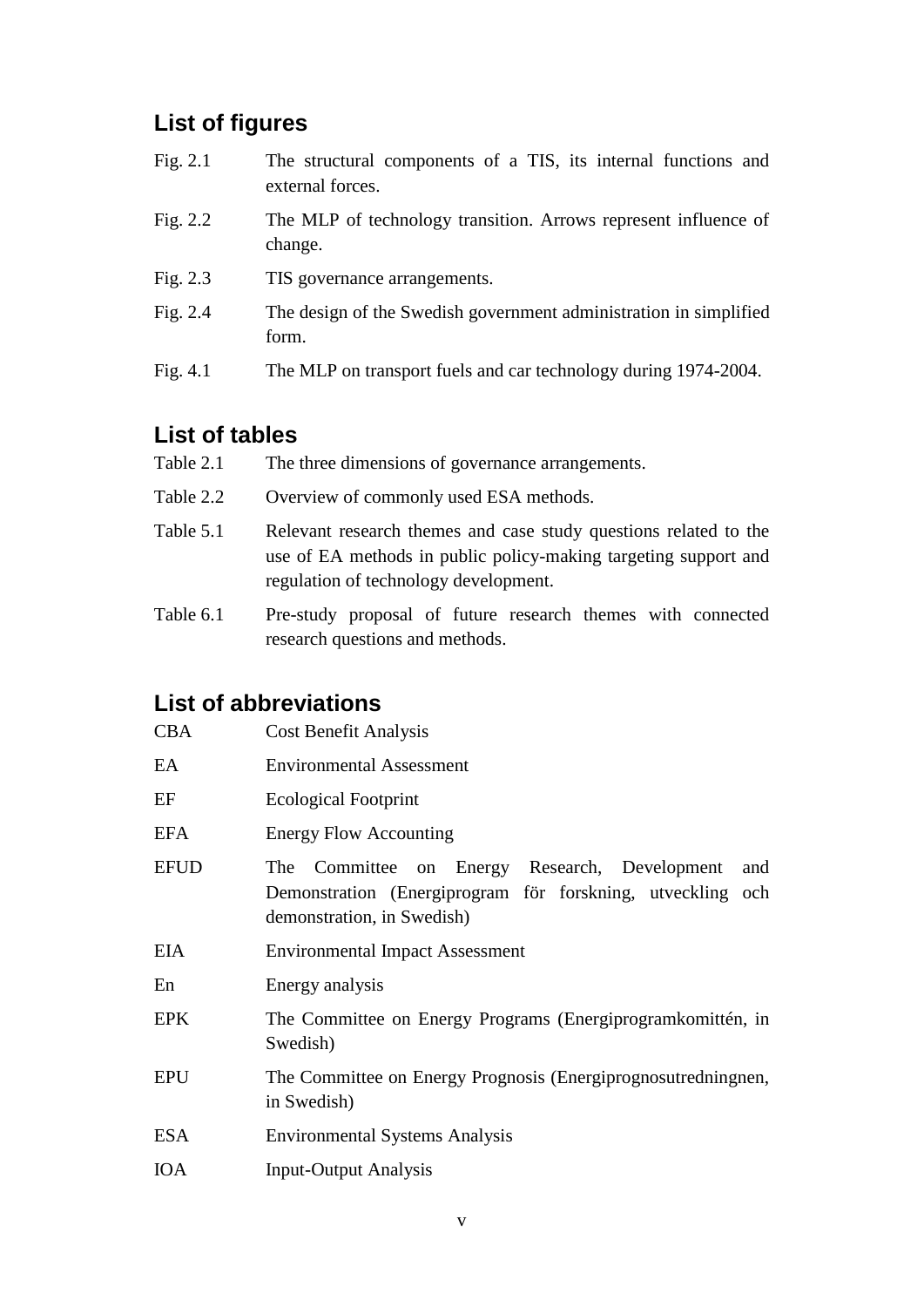| <b>IEA</b>  | <b>International Energy Agency</b>                                                                           |  |  |
|-------------|--------------------------------------------------------------------------------------------------------------|--|--|
| <b>KFB</b>  | The Swedish Transport and Communications Research Board<br>(Kommunikationsforskningsberedningen, in Swedish) |  |  |
| <b>LCA</b>  | Life Cycle Assessment                                                                                        |  |  |
| <b>LCC</b>  | Life Cycle Costing                                                                                           |  |  |
| LIP         | <b>Local Investment Programme</b>                                                                            |  |  |
| <b>MAK</b>  | The Motor Alcohol Committee (Motoralkoholkommittén, in<br>Swedish)                                           |  |  |
| <b>MFA</b>  | <b>Material Flow Accounting</b>                                                                              |  |  |
| <b>MLP</b>  | Multi Layered Perspective                                                                                    |  |  |
| RA          | <b>Risk Assessment</b>                                                                                       |  |  |
| <b>SEA</b>  | <b>Strategic Environmental Assessment</b>                                                                    |  |  |
| <b>SEEA</b> | Systems of Environmental and Economic Accounting                                                             |  |  |
| <b>SSEU</b> | Foundation for Swedish Ethanol Development (Stiftelsen Svensk)<br>Etanolutveckling, in Swedish)              |  |  |
|             | Swedish EPA Swedish Environmental Protection Agency                                                          |  |  |
| <b>TIS</b>  | <b>Technological Innovation Systems</b>                                                                      |  |  |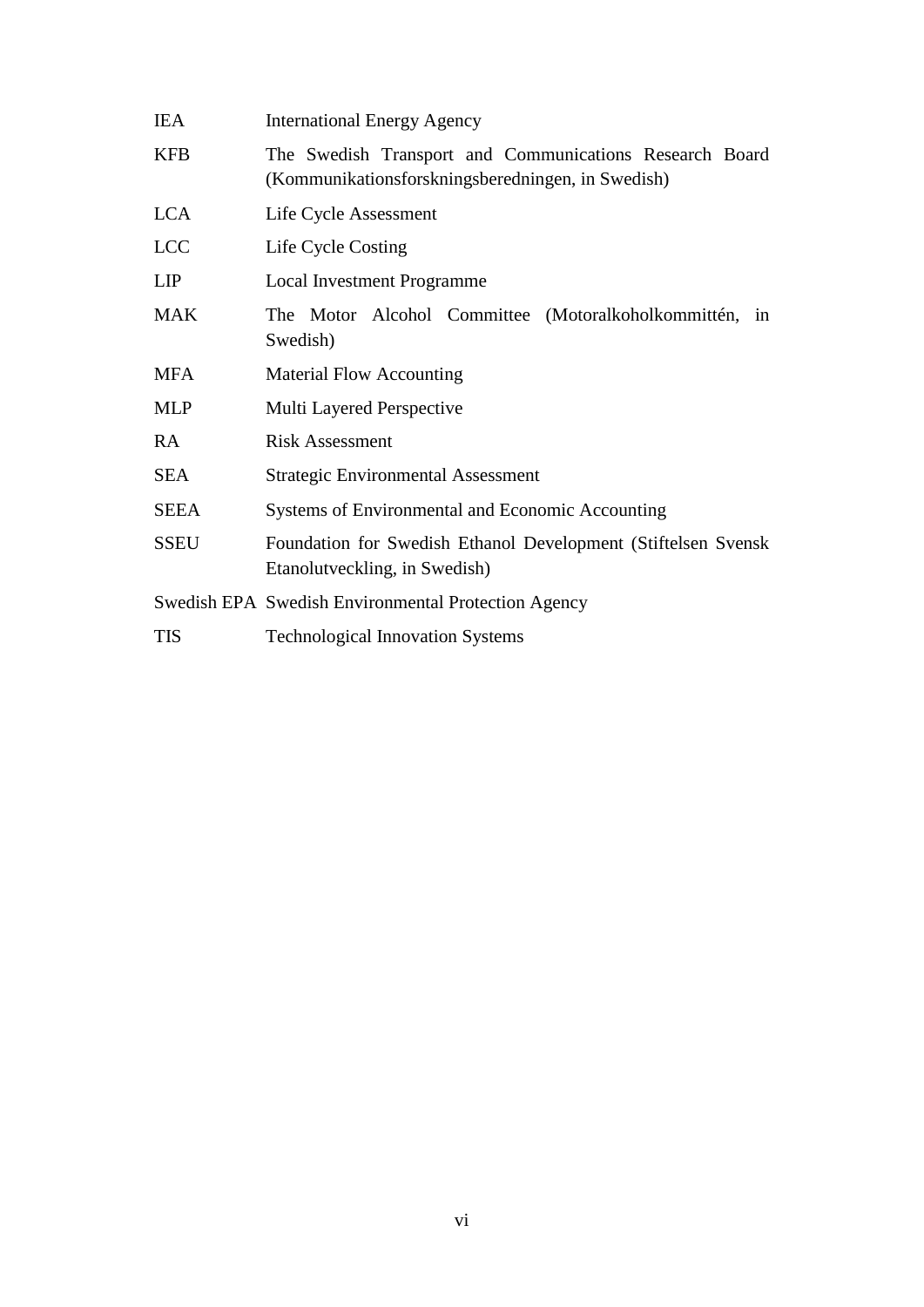# **Contents**

| 1.  |     |                                                                  |  |
|-----|-----|------------------------------------------------------------------|--|
|     | 1.1 |                                                                  |  |
|     | 1.2 |                                                                  |  |
|     | 1.3 |                                                                  |  |
|     | 1.4 |                                                                  |  |
|     | 1.5 |                                                                  |  |
| 2.  |     |                                                                  |  |
| 2.1 |     | Technological innovations, transitions and governance 5          |  |
|     | 2.2 |                                                                  |  |
|     | 2.3 |                                                                  |  |
| 3.  |     |                                                                  |  |
| 4.  |     | Case study exploration: The alternative fuels development in     |  |
|     | 4.1 | Description of events using MLP and TIS frameworks14             |  |
|     | 4.2 |                                                                  |  |
|     | 4.3 | Use of EA in 1974-1985: Oil scarcity and methanol development 19 |  |
|     | 4.4 | Use of EA in 1986-1997: Fuel choices for improved local          |  |
|     | 4.5 | Use of EA in 1998-2004: Actions against climate change 26        |  |
| 5.  |     |                                                                  |  |
| 6.  |     |                                                                  |  |
| 7.  |     |                                                                  |  |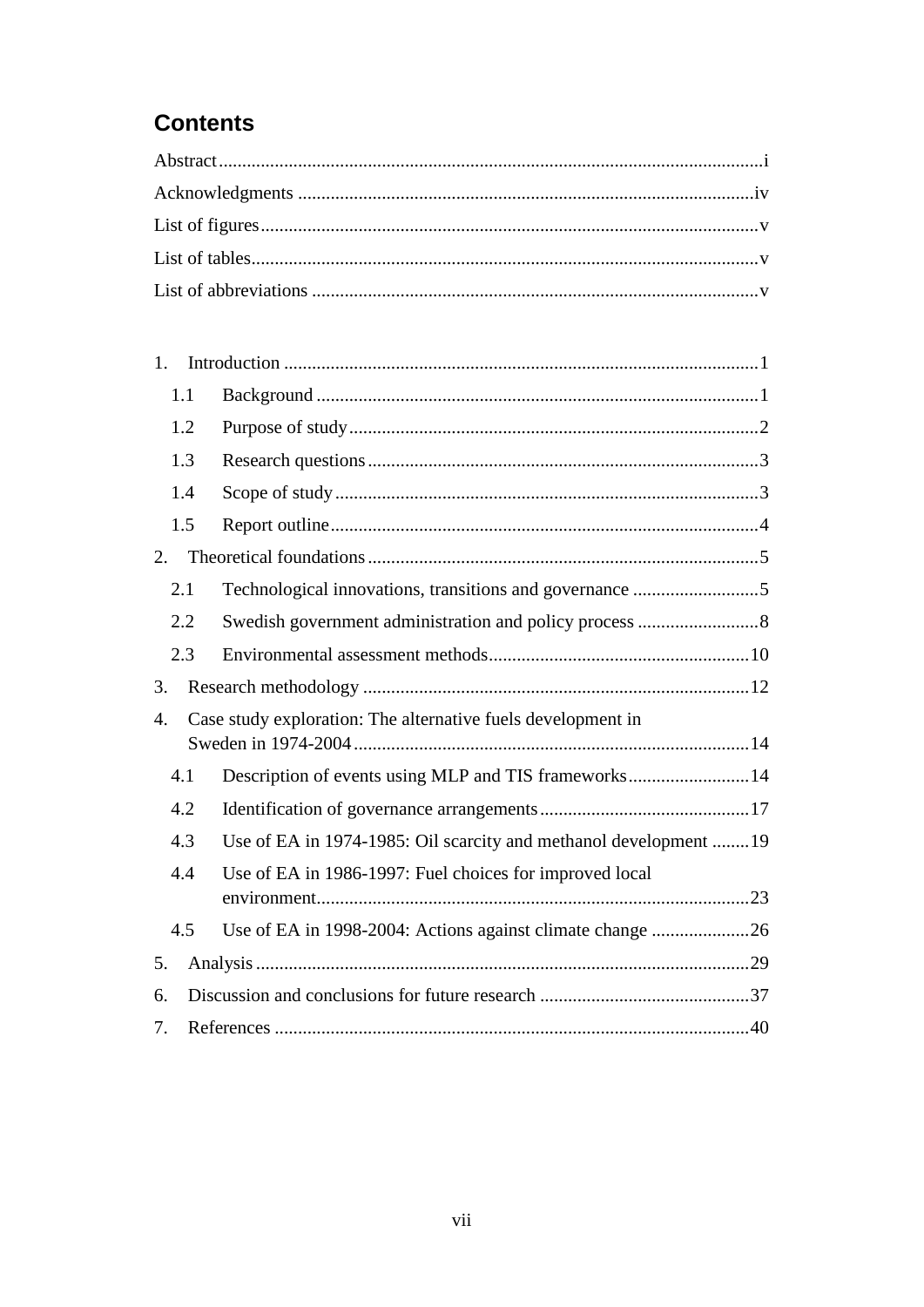# <span id="page-11-0"></span>**1. Introduction**

With increase in human population and use of energy and material resources over the last century, global environmental concerns such as climate change have become apparent. Technology plays a key role in this development, both as an aid in human evolution and as an instigator of environmental problems. The importance of social changes and technological innovations in order to change the course of development has long been stressed but yet to have any real impact on a range of global environmental issues. Regarding technological innovations, focus has been on how to enable growth of innovations in general to improve human conditions via economic growth, and less on how to enable growth of specific kinds of innovations or how to steer their development in a more sustainable direction. In connection, the need for public policy measures in order to diffuse innovations in society is often emphasised even though it is debated how different policy measures are best implemented. On a different note, Environmental Assessment (EA) is commonly used in the environmental field to assess how innovations may contribute to improving the environmental performance of society. Can technological innovation, public policy and EA be combined in ways so that technology serves the needs of humanity without giving rise to negative impacts on the sustainability of society? The question serves as the foundational seed of this pre-study, aimed at exploring how EA methods are used in public policy-making targeting support and regulation of technology development, and at identifying research questions for further work within the field. The study takes its starting point in literature on technical change, where development of technology is studied in a social context, and performs a case study on Swedish government support for alternative fuels in the time period of 1974-2004. The Background section will expand on the connections between environmental problems and technology, the role of government in technology development and importance of effective use of EA before subsequent chapters describe the pre-study purpose, scope, research questions and report outline.

# <span id="page-11-1"></span>**1.1 Background**

Environmental issues around technology have existed as long as the human use of technology itself. There are many historic examples of how technology has aided human evolution and at the same time given rise to severe environmental side effects. One example is the unsustainable water use of ancient Mesopotamian irrigation systems leading to soil salinization, another, coal burning in London during the industrialisation period leading to hazardous local air quality (Ponting, 1992; Grübler, 1998). The examples show that environmental impact from technology and society is not something occasional, rather it is immediately connected and grows in scale and complexity together with technology and society as they develop. This is not least evident when thinking about the current global and complex challenge of climate change.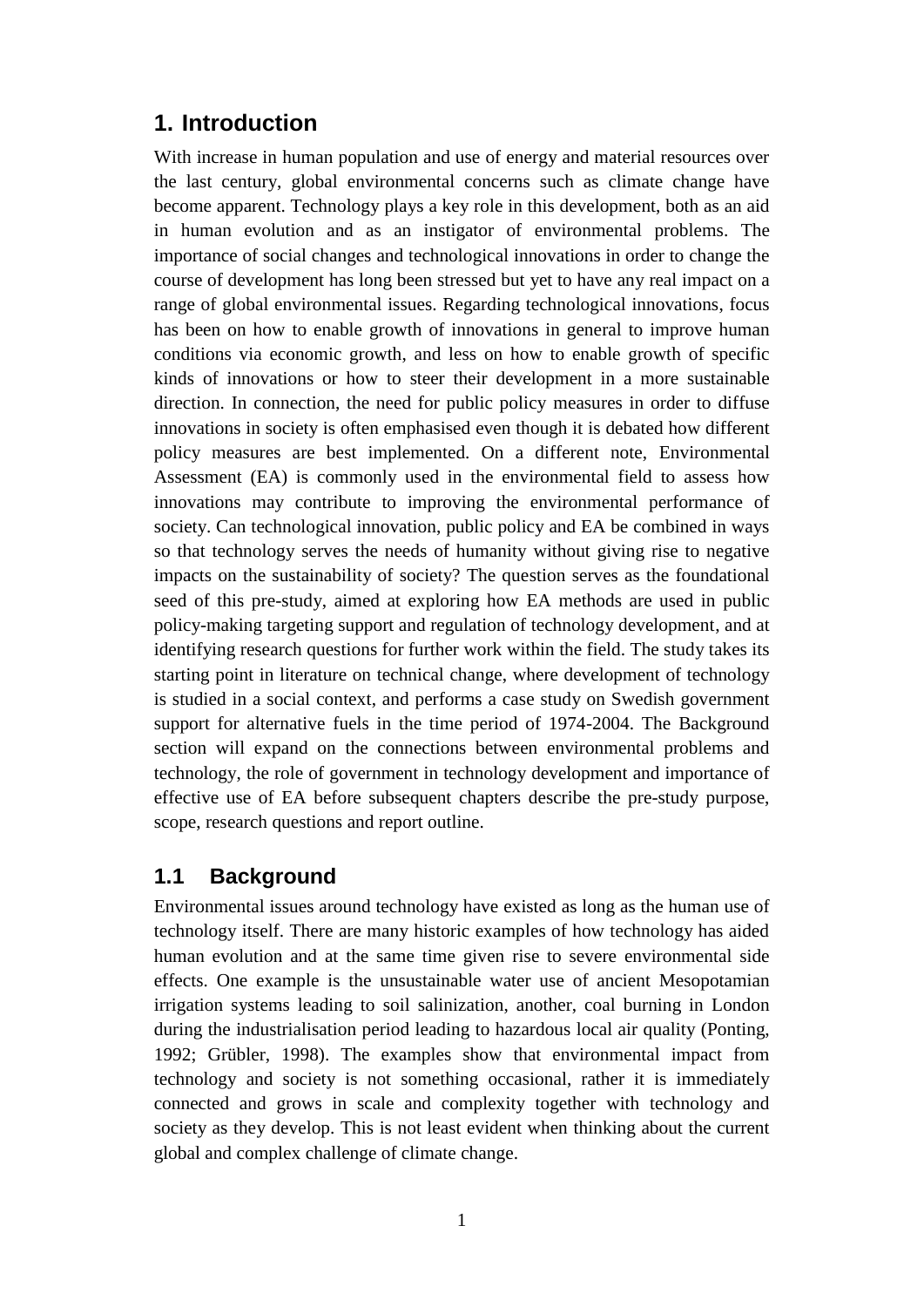Today there is a growing realisation that managing technology development is important to avoid environmental side effects like the ones described above. Specifically the topic of how to support innovations that solve existing environmental problems while actively steering them to avoid that new problems are created has gained increasing attention in the literature on technical change. This has been conceptualised in the ideas of 'reflexive innovation systems' and 'reflexive governance'. A reflexive innovation system not only has mechanisms that stimulate innovation, but also mechanisms for self-control to avoid development in unsustainable directions (Fogelberg & Sandén, 2008). Reflexive governance means actively using such mechanisms, and could involve the use of EA methods.

But where and how should EA methods be implemented in society to promote reflexive innovation systems and governance? When discussing this sort technology management on the societal scale, government authorities inevitably play a key role. Public policy is required not only to disfavour environmentally deleterious technologies, e.g. via environmental taxes, but also to foster new alternatives (Azar & Sandén, 2011). The use of EA in formation of policy for new alternatives is particularly problematic since the many uncertainties tied to new technologies make it less clear what aspects needs to be assessed. The uncertainties also enable actors connected to a policy decision to shape EA methods, or to use EA results, in selective or deceptive ways to serve their own political goals in what can be described as political power struggles (Bergek, et al., 2008a; Owens, 2005). Effective and efficient implementation of EA of technology in public policy processes is hence of great importance.

In summary technology, society and environmental problems are interconnected and evolve together. Without sufficient management of technological innovations there is a risk of technology becoming as much a threat as an asset to society. Government administration plays a key role in that management through its mandate to form policy for support and regulation of technology development, and through its way of using EA to form such policy.

# <span id="page-12-0"></span>**1.2 Purpose of study**

Having briefly touched upon the importance of using EA within government in relation to technological innovations, it is clearly a valuable field of study for reaching insights on societal sustainability. This pre-study aims to explore the field through a case study on how EA methods were used in public policy-making targeting support for alternative fuels in 1974-2004, and through discussing pathways for future work. By doing so the pre-study also aims to connect to understandings of reflexive innovation systems and reflexive governance.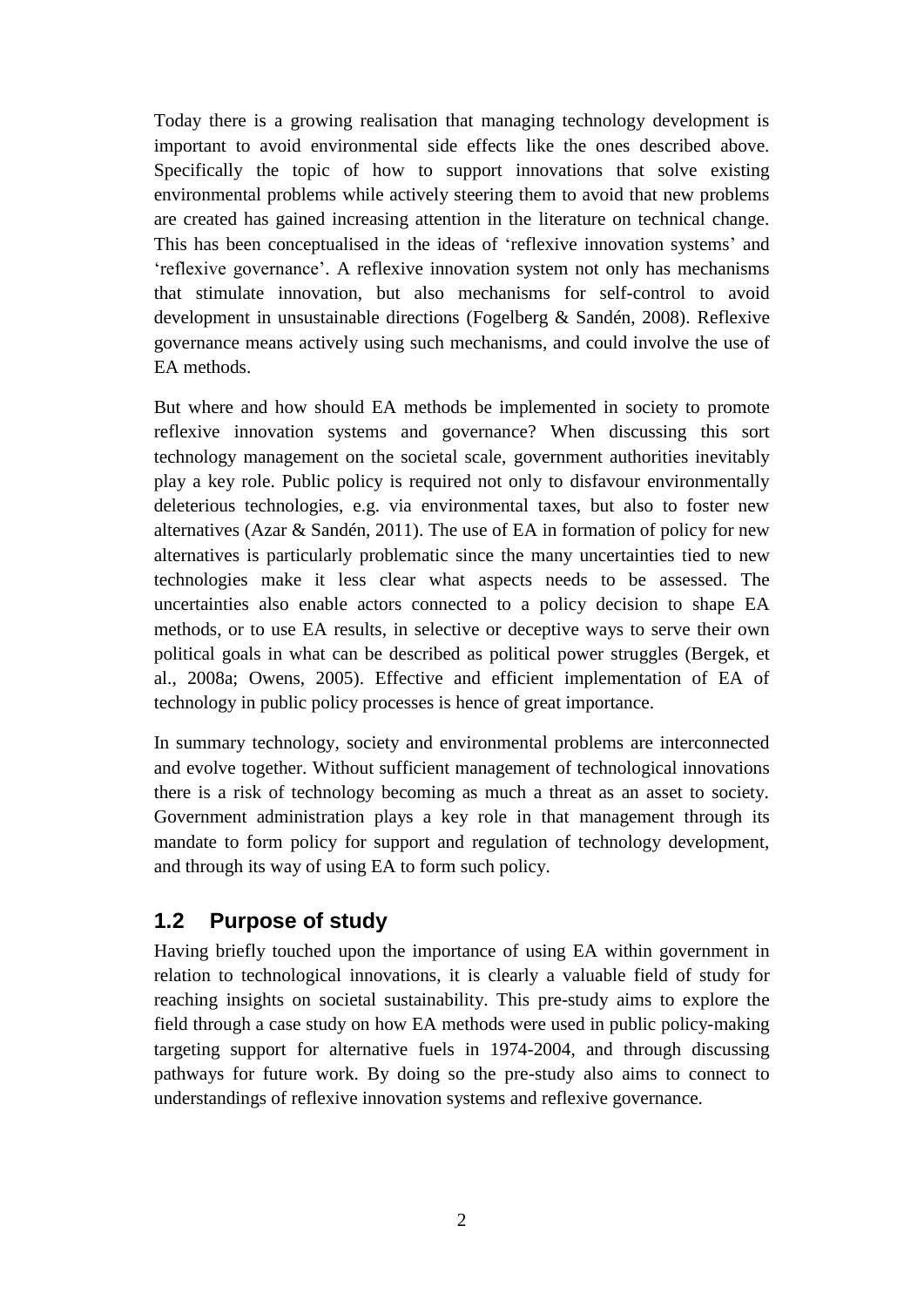# <span id="page-13-0"></span>**1.3 Research questions**

Through the completion of the pre-study the report aims to answer the following two questions:

- How were EA methods of technology used by the Swedish government administration when forming policy on support for alternative fuels in 1974-2004?
- What could be relevant topics for research on technological innovations, EA and government administration in future work?

# <span id="page-13-1"></span>**1.4 Scope of study**

The main components of the study are technological innovations, authorities within the Swedish government administration and EAs of technology. Regarding innovations the case study is focused on the development of alternative fuels and car technology in Sweden from 1974 to 2004. This period has been extensively studied from a technical change perspective by Sandén and Jonasson (2005), whose work will serve as the starting point for the case. Since the transport sector includes technology that is tightly connected to environmental problems as well as technological innovations that may solve some of those problems, the case is well suited for the pre-study purposes.

Regarding the choice of government administration, Sweden is rated as having a well-functioning government system as well as being committed to environmental issues in ranking surveys such as the 'Environmental Performance Index', by Yale Centre for Environmental Law and Policy, and the 'Worldwide Governance Indicators', by the World Bank (Yale Center for Environmental Law and Policy, 2012; The World Bank Group, 2011). As such Sweden has the potential for a high degree of steering and reflexivity which serves the study well. Regarding specific authorities within the government administration, the ones of relevance to the case are those with influence over Swedish technology development and environmental issues in the transport sector. There are three levels in the Swedish government administration; national, regional and local. Based on the actor analysis by the Swedish Environmental Protection Agency (Swedish EPA) of who has influence over Swedish environmental objectives, there are relevant authorities on each level (Swedish EPA, 2011). At the national level there are the Swedish parliament and government with appending committees, ministries and national agencies such as the Swedish EPA itself, the Energy Agency, the Transport Administration and the Chemicals Agency etc. At the regional level there are the counties with connected executive committees as well as the regional representation of the state through the administrative boards. At the local level there are the municipal councils and municipal executive boards together with municipal public companies.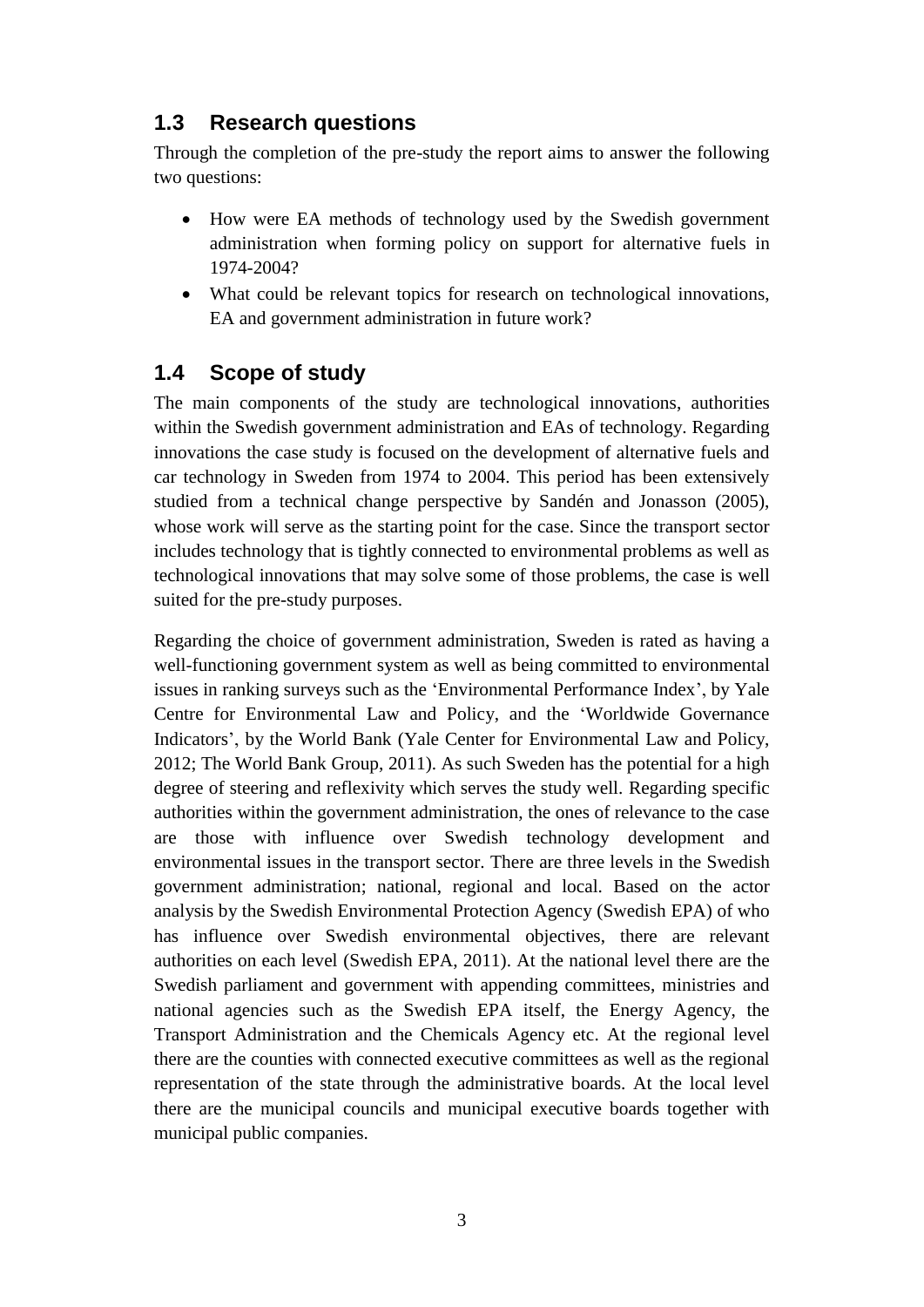Regarding EA methods of technology, the case is concerned with frameworks, models and standardised assessment methods that serve as input for political decisions related to environmental impacts from technology. Of particular interest are established methods for Environmental Systems Analysis (ESA), which are commonly used as such input. The case does not primarily focus on the design of EA methods themselves. The focus is on the use and output of the EA methods, and the implications of that use.

The case takes into account that the shape and form of these three components are subject to change over time by being part of a never-ending chain of evolution. The ESA methods that are of particular interest to the case were however shaped to a great extent during the 1970's, which was also the decade that saw a rapidly growing interest for alternatives to petroleum based fuels. For these reasons the case therefore also serves as a good temporal starting point.

#### <span id="page-14-0"></span>**1.5 Report outline**

The next chapter starts by describing fundamental frameworks related to technological innovation, transitions and governance as well as theory related to the Swedish government administration and relevant EA methods. The subsequent Chapter 3 will adopt the theory in a discussion on possible methodology for studying the area. Chapter 4 will engage in the actual case study of alternative fuels by employing the developed method. Results will then be analysed in Chapter 5, where questions will be raised around the case study findings to formalise a suggestion for research themes relevant for future work. The questions and analysis will then be discussed in relation to scope and method in Chapter 6, where also the final conclusions and suggestions for future research are given.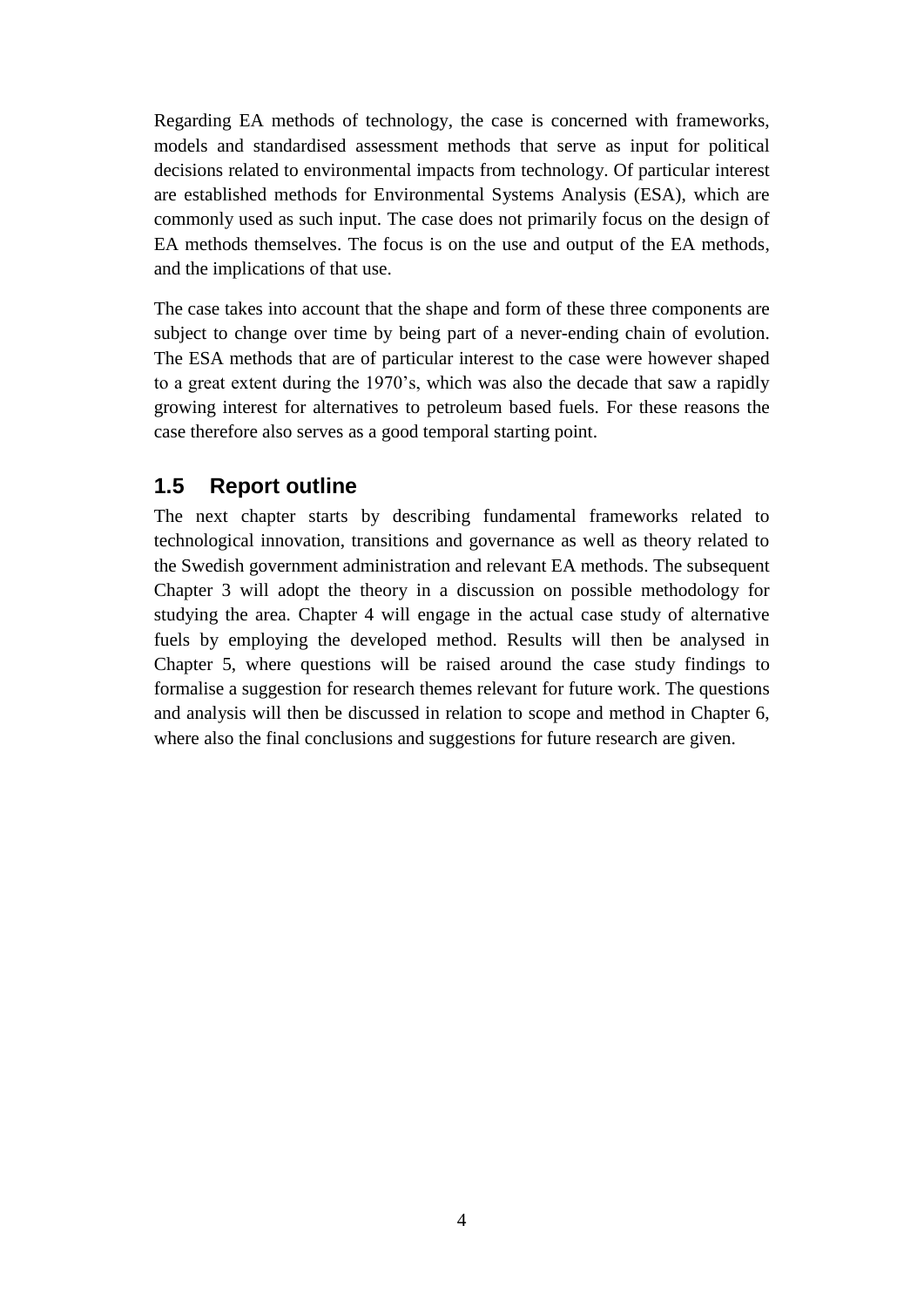#### <span id="page-15-0"></span>**2. Theoretical foundations**

The theory and theoretical frameworks used in this pre-study are reviewed below. The sections go through relevant aspects of the main components of the report; technology, government administration, and EA methods of technology. Frameworks for studying technological innovations, transitions and governance are introduced. A brief description is given to the design of the Swedish government administration as well as of the Swedish public policy process. Common EA methods of technology are finally introduced.

# <span id="page-15-1"></span>**2.1 Technological innovations, transitions and governance**

The importance of technological innovations was stressed in the introduction chapter. The mechanisms for stimulating innovation have been the topic of extensive research. One theoretical framework that has been developed over the last two decades is the Technological Innovation Systems (TIS) framework. The foundation of innovation studies originate from economics of innovation, which is focused on economic growth related to technology. At the core of the subject is the notion that technology is tightly connected to social aspects of society in socalled 'socio-technical systems'. The Technological Innovation System (TIS) is comprised of the socio-technical system around a technical innovation that makes it develop and diffuse in society. The TIS consists of structural components that are influenced by internal functions and external forces, see Figure 2.1



Fig. 2.1: *The structural components of a TIS, its internal functions and external forces. Adapted from Bergek et al. (2008)*

The structural components of the system consist of technology, actors, networks and institutions. Technology is thought of as either material objects or as knowledge in different forms. Actors may be private companies, government authorities, NGOs, individuals or other stakeholders connected to the development of the technology. Institutions are regarded as the juridical laws and normative rules that regulate interaction between actors. A network is comprised of bonds between actors, and is the glue that forms a system out of what would otherwise be unrelated structural elements. Networks are formed because of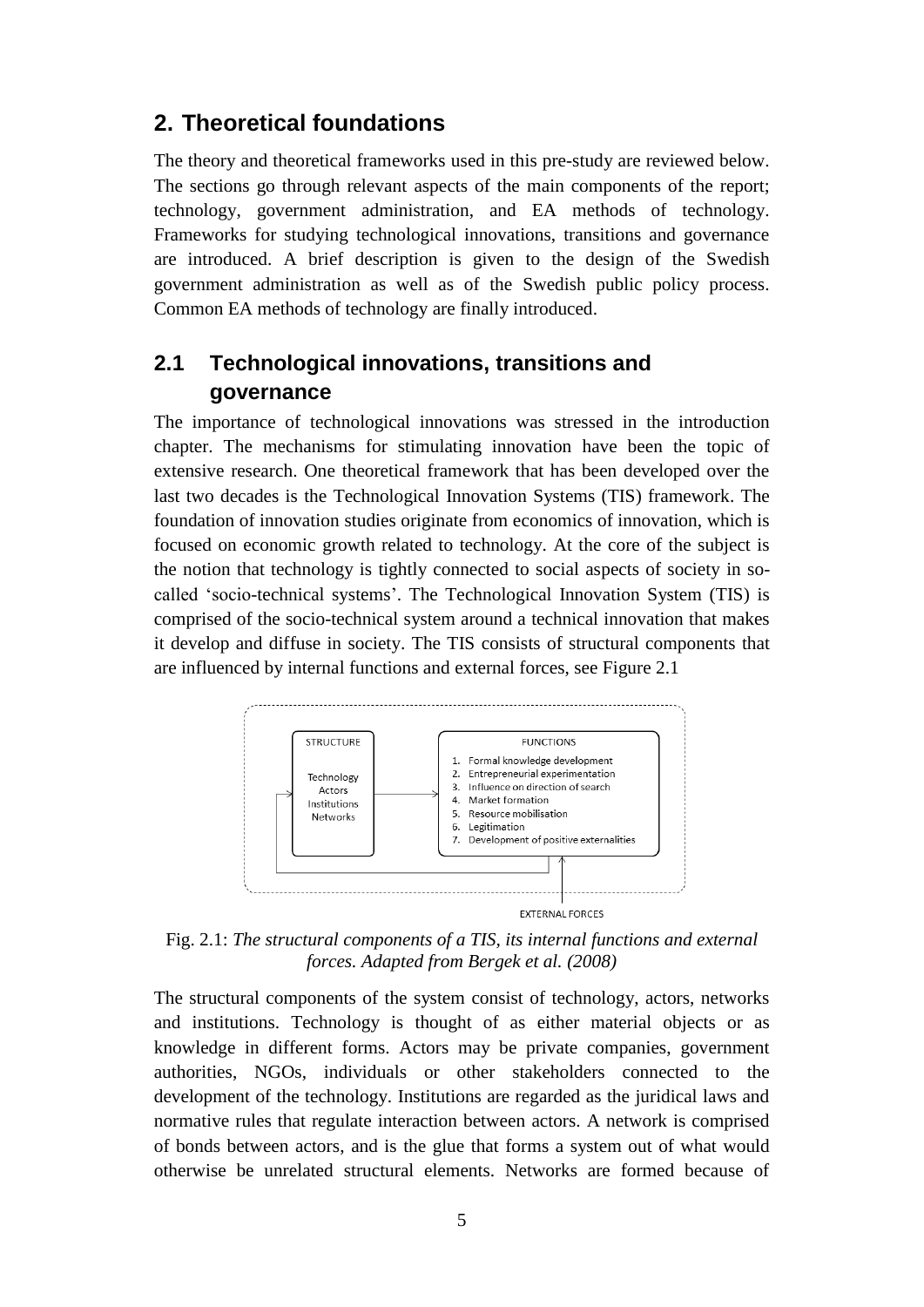shared values or habit based contacts between actors, or as a natural progression of shared interaction with technology in the system. Once structural components have been put together they may influence the innovation process in a number of ways. In order to analytically treat that influence a set of processes, called functions, exist in the framework. The framework is used to identify functions that need to be strengthened or weakened in order for an innovation to grow. As functions grow in strength in a TIS, the influence on it by external forces decrease and the system becomes increasingly independent. External forces drive the development in the early phase of a TIS, when components and functions are underdeveloped (Bergek, et al., 2008a; Bergek, et al., 2008b).

External forces are part of the wider socio-technical system in which the TIS resides. How an emergent system develops over time, and in comparison to other technologies, is described in the technology transition literature. The Multi-Level Perspective (MLP) framework describes how well established technological systems, called regimes, relate to the less established TISs, here called niche technologies, and how both are situated in a grander societal evolutionary landscape where they are affected by external forces, so-called landscape forces, such as culture, religion, normative values, politics, economics, or environmental problems (Geels, 2002; Geels and Schot, 2007). The idea can be schematically represented in a hierarchy were landscape forces put pressure on regime technologies to change, as well as enabling niche technologies to grow and challenge regimes, in a system of development processes evolving in parallel over time. See Figure 2.2 below.



Fig. 2.2: *The MLP of technology transition. Arrows represent influence of change.*

As management of technology has become an increasingly important aspect of innovation studies, growing attention have been put on how to influence TIS functions in ways so that the innovation process can be steered in a favourable direction. In recent attempts the TIS framework has been extended to incorporate how government administration and public policy affect TIS functionality (Hillman, et al., 2011). In this expanded framework structures related to government administration are partly isolated from the rest of the TIS in order to identify their specific influence on functions. Governing structures are seen both as parts of TISs through shared structural components, such as shared institutions,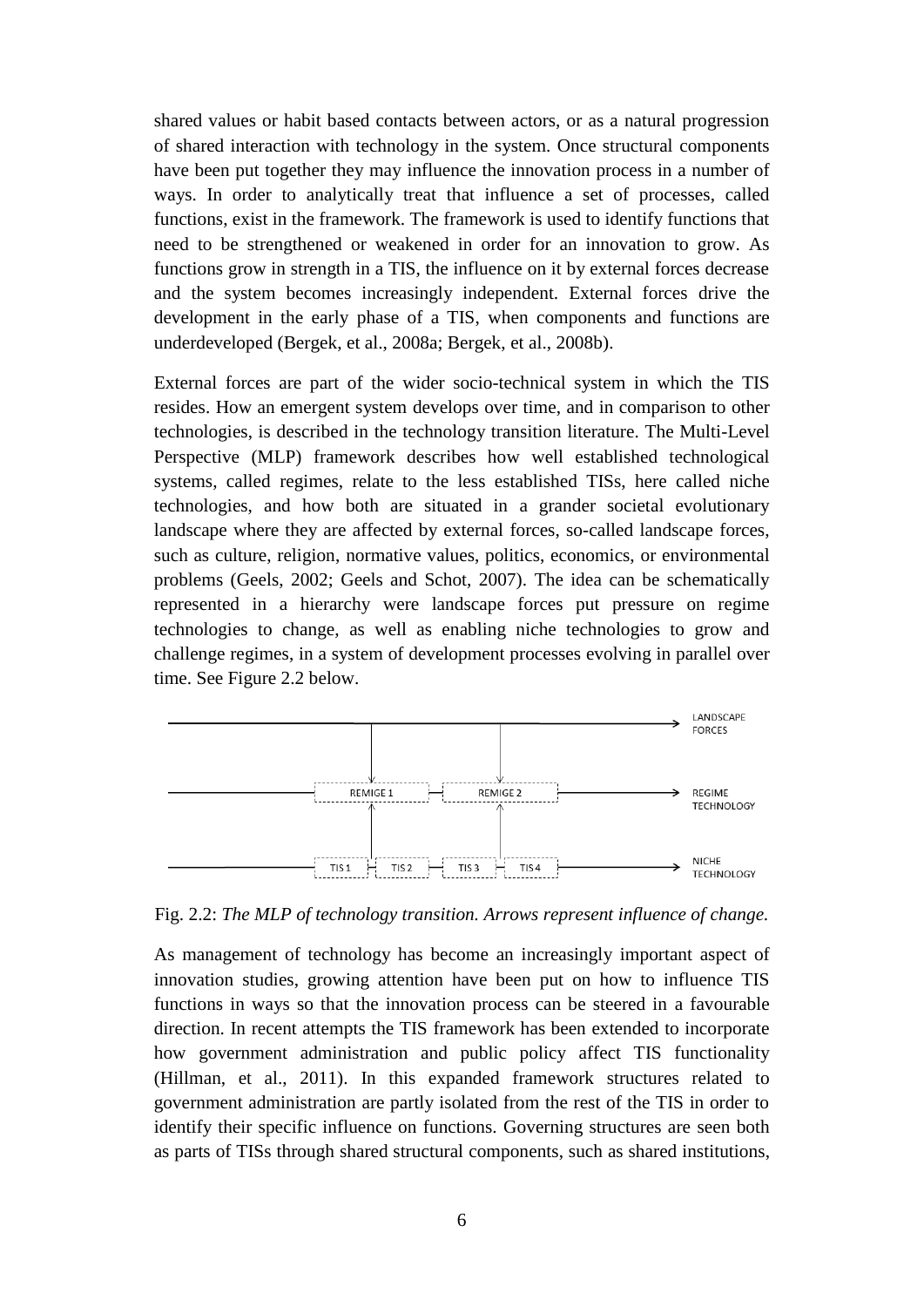actors or networks, but also something of an own entity imposed on one or several TISs, controlling them through the same shared components, see Figure 2.3.



Fig. 2.3: *TIS governance arrangements. Adapted from* (Hillman, et al., 2011)

Governance is specified through six components referred to as 'governance arrangements', which are grouped two by two in three 'dimensions'. The three dimensions are formulated as questions that need to be answered to identify how governance is arranged, see Table 2.1. The first dimension, 'Who governs?', defines the actor component in identifying where in the government administration governing actors are situated, and whether or not they are involved with private actors. The second dimension, 'How to govern?', defines which type of policy measures, or mechanisms, are used to influence a TIS, and whether they are directed at the supply or demand side of the TIS through either 'push' or 'pull' type policy respectively. The third dimension, 'What to govern?', defines the object that the policy is directed at in terms of TIS functions and technology specificity. Technology specificity is used to identify the scale and number of technologies that the policy is directed at. If car fuel technology is used as an example, sector based policy would be directed at the entire road transport system, system based policy could be directed at fossil fuel cars, and sub-system policy at diesel cars. Finally, the framework also positions itself inside the MLP framework and acknowledges that both TIS and governance arrangements are affected by landscape forces and regimes.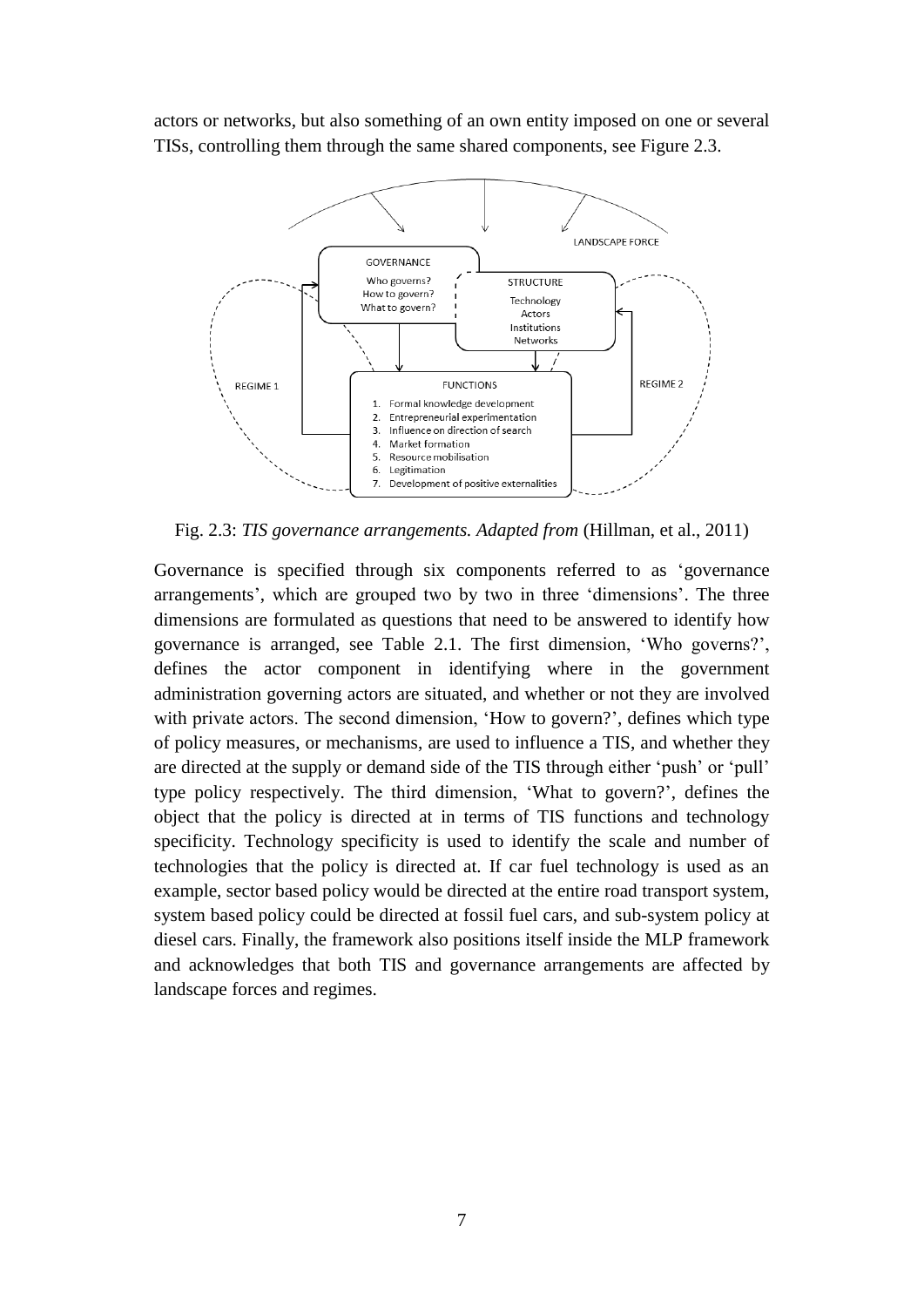| Dimension       | Governance arrangement                                                                                   |  |  |
|-----------------|----------------------------------------------------------------------------------------------------------|--|--|
| Who governs?    | Governance level: Local/regional, national, EU, global<br>Private involvement: No/little, moderate, high |  |  |
| How to govern?  | Mechanism: Regulative, market-based, normative,<br>cognitive<br>Push/pull: Push, pull, both<br>$\bullet$ |  |  |
| What to govern? | Key process(es): $1-7$<br>Technology specificity: Sector, system, sub-system                             |  |  |

Table 2.1: *The three dimensions of governance arrangements. Adapted from* (Hillman, et al., 2011)

# <span id="page-18-0"></span>**2.2 Swedish government administration and policy process**

This section introduces the design of the Swedish government administration and the decision processes around public policy in order to lay grounds for analysing EA use within them. A natural starting point is to outline the main structure of the administration, and to chart the typography of government authorities that are relevant for decisions around technology, innovation and environment.

Firstly, the basic design of the administration is divided into three political levels; national, regional and local. All levels have publicly elected assemblies in charge of making decisions and of appointing a governing authority to implement those decisions. The legislative power resides at the national level. The regional and local levels are equal in their hierarchical position but treat separate policy issues and operate in different geographical territories. The regional and local levels are self-governing but work within the boundaries of the laws and directives set at the national level. A representation of the three political levels is seen in Figure 2.4.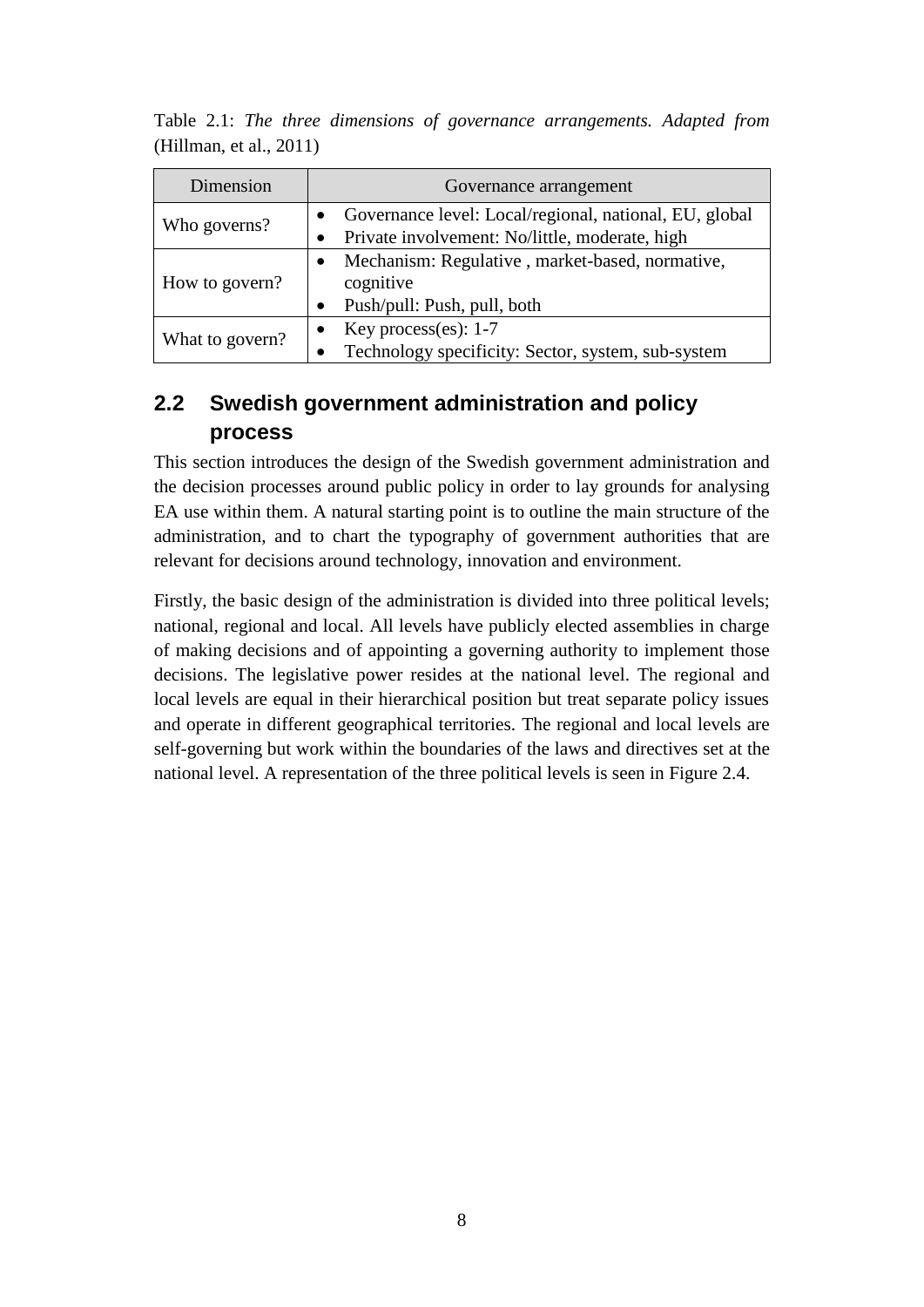

Fig. 2.4: *The design of the Swedish government administration in simplified form.*

The national level consists of the parliament with connected committees and parliamentary agencies, as well as of the government with connected ministries and government agencies. The parliament is the head assembly of the Swedish regulatory system, it decides on regulation which the government is in charge of implementing. Much of the parliamentary work is done through committees, each of them treats a dedicated policy area and is comprised of a parliamentary representation of 17 politicians as well as policy relevant expert officials. The purpose of the committees is to screen and treat bills and motions in order to prepare for decisions in parliament (Swedish Parliament, 2012). The government work is structured in a similar fashion. It is largely performed through the ministries which are divided into policy areas, under the head of the cabinet office. Each ministry is comprised of a minister appointed by the government, as well as a number of expert officials assigned to the ministry by the cabinet to prepare for government decisions, usually through public official inquiries. Connected to the ministries are the government agencies, which are in charge of executing decisions by the government through directives from the ministries (Swedish Government, 2012).

The regional level is comprised of counties, executive committees and connected county committees. It also includes the county administrative boards. The counties are the regional equivalent of the parliament where county members are appointed through public elections. The county appoints the executive committee which is the equivalent to a regional government. The counties and executive committees are generally responsible for health care issues but may also engage in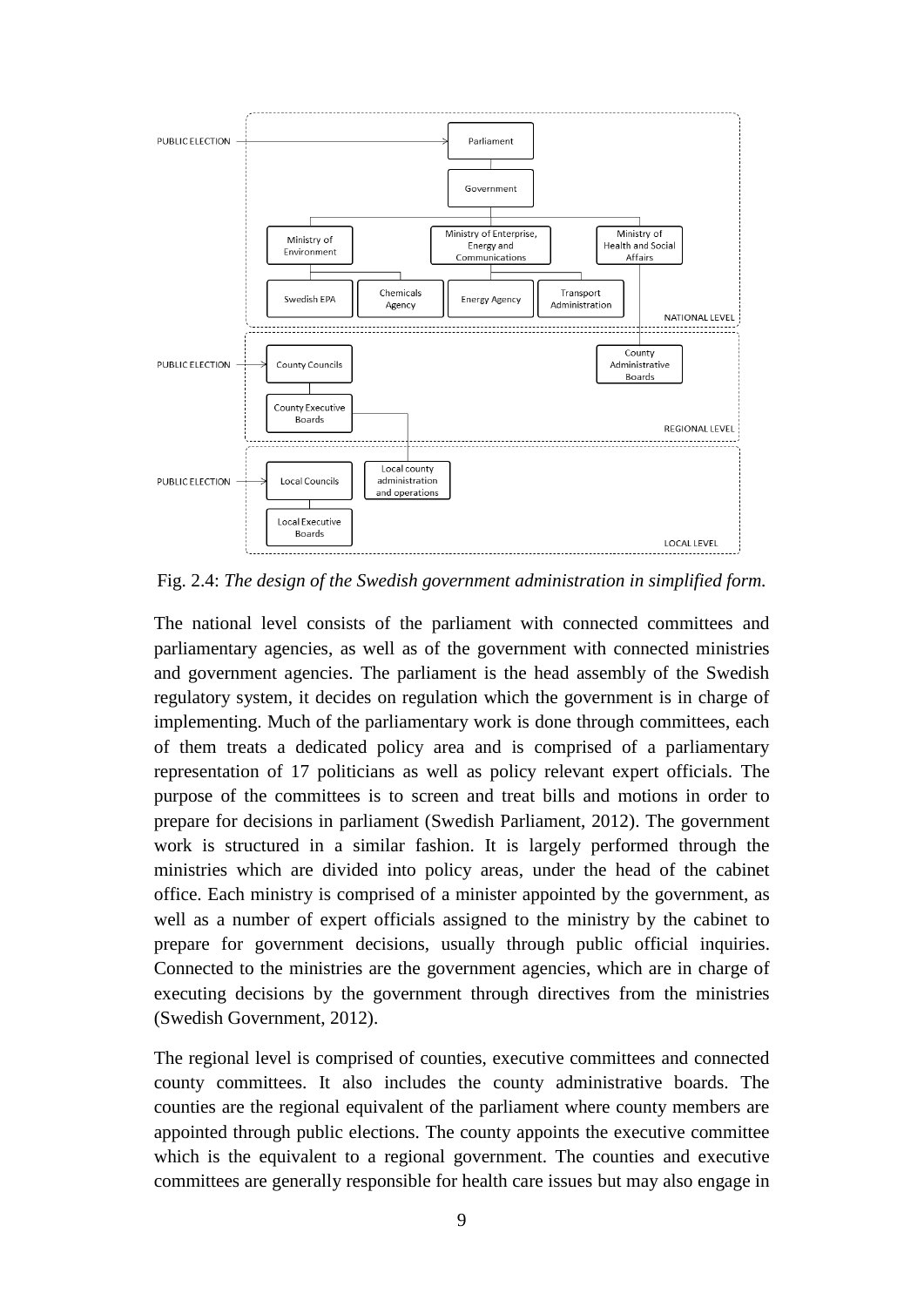other regional matters. Corresponding to the national level, much of the regional work is performed in county committees divided into specific policy areas. The regional level also has administration and operations offices on the local level to synchronise regional and local work. The county administrative boards are separate entities from the counties and are the regional representation of national authorities, functioning as links between the national and regional level. The boards are in charge of organising and implementing certain national level affairs, such as law enforcement, environment and social care (Löfgren, 2010).

The local level is similar in structure to the regional level. Its publicly elected council appoints a municipal executive board in charge of implementing decisions. Municipalities are self-governing to a great extent in matters bound by their geographic area such as education, social services, city planning, water and sanitation etc., but may also be in charge of energy and environmental issues depending on the size on the municipality. The local work is performed in municipal committees and then implemented by municipal authorities (SKL, 2012).

Moving on to how decisions are made in the government administration, there exists a formalized procedure that can be exemplified by describing the national level. The first step is that an initiative is taken, in most cases by government, but an initiative may be taken by anyone in parliament. If taken by a parliament member a motion is written which is then treated by a relevant parliament committee. If the motion is deemed legitimate it is further treated before a parliament vote is performed. If the initiative comes from government it is treated by a relevant ministry, usually through committees of inquiry or by single officials in the ministry. The conclusions of the ministry are published as a public official inquiry report. The report is sent out for referral to relevant authorities or special interest groups in order for the ministry to get feedback. The report and feedback may then be used as basis for a government bill. The bill is sent to a relevant parliament committee, which treats it before it is subjected to a parliament vote (Swedish Government, 2009; Swedish Government, 2011). The equivalent processes exist at regional and local levels in simplified forms.

# <span id="page-20-0"></span>**2.3 Environmental assessment methods**

The need to quantify environmental impact from human activities has created the field of environmental assessment. The term assessment is broad and includes using more or less defined frameworks, models, or standardised methods. Frameworks can be described as a way of formalising and structuring ideas, concepts or work procedures. Models simplify reality into more easily understood forms. A standardised method is a more formalised working procedure than a framework. A range of standardised methods can be placed under the common heading of Environmental Systems Analysis (ESA). Table 2.2 gives an overview of ESA methods divided into assessment objects and impacts, i.e. what the object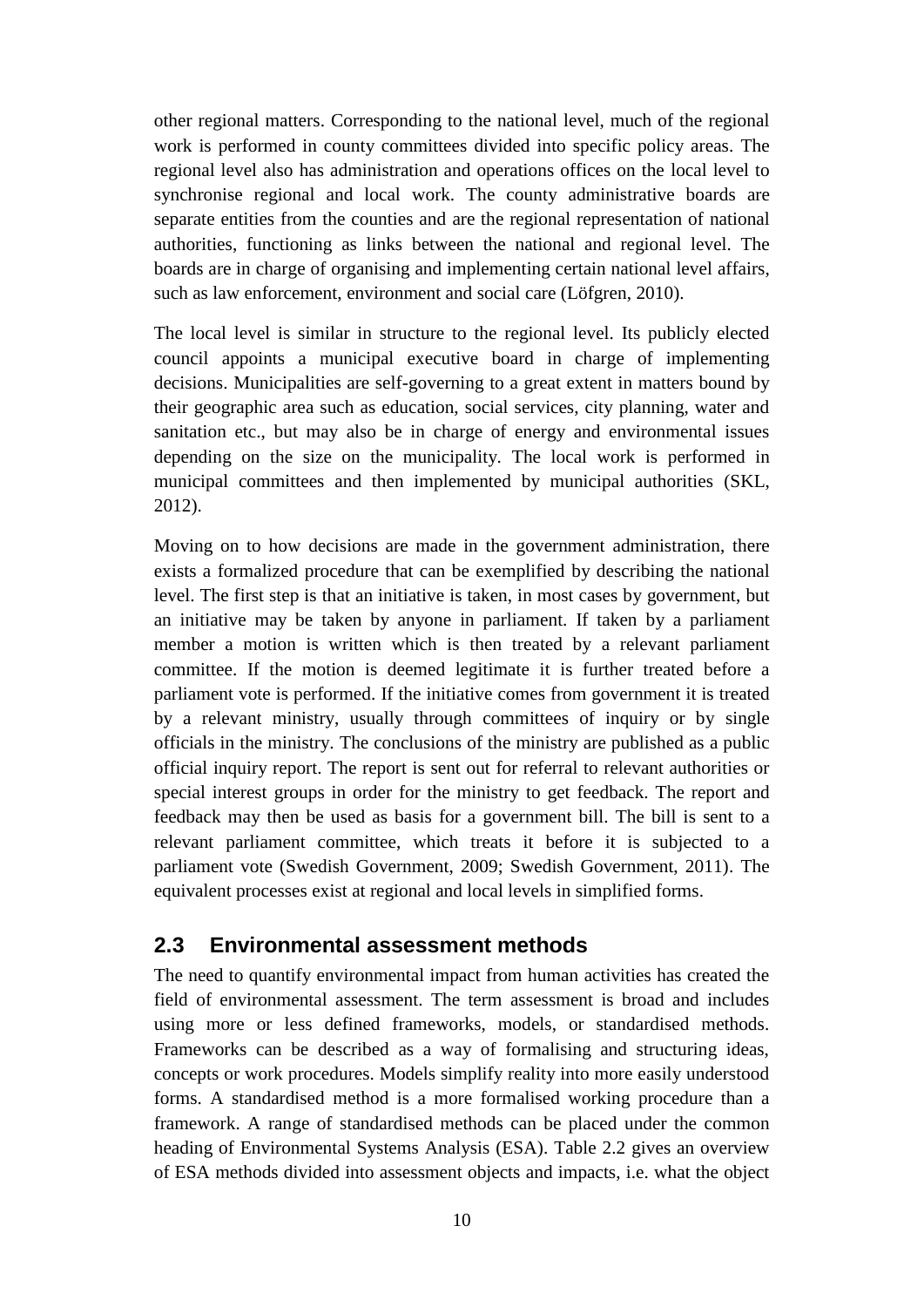of an assessment is and what type of environmental impacts that are included. Energy analysis (En), Ecological Footprint (EF) and Material Flow Accounting (MFA), define environmental impacts in terms of energy, geographical area and material use, respectively. Energy Flow Accounting (EFA) is a form of En which is similar to MFA, but focuses on energy flows and energy transformations instead of material flows. Energy systems modelling is a further development of the EFA method more oriented towards simulation and economic optimisation. Risk Assessment (RA) determines the risk of undesirable outcomes occurring in relation to environment or human health. Strategic Environmental Assessment (SEA) is a set of work procedures for decision making regarding policies or projects etc., often combined with Environmental Impact Assessment (EIA) which is aimed towards impact on geographical areas. Input-Output Analysis (IOA) together with Systems of Environmental and Economic Accounting (SEEA) is geared towards demands of goods or services between nations or regions and attaching environmental impacts to them. Life Cycle Assessment (LCA) and Life Cycle Costing (LCC) connect environmental impacts and costs of producing, using and decommissioning products or services. Cost Benefit Analysis (CBA) puts monetary value on environmental and social issues.

| Impacts<br>Objects                             | Use of<br>natural<br>resources | Environment | Use of natural<br>resources.<br>Environment | Use of natural<br>resources.<br>Environment,<br>Economy |
|------------------------------------------------|--------------------------------|-------------|---------------------------------------------|---------------------------------------------------------|
| Policies,<br>plans,<br>programmes,<br>projects | En, EF,<br><b>MFA</b>          | RA          | SEA, EIA                                    | <b>CBA</b>                                              |
| Nations,<br>regions                            | En, EF,<br><b>MFA</b>          |             | SEEA, IOA                                   | SEEA, IOA                                               |
| Products,<br>services                          | En, EF,<br><b>MFA</b>          |             | <b>LCA</b>                                  | <b>LCC</b>                                              |
| <b>Substances</b>                              | En, EF,<br><b>MFA</b>          | RA, MFA     |                                             |                                                         |

Table 2.2: *Overview of commonly used ESA methods. Adapted from Finnveden and Moberg (2005).*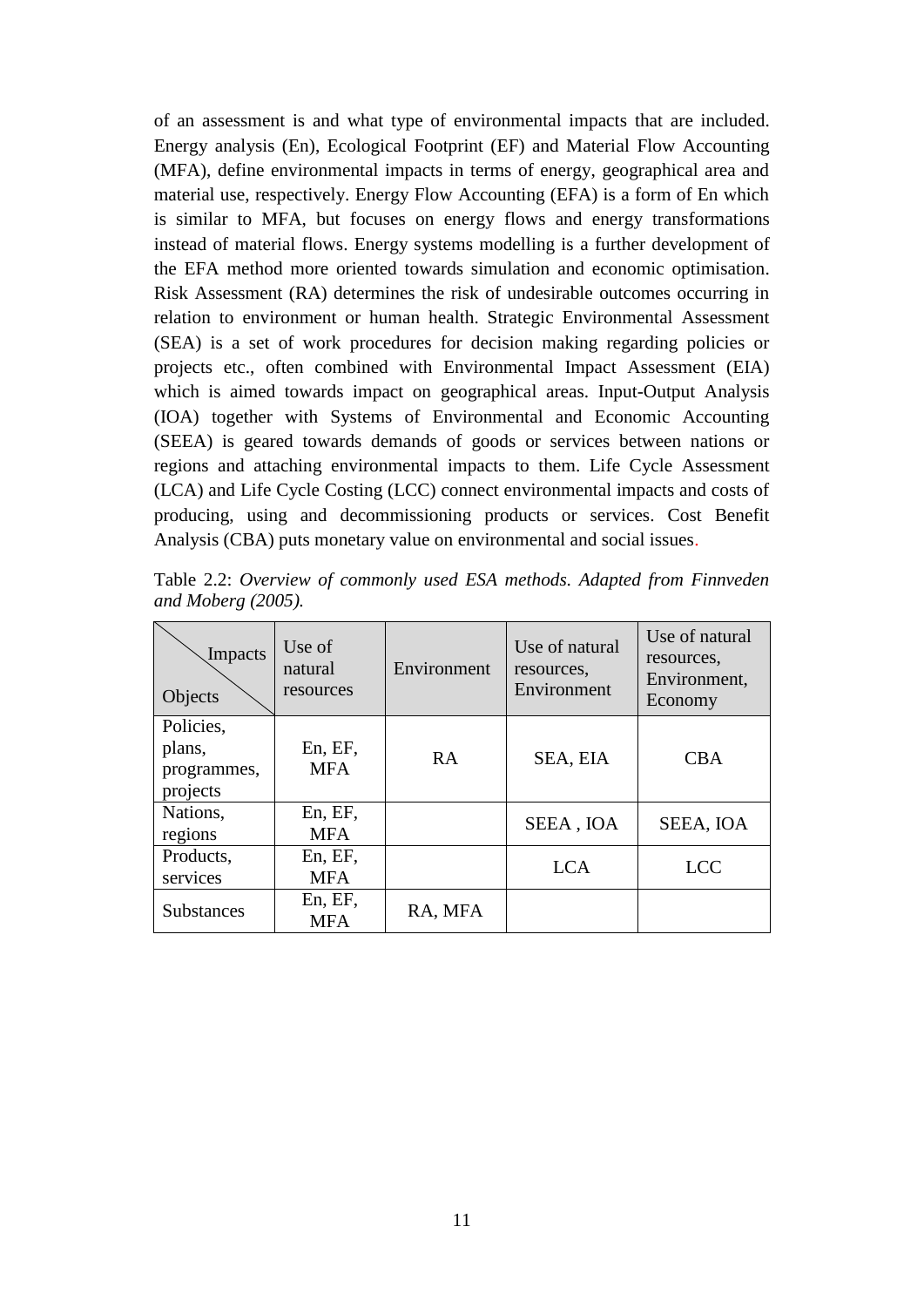#### <span id="page-22-0"></span>**3. Research methodology**

This pre-study aims to perform a case study on how EA methods were used in public policy-making targeting support for alternative fuels in 1974-2004, and to discuss pathways for future work based on its result. To do that the frameworks from Section 2.1 will be used to contextualise the development of the alternative fuels and the connected policy decisions taken by the Swedish government administration during that time. The frameworks emphasise that technology is one of several connected components in a socio-technical system. Choosing to study one component hence also means indirectly making a choice of the connected components. For instance, choosing to study a certain technology would automatically mean choosing actors, institutions and networks etc. Translated to the research field where the pre-study is situated, a selection of technology means an indirect selection of a range of connected EA methods and authorities or actors within government administration.

From a methodological point of view there is hence a choice of object and scope of study to be made that will impose restrictions on the case study. Putting a specific technology as the object of study and following it over time gives insights to how and when specific authorities and EA methods enter the evolution of that technology. Choosing instead to follow one or a range of actors and analysing how they use EA methods in policy decisions related to many technologies, gives insight on similarities and differences in how separate parts of the government administration deals with technology and environmental issues. Putting a specific EA method in focus provides understanding of how the design of that method is suited to different political levels, authorities and policy processes, and if there are any connected possibilities or barriers for its use. Any study will have to be delineated with regards to technologies, actors and assessment methodologies, and the appropriate choice of scope will depend on the questions asked.

As the case study is connected to the work by Sandén and Jonasson (2005), it combines a selection of technology and actors by examining alternative fuel support within the Swedish government administration. The methodical procedure follows the above discussion by attempting to put technology into context. Contextualisation is done by defining landscape forces, regimes and niches using the MLP framework, as well as defining structural elements and influential internal functions using the TIS framework in order to structure the technological development events of the studied era. The extended TIS governance framework by Hillman, et al. (2011) is then employed in order to identify how the Swedish policy support was arranged and how it influenced the events. Since the study is especially interested in examining the use of EA methods in those arrangements, which lacks a specific framework, four questions inspired by the governance framework and the typology of ESA methods from Table 2.2 will be used: 'What type of EA is used?', 'What is the object of study connected to the EA?', 'Who supplies, performs and receives the EA?', and 'How are EA results used in the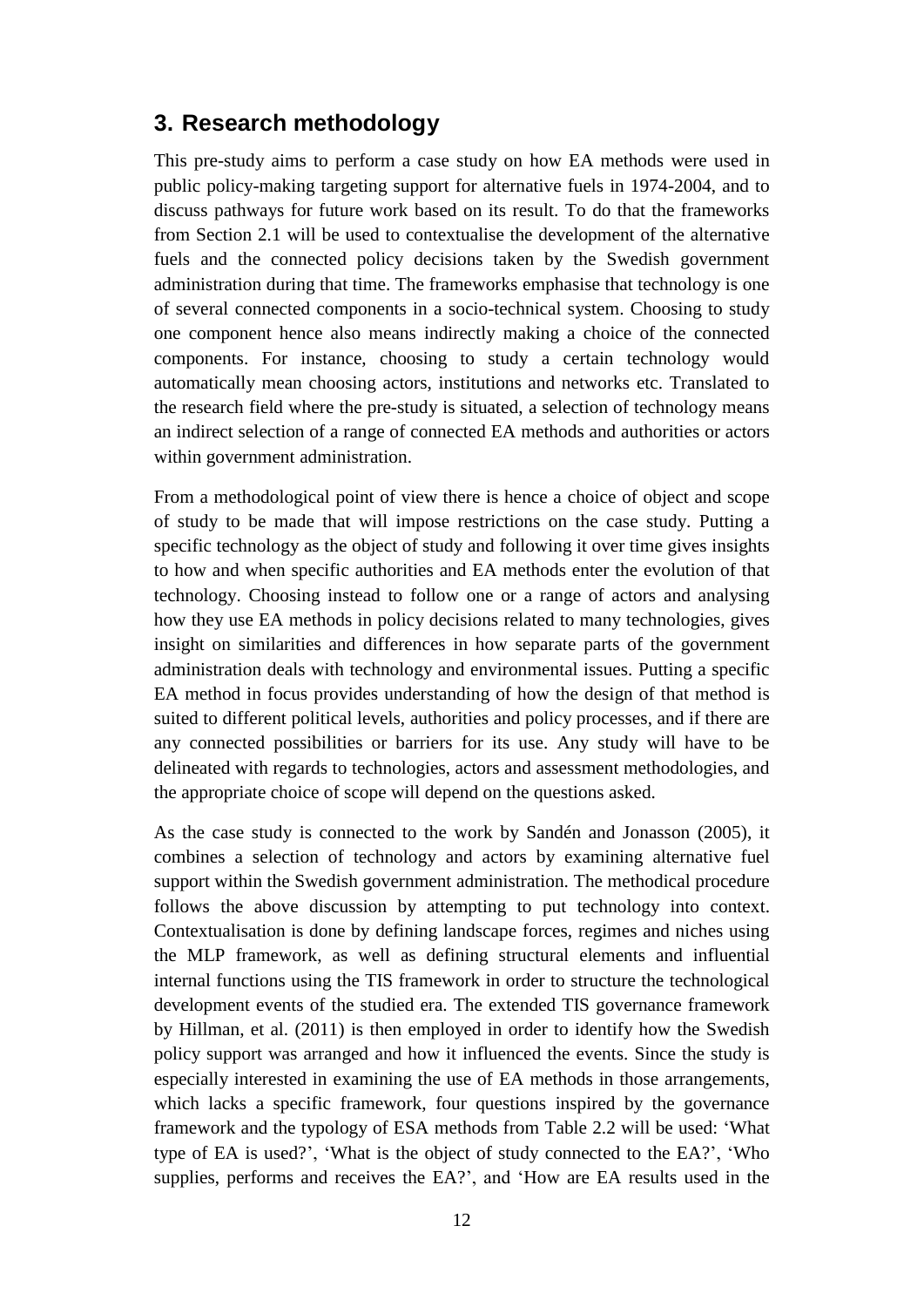decision process?'. The execution of this contextualisation can be seen as performing blocks of operations with described frameworks, see the summary below.

- i. Define landscape forces, regimes and niche technologies (MLP framework).
- ii. Define relevant TISs in terms of structural elements and influential internal functions (TIS framework).
- iii. Position different TISs in relation to the MLP (combination of TIS and MLP framework).
- iv. Define governance arrangements related to the different TISs (Governance framework).
- v. Examine the use of EA methods within the relevant governance arrangements (four questions).

As mentioned the method will be applied to the case of alternative fuels development in Sweden in the years between 1974 and 2004. The case has been extensively studied by Sandén and Jonasson (2005) in terms of MLP and TIS theory which effectively lays the ground for blocks i-iii, leaving blocks iv and v to be complemented.

Since the study positions itself within Swedish government administration the overarching empirical input for the blocks is official documentation on proceedings from the three political levels of authority; national, regional and local. Examples of such documentation are public official inquiries, government bills, parliamentary motions, and regional and local council documents. The starting point for the documentation reading will be government bills. It will then branch out into deeper levels of documentation by following the most frequently occurring references, creating a tree like structure of data processing.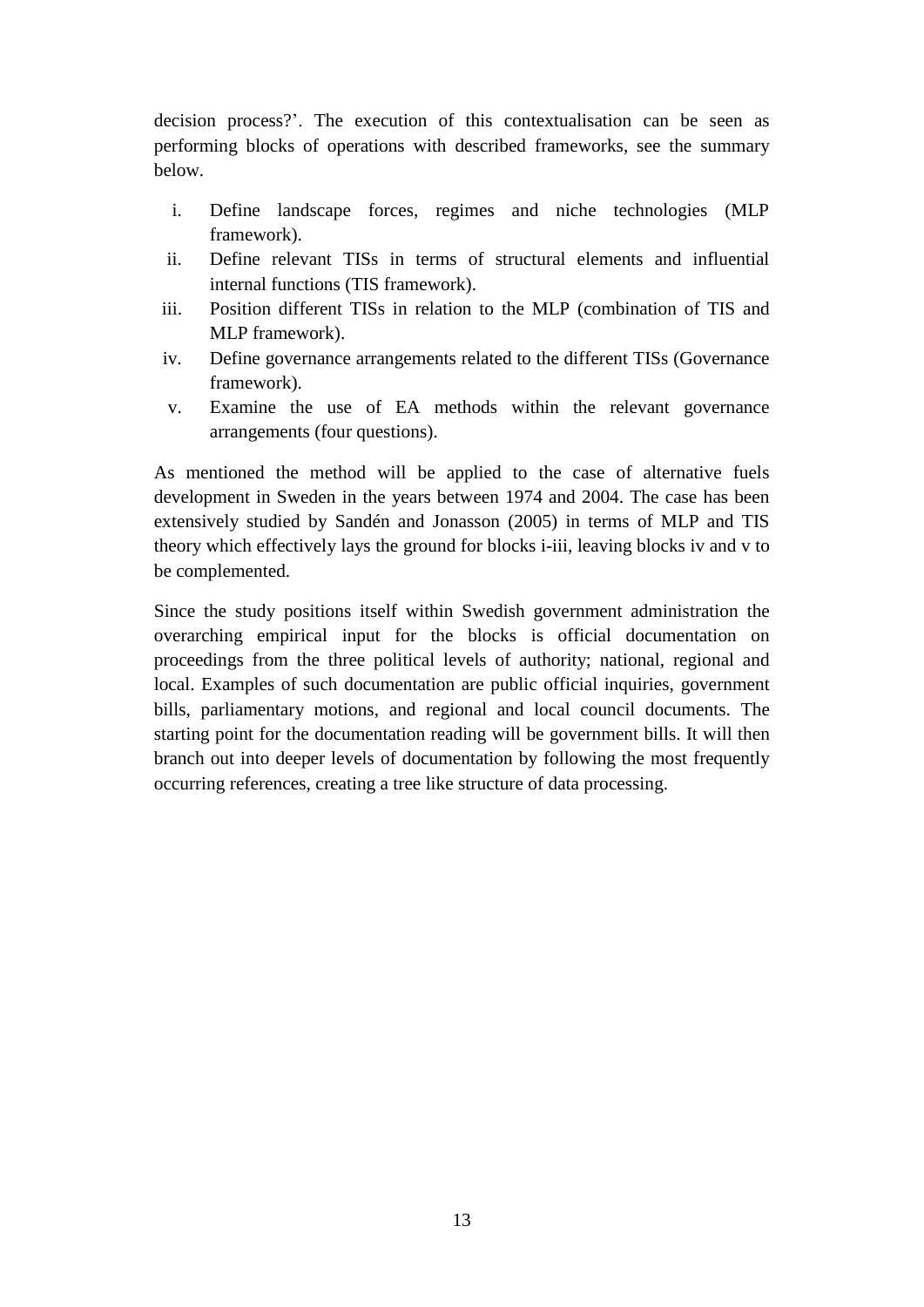# <span id="page-24-0"></span>**4. Case study exploration: The alternative fuels development in Sweden in 1974-2004**

The modern development of alternative fuels between 1974 and 2004 has been extensively studied by Sandén and Jonasson (2005). Section 4.1 starts with a description of their use of MLP and TIS theories to account for events of the era in order to put technology development into context. Section 4.2 extracts and builds on their description of events using governance theories developed by Hillman et al. (2011), this in order to identify government actors and policy measures influential on the development. Sections 4.3-4.5 explore the use of EA methods in the formation of those policy measures in terms of the "what, who and how" questions described in Chapter 3.

#### <span id="page-24-1"></span>**4.1 Description of events using MLP and TIS frameworks**

Sandén and Jonasson (2005) explore and sections the era according to environmental landscape forces, which they define by analysing number of related articles in Swedish newspapers. The studied era starts in the early 1970s with the international oil crisis, continues through increased attention to local environment, and ends with raised awareness of climate change. The regime is naturally defined as the socio-technical system around petrol and diesel fuels and cars, for which they provide statistics of increase in both fuel use and number of cars, showing the unrivalled position of the technology during the era. The authors then examine the effects of shifting landscape forces on the development of niche technologies by studying documents from public and private sector, as well as performing interviews with relevant parties. Doing so enables them to follow the discourse, action and support directed at niche technologies by government and private actors. They conclude that even though the regime technology was not greatly affected by any of the niche technologies, each period left important trails of structural elements connected to alternative fuels which might constitute important parts of future development. The MLP of the era is represented in Figure 4.1, where dotted boxes represent relevant socio-technical systems of the time.



Fig. 4.1: *The MLP on transport fuels and car technology during 1974-2004.*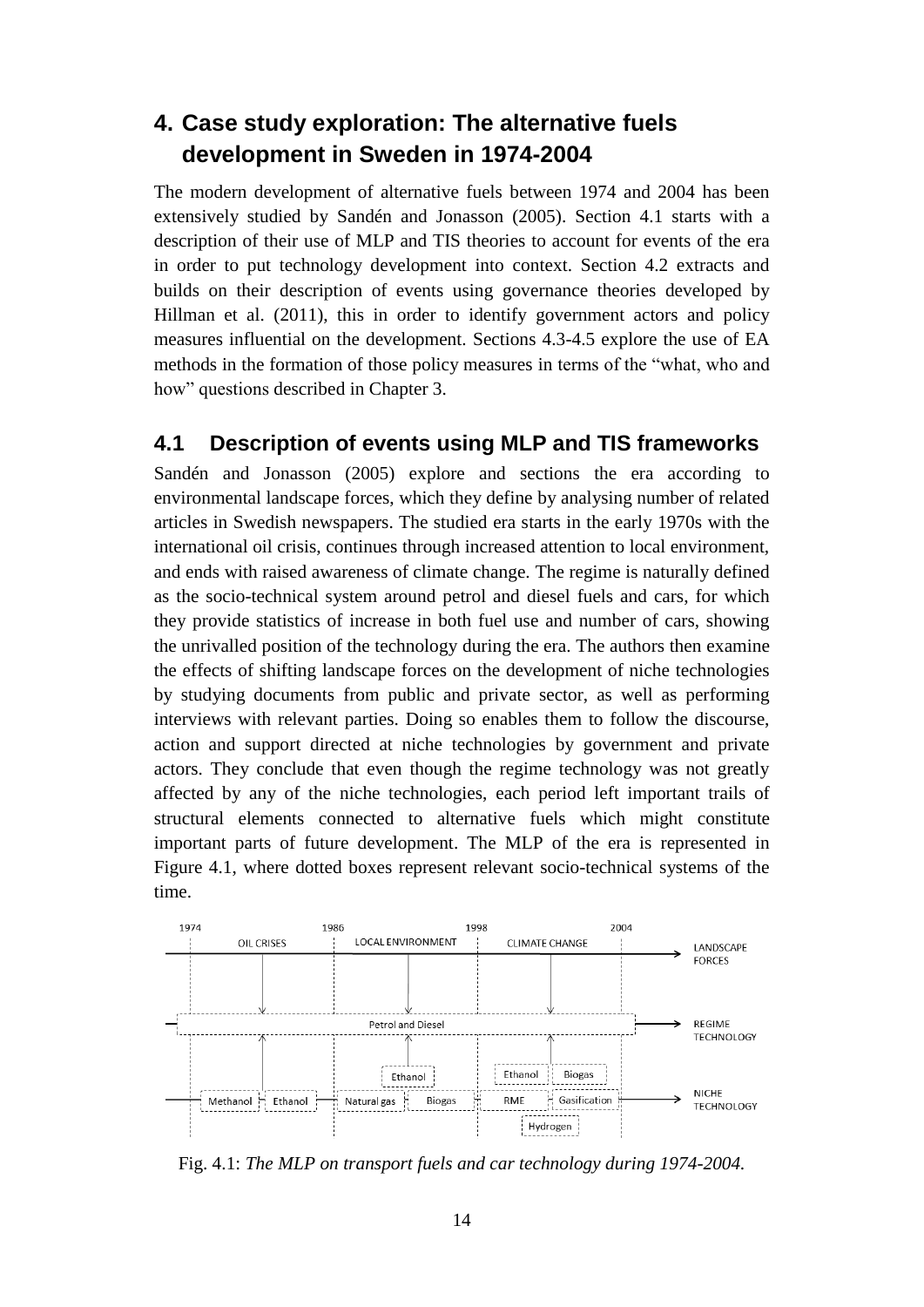In the 1971 roughly 70% of the Swedish energy system was based on oil. When oil prices increased dramatically after the OAPEC embargo in 1973 the Swedish government initiated extensive strategies to increase national energy efficiency and to shift the energy system away from oil. The strategies came to involve all energy consuming sectors, at first mainly the housing sector but soon also the transport sector. Decreasing amount of transport or increasing energy efficiency in the transport system was not seen as politically viable or technically achievable at the time. Instead a large scale introduction of non-oil based methanol fuel was planned. Later as a consequence of controversies around a sugar plant shutdown in the southern city of Karpalund and a related government inquiry, ethanol became a competing option. The political interest in both fuels dropped dramatically however as oil prices fell rapidly around 1985 combined with increased debate on nuclear power safety after the Tjernobyl accident in 1986.

In the second period of 1986-1998 public awareness was growing about local environmental issues. At the national level, alternative fuels were not of main concern, but a tax change favouring ethanol was enforced. In the larger cities, poor air quality became the main driver for several municipalities to take their own initiatives to engage in alternative fuels for buses. Malmö had been connected to natural gas pipelines and invested in natural gas buses which later spread to Gothenburg. Linköping invested in biogas after failed hopes of it too being reached by the pipelines. Stockholm invested in ethanol buses after joining up with private ethanol producing actors in the region. The enthusiasm for bus projects died out at the end of the period because of a declining economy, privatisations of bus companies and a gradual shift of the landscape force towards climate change.

Climate change stood as the single biggest driver for alternative fuels in the third period of 1998-2004. After the Brundtland Commission in 1987 and the Rio conference in 1992 with the Agenda 21 action plan for sustainability, the Swedish government was fully committed to acting on climate change in the mid-90s. The EU of which Sweden became a member in 1995 was also committed. This multilevel commitment combined with alternative fuel stakeholders from the previous periods enabled a multitude of fuels to grow in use during this period.

Continuing the description using TIS methodology, Sandén and Jonasson identifies actors, institutions, networks and functions of each period that enabled niche technologies to grow. During the first period the government and the car manufacturer Volvo became important actors when joining up to create the methanol research company SMAB, which later resulted in demonstration projects for methanol cars. The company would become an important institution and network hub in making methanol the main alcoholic fuel. The actor constellation affected the influence on the direction of search, formal knowledge development and legitimacy in favour of methanol. In the aftermath of the Karpalund sugar plant debate the Federation of Swedish Farmers got funding for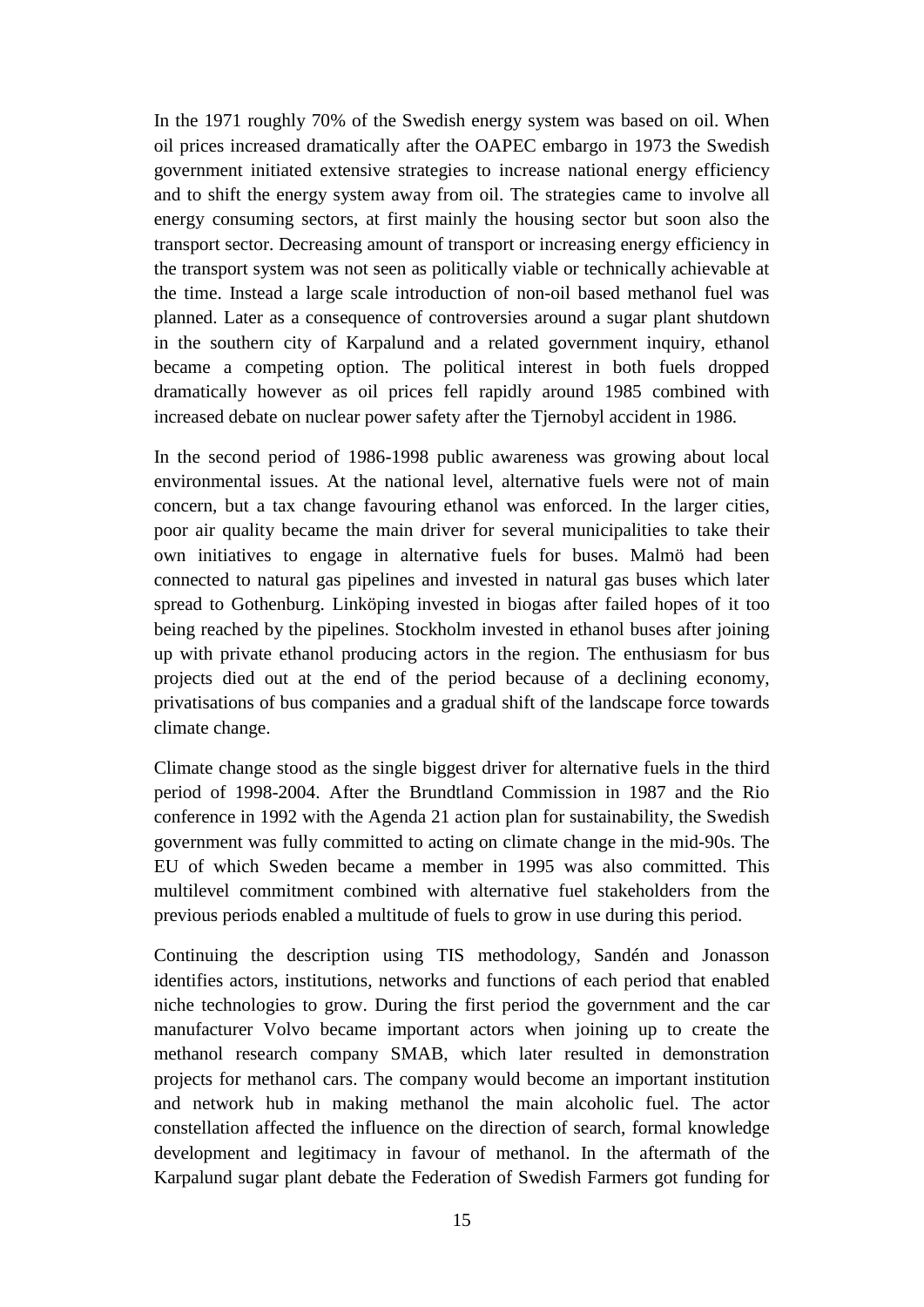an ethanol plant in Lidköping which would start a small network with agricultural actors around ethanol, legitimising it as a viable option.

During the second period municipal politicians and companies joined up with private actors. In Malmö the local energy company contacted the local transit authority to find uses for the natural gas pipelines. Together with transit authorities in Stockholm, Oslo, Copenhagen and Helsinki the Co-Nordic Natural Gas Bus Project consortium was initiated. The consortium contacted Volvo and Scania to produce initial engine trials that later influenced Gothenburg municipality to buy 20 natural gas buses. In Linköping the municipality adapted five buses for natural gas. When the extension of the natural gas pipeline was stopped the municipal waste, sewage and energy companies joined up to produce biogas instead. In Stockholm the local transit authority, SL, contacted the Foundation for Swedish Ethanol Development (Stiftelsen Svensk etanolutveckling, SSEU, in Swedish) which earlier had been formed in the area as a cooperation between municipalities, the county, the Federation of Swedish Farmers and local ethanol and chemical producing companies. Together they contacted Scania to produce 32 ethanol buses to be tested in Stockholm. All of the projects got different amount of funding from state level through the Swedish Transport and Communications Research Board (Kommunikationsforskningsberedningen, KFB, in Swedish). The actors and networks formed in these cities combined with state support led to entrepreneurial experimentation and increased legitimacy for each respective fuel.

In the third period the use of ethanol and biogas started to increase rapidly because of government tax exemptions on ethanol and funding programs that benefitted biogas. Both fuels still had support from actors and networks developed during the second period. Ethanol also benefitted from low cost Brazilian imports and growing support by actors in the car industry. The increased attention to climate change and sustainability also enabled RME, hydrogen and gasification routes to be explored to some extent. RME had been used in the agricultural industry in the second period but got extended support in the third because of favourable production costs compared to ethanol. Hydrogen research got support by EU funding programmes as well as by strong international actors in the coal industry when carbon sequestration and hydrogen production became an option. Different forms of biomass gasification technologies also got scattered support. The wide support for alternative fuels during this period strengthened mainly market formations of ethanol, biogas and RME. The scattered gasification support led to resource mobilisation in the form of pilot production plants around Sweden. Finally, the European and international interest for hydrogen legitimised it as being the fuel of the future.

Based on this description there are a number of policy decisions that stand out as crossroads for the alternative fuels development. The first period is characterised by the formation of SMAB which would later lead to demonstration projects and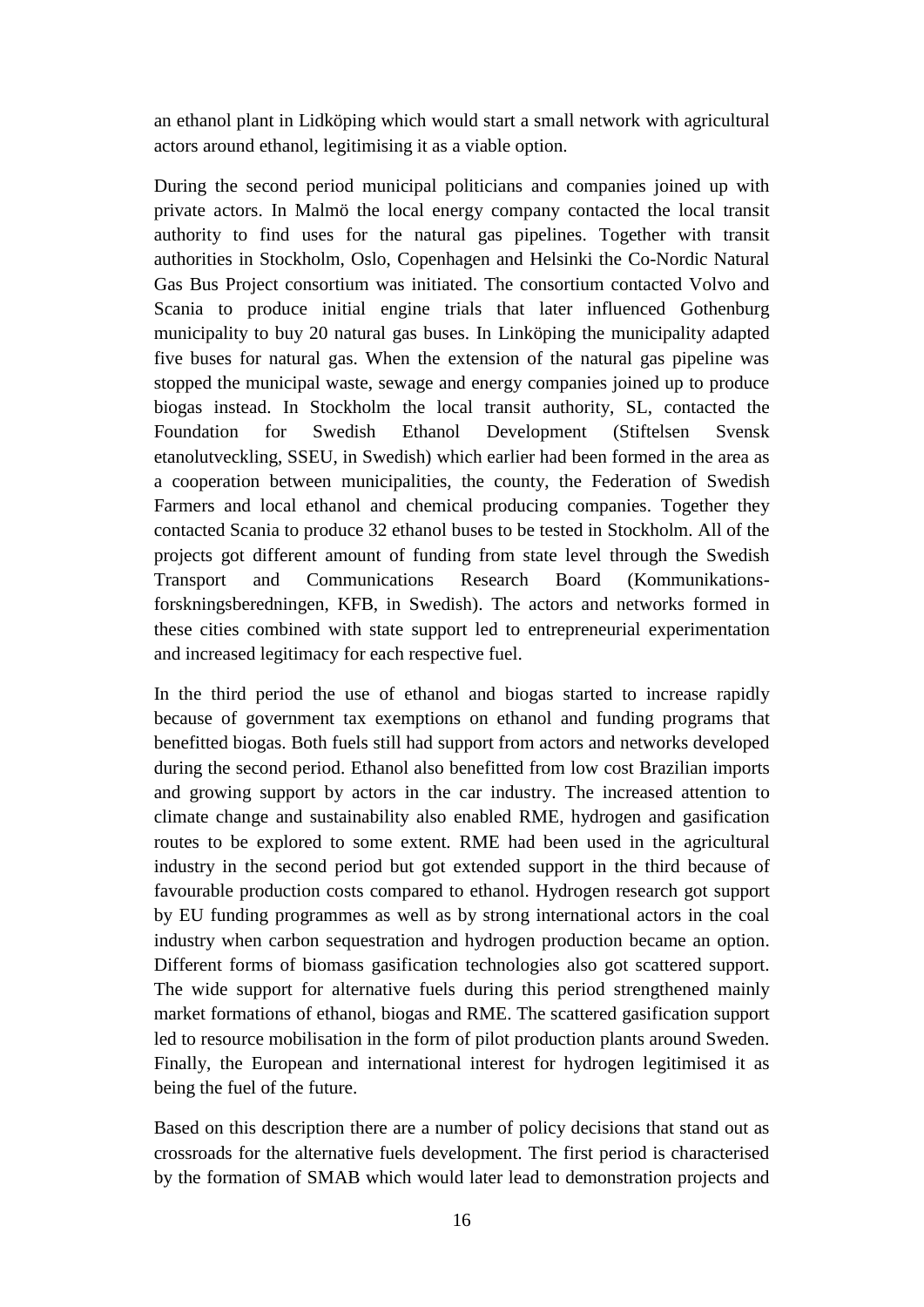tax changes in favour of methanol, and also by the initial government inquiry after the Karpalund debate which would turn the tide in favour of ethanol. The second period is characterised by decisions at the local level to start demonstration projects, and by the tax change in favour of ethanol and the decision to initiate the KFB funding programme at the national level. The third period is characterised by the government support for ethanol and biogas as well as the increased attention to alternative fuels in general from several different directions, both public and private. The governance arrangements and decisions related to the Swedish government administration in these cases will be further explored in coming sections.

#### <span id="page-27-0"></span>**4.2 Identification of governance arrangements**

The previous description will be interpreted by identifying governance arrangements related to the supported technologies of each period using the framework by Hillman et al. (2011). In applying the framework it is relevant to structure how technologies relate to each other in terms of systems and subsystems (see Section 2.1). For the purpose of this section it is sufficient to define 'the sector' as the road transport system, 'the system' as the regime opposing technologies of non-petrol or non-diesel fuels, and 'the sub-systems' as the niche technologies from Figure 4.1. It is also relevant to define what policy measures are used and whether they are of push or pull type. During the era there are mainly two types of actions taken by government; tax exemptions and demonstration projects. Tax exemptions are economic market based instruments designed to affect market formations through a pull type mechanism. Demonstration projects are designed to mobilise resources and develop knowledge and can as such be defined as cognitive push mechanisms.

Applying the framework to the first period, the governance level for both methanol and ethanol was national in that it was characterised by an ambition by government to explore new fuel options. The methanol strategy of creating SMAB to push development had a high involvement from the private sector in the form of Volvo. Early on the strategy was directed towards demonstration projects of methanol cars to investigate technical functionality, which from a policy perspective is a cognitive push mechanism influencing resource mobilisation and knowledge development on the sub-system of methanol. The ethanol track instead had little private involvement as it was initiated by an inquiry by the Department of Agriculture and later supported by the Centre Party. The resulting governing mechanism was a tax change in favour of ethanol, i.e. a market based pull mechanism directed at the market formation of the sub-system of ethanol.

The governance level of the second period shifted and became parallel for all fuels in the period in that both national and local levels were involved. The local bus projects were however mainly driven by municipal actors in moderate to high degree of cooperation with private actors.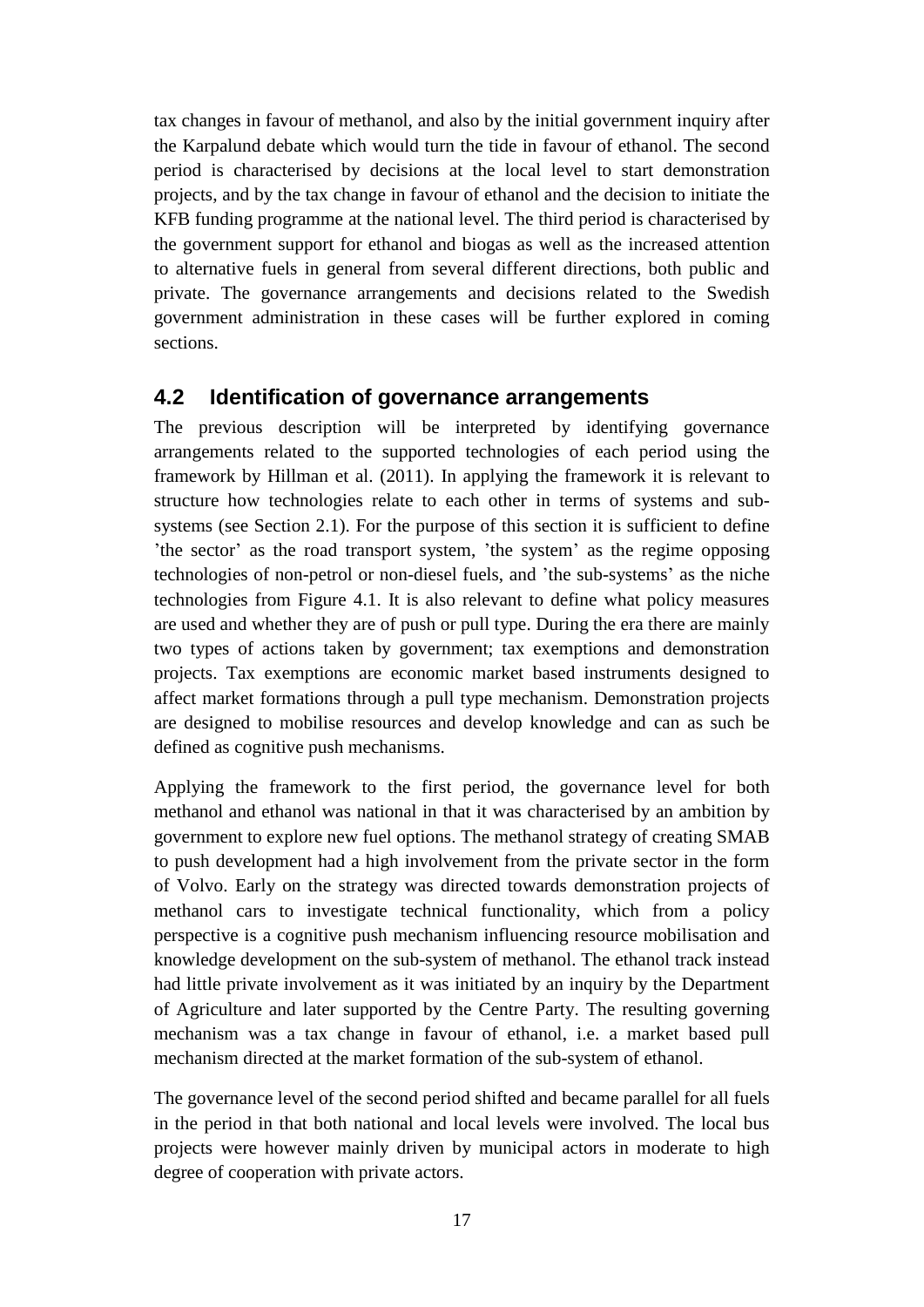Regarding ethanol technology it got support at the national level in terms of the favourable tax change. It also got national support together with biogas in the form of funding for demonstration projects from KFB. At the local level, SL and the joint public and private foundation of SSEU were in charge of the local demonstration projects. From a governance perspective the sub-system of ethanol hence got multilevel governance support; at national level in the form of both market based pull mechanisms (favourable taxes) and cognitive push mechanisms (funding of demonstration projects) with relatively little private involvement, and on local level more cognitive push mechanisms through the realisation of said demonstration projects with moderate private involvement. The governance arrangement for biogas was similar, at national level it too got funding set aside by KFB for demonstrations projects, and at local level it was primarily the municipal public traffic organisation around Linköping, LITA, with little private involvement that performed the demonstration projects. The natural gas project got less amount of support from KFB and was primarily performed on local level by the municipalities included in the Co-Nordic Natural Gas Bus Project with high involvement by private actors in the form of Scania and Volvo who codeveloped the technical details of the project (Ekelund, et al., 1993).

The third period continued to get more parallel and diversified with respect to governance. The period not only included a new governance level in the form of the EU but also a bigger variety of fuels with both private and public backing. From the government side there was a substantial commitment to tax exemptions for demonstration projects. The reason for the devotion was an EU regulation that prevented individual tax rates on fuels. Tax exemptions were however allowed for fuels used in connection to demonstration projects. The implication was that even though tax measures were favoured by government during this period, they were implemented in connection to demonstration projects, resulting in a combination of two types of governing mechanisms. Ethanol got a great deal of funding from the national level through the demonstration project of an ethanol plant in Örnsköldsvik run by the Energy Agency. In governance terms this was a mixed cognitive and market based push and pull mechanism from the national level with little private involvement, directed at the sub-system of ethanol and thereby affecting its market formation, resource mobilisation and knowledge development. The other major commitment to alternative fuels by government at the time was directed towards biogas, in the form of the Local Investment Programme (LIP). LIP was an investment fund for which municipals could apply for funding of local projects aimed at sustainability. The programme was not primarily geared towards alternative fuels but greatly benefited municipalities who had the opportunity of synchronising municipal waste, energy and transport companies in demonstration projects of waste based biogas. At the national level, the program can be described as a cognitive push mechanism with little private involvement. Since it was not directed primarily at alternative fuels it can be seen as wider support for the entire sector of road transports with the aim of affecting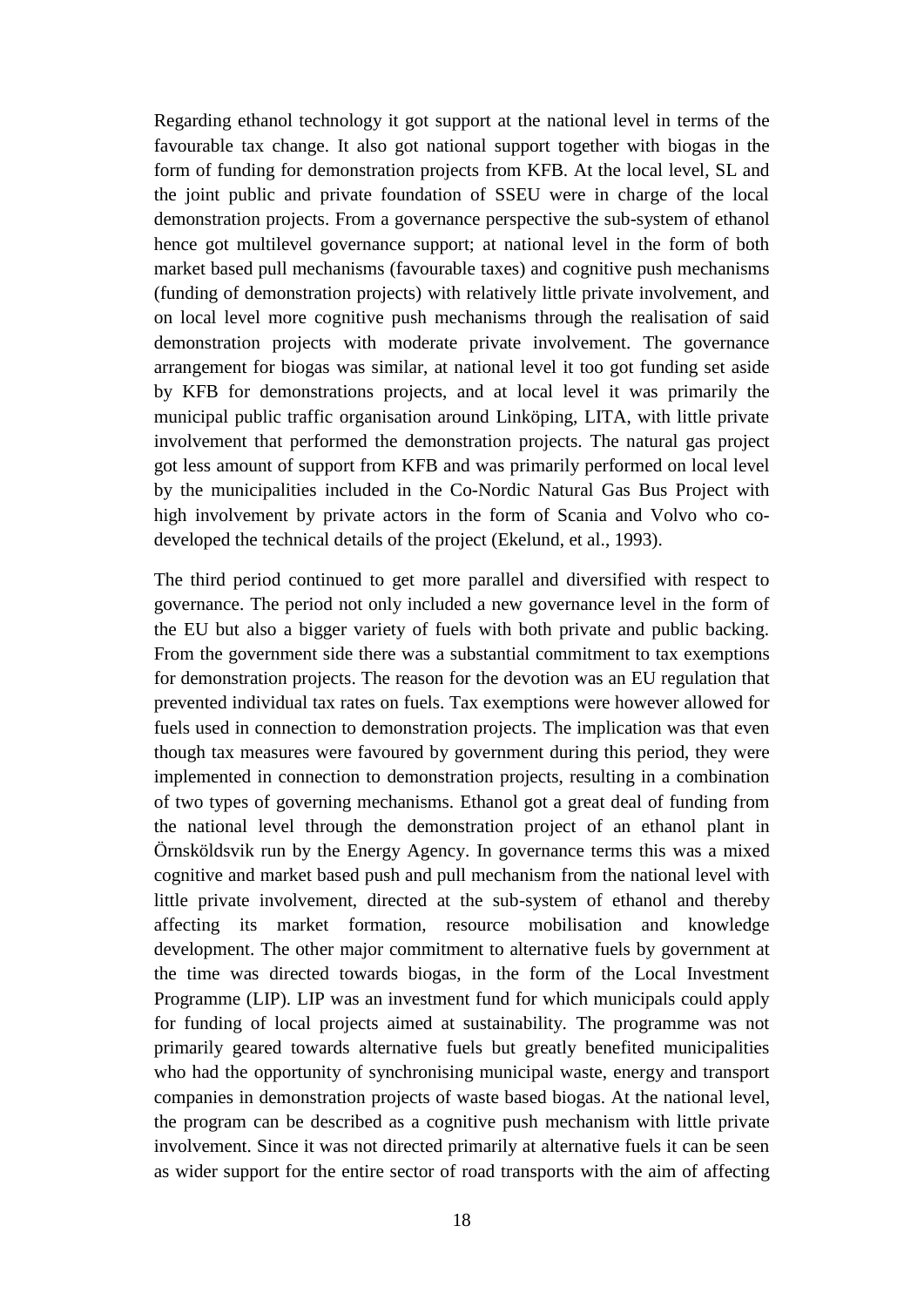resource mobilisation and knowledge development. At the local level it can be described in the corresponding way but as a mechanism directed at the sub-system of biogas because of the favouring conditions of the programme to build on existing structural elements.

The development of the other fuels of the period was the result of complex networks including private and government actors. The nature of these networks will not be covered in this brief report. It can be noted however that the political support system for fuels became increasingly complex, multileveled and international during this period; the Energy Agency, the Swedish EPA, the Innovation Agency and the Transport Administration were all running their own research programs related to different fuels (Utredningen om förnybara fordonsbränslen, 2004). In addition, EU was financing Swedish research and demonstration projects related to hydrogen and fuel cells (Jönsson, 2006). In Europe, several countries had invested in RME which made it more readily available also in Sweden. Scattered investments in gasification of biomass throughout Sweden also affected the resource mobilisation and legitimacy of gaseous fuels (Utredningen om förnybara fordonsbränslen, 2004; Sandén & Jonasson, 2005)

In summary, two different policy measures were used at the national level to favour the two different sub-system fuels of methanol and ethanol in the first period. In the second period, the national level favoured three sub-system fuels with both market-based and cognitive policy without much private influence. At the local level private involvement was moderate to high and demonstration project policy was used on the same sub-systems. In the third period, the national level employed tax-based policy in connection to demonstration projects on the sub-system of ethanol, and used cognitive policy directed at the wider sector through LIP. Both of which had little private involvement. At the local level, the demonstration policy of LIP was implemented with little to moderate private involvement. The use of EA methods in the decisions leading up to the implementation of these policy measures are studied in coming sections.

# <span id="page-29-0"></span>**4.3 Use of EA in 1974-1985: Oil scarcity and methanol development**

The initiation of the methanol track can be said to start in 1974 with the government bill on measures for energy savings. It describes the Swedish dilemma of being heavily dependent on oil in the on-going oil crisis and suggests that a national energy programme should be implemented directed at energy savings in the housing sector (Swedish Government, 1974). The bill describes how two committees of inquiry, the Committee on Energy Prognosis (Energiprognosutredningnen, EPU, in Swedish) and the Committee on Energy Programs (Energiprogramkomittén, EPK, in Swedish), have been initiated to suggest future options for an extended programme covering other sectors as well.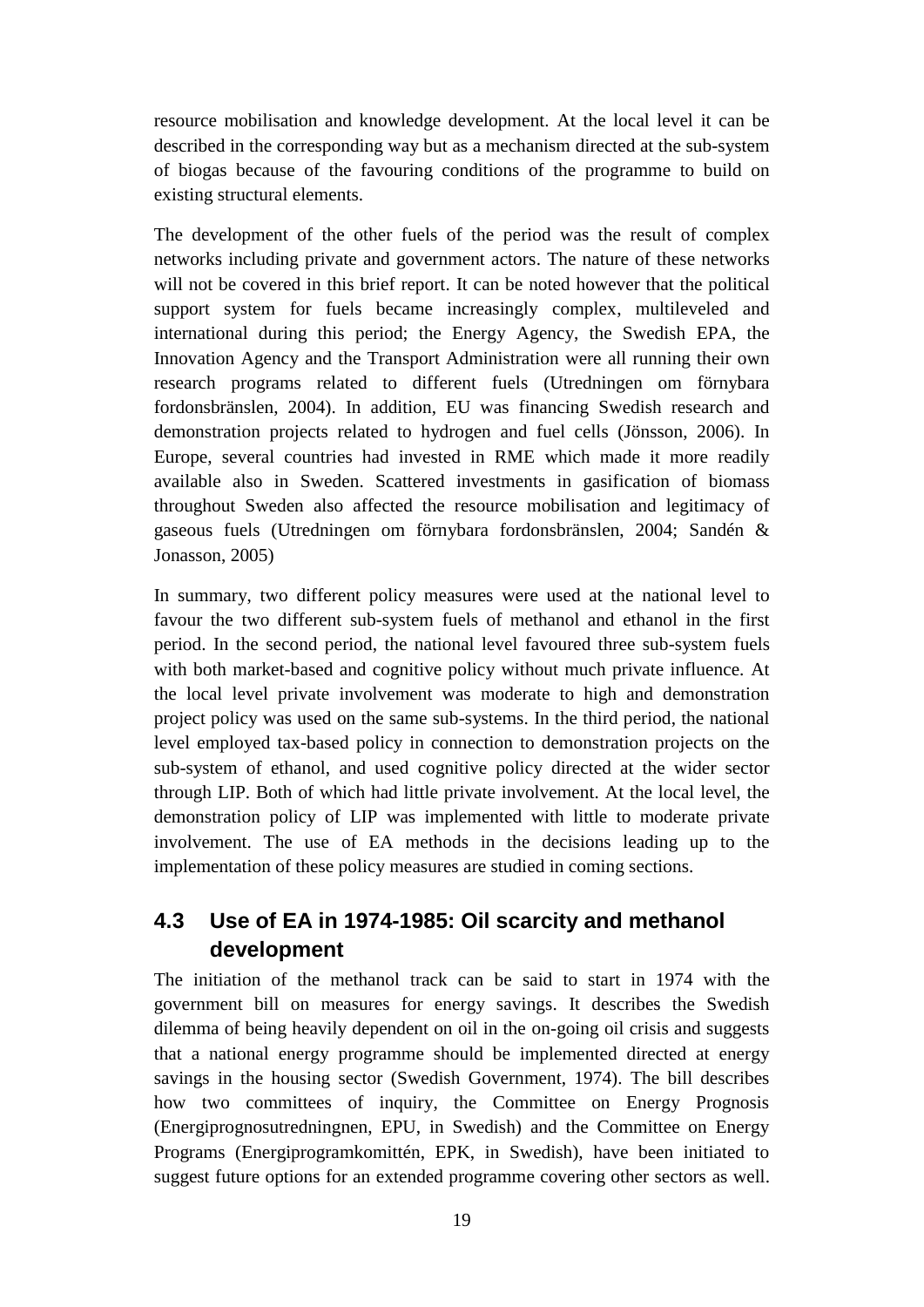The results of the committee inquiries are presented in the follow-up bill on energy in 1975. The extensive bill, written to a large extent by the Ministry of Industry, heavily relies on the results by both inquiries when proposing actions for how Sweden was to decrease oil dependency in the coming ten years, as well as in preparation for the distant future of year 2000 (Swedish Government, 1975). The bill sets the tone for the period in that it focuses on reduction of energy use, increased energy efficiency and employs a resource perspective by emphasising a migration of the Swedish energy system away from oil by utilising other natural resources. In order to avoid future situations of limited resource supply the bill suggests an increased national use of natural gas and coal. It can be noted that many environmental issues of today are explored and reflected upon in the introduction to the bill. It explores the dilemmas of the energy sector and emphasises the need for a joint economic, social and environmental development, i.e. what we today call sustainable development. In connection several issues related to sustainability and socio-technical development are described; resource scarcity, acidification and climate change because of fossil resource use, the need for equity between generations and nations with growing populations, as well as path dependency and inertia of technological development and change. Specifically with regards to transport, methanol is suggested as an alternative to oil, based on the conclusions by EPK and EPU. The bill follows the recommendations of EPK and states that research funds should be set aside to develop engines capable of running on methanol. It is also positive to the joint venture of SMAB between the state owned Berol Kemi AB and Volvo AB because of the possibilities to reach quick results. The follow-up bill on energy in 1979 gives further support to the methanol track and proposes a more favourable tax for methanol based on the annual report of 1978 by SMAB. It also states that the proposed research programs by the Committee on Energy Research, Development and Demonstration (Energiprogram för forskning, utveckling och demonstration, EFUD, in Swedish) should be supported (Swedish Government, 1979).

The committee inquiry by EPK was commissioned by the Ministry of Industry in 1973. Its directive states that it should map Swedish energy research in order to suggest research programs for the coming ten years. The specific aim of the suggested programmes was to secure and increase the access to energy resources, decrease the need for energy and to lower the costs of producing it (EPK, 1974a). The report takes an international stance on the issue of increasing access to energy by performing MFAs and EFAs starting with global availability of material and energy resources and relating them to the energy consuming sectors of Sweden. It also performs a number of scenario based forecasts on future availability of materials and energy resources, as well as their market demands, based on input from EPU, in order to deduce suitable pathways for the Swedish programme. Related to the transport sector it is stated that that no improvements of energy efficiency or reduction of the amount of transport is likely within the ten years. In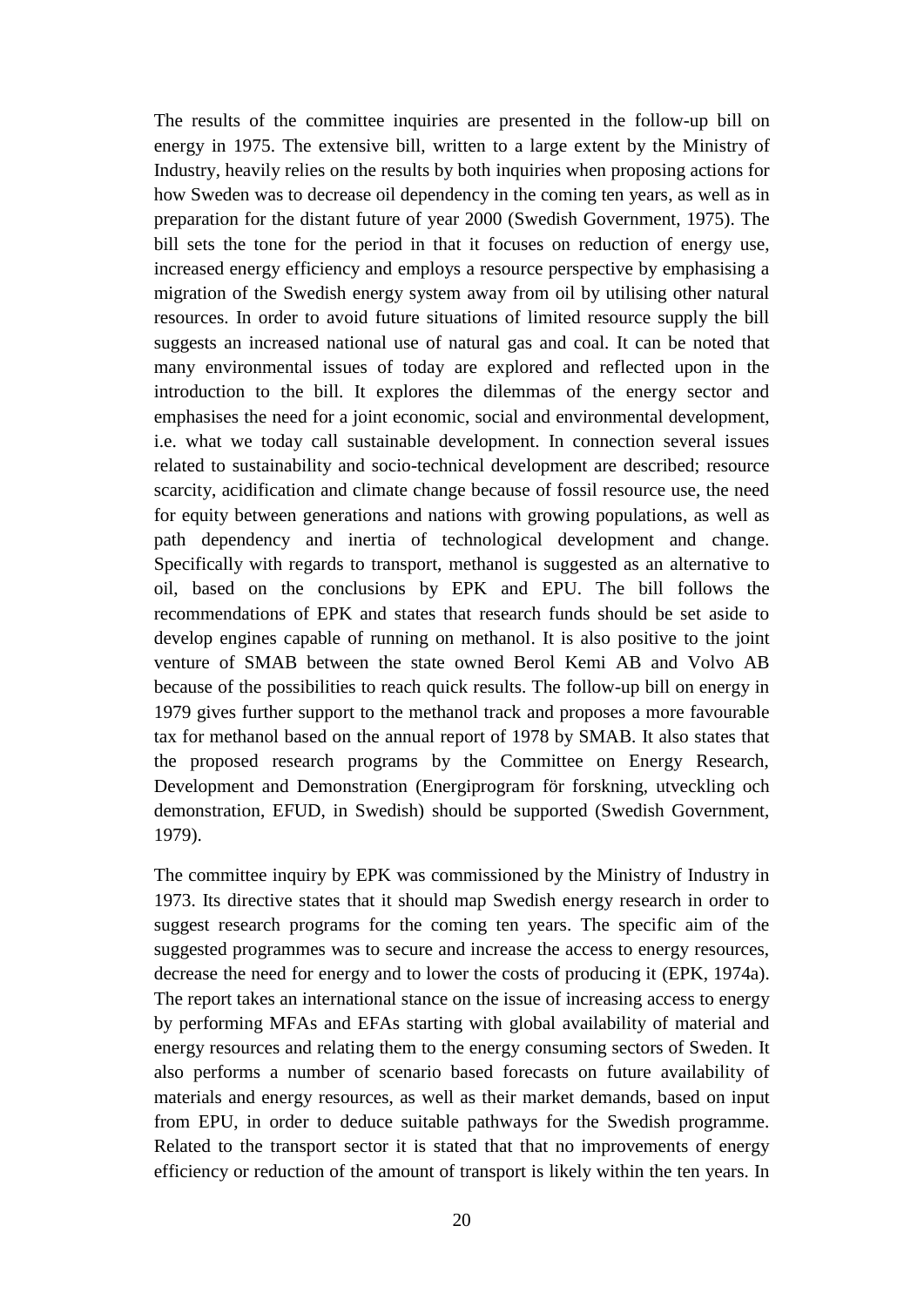the appendix with detailed material for the transport programmes, it is stated that based on the analyses the only viable alternatives to the world oil resources in the transport sector is coal and natural gas, from which methanol can be produced. Ethanol and hydrogen technology is mentioned but disregarded as being too far off into the future. As a result, demonstration projects related to methanol cars and future projects related to domestic methanol production are suggested, nothing is mentioned about the environmental consequences of using a coal based supply system (EPK, 1974b).

The committee inquiry by EPU was commissioned by the Ministry of Industry in 1972. Its directive states that its aim is to develop forecasts of energy resource demand and technology supply capabilities of Sweden for 1985, and to a lesser extent also for the period 1995-2000. The report states that it worked under the pre-conditions that energy supply in the period 1984-1987 could only be met with existing technology and that the increase rate of energy demand would be lower than that of the past. Environmental issues related to the forecasts are treated through a qualitative discussion based on comments on the report by the Swedish EPA. It is however stated that the comments had no effect on the forecast themselves, but that they should be considered when later investing in technology. It is also stated that the comments received could not be fully reflected upon because of the narrow time frame available to the inquiry. Regarding transport forecasts, unwanted effects of eutrophication and acidification are mentioned briefly in the discussion but not treated in detail (EPU, 1974a). More details are given in an appendix report which states that the increase rate of energy use is expected to slow down because of decreased population growth, and that no increased energy efficiency can be expected in the sector in the coming ten year period. Based on that, it proposes an introduction of alternative technologies and suggests methanol blends, electric and hydrogen vehicles. The latter two technologies are deemed not to be technically viable within the ten year time frame. In the appendix introduction it is stated that the transport section was due to unfortunate events handled by only one investigator (EPU, 1974b).

The SMAB report is commission by the government with the purpose of informing it on the current work status of the company since its initiation in 1975. The report states that work is well on its way and writes recommendations heavily in favour of methanol technology by suggesting future methanol vehicle specification regulation, pilot plans for domestic production plants and reduced methanol fuel tax. The report mainly discusses technical, economic and resource aspects of introducing methanol. It suggests a future strategy where methanol is produced from imported natural gas or coal. Environmental aspects of the strategy are qualitatively discussed with focus on toxicity and vehicle exhaust emissions in terms of CO, HCs and  $NO<sub>X</sub>$  but not studied in detail (SMAB, 1978).

The report by EFUD was commissioned by the Ministry of Industry in 1975 and published in 1977. Its directive was to develop project plans for research and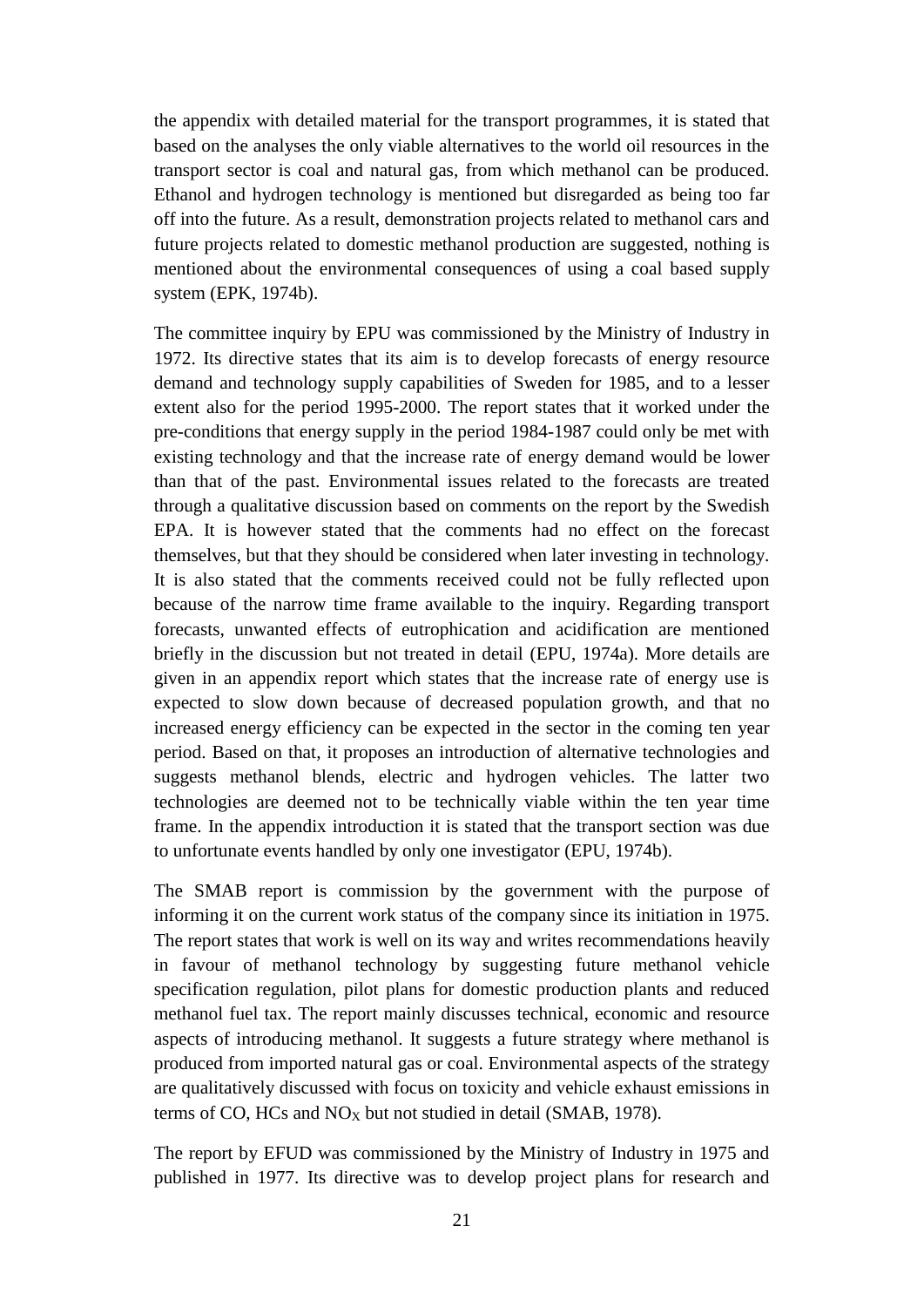development in the energy sector in a long term perspective (EFUD, 1977). Similar to the report of EPK, the perspective of the report is put on global energy resources and the connected technological opportunities for the Swedish energy system. MFA and EFA are used in this respect as input to determine which resources are enough to meet Swedish demand at the time. With regards to fuel technology, transportation demand forecasts from EPU are used as input to suggest a methanol project plan stretching up to and beyond 1995 when it is envisioned that a pure domestic methanol production and transport system is in place. By doing this it affectively uses results developed for a 10 year scope and applies them to a 20 year scope. As a part of the project plan the work by SMAB is suggested to continue. Environmental effects of the plans are briefly covered in a qualitative discussion in terms of how fuel properties relate to exhaust emissions of CO, HCs,  $NO<sub>X</sub>$  and lead. The effects are somewhat disregarded by claiming that emission regulation would unify emissions independent of future fuel choices.

Around 1980 the international oil prices began to drop dramatically. The energy bill of 1980 emphasises the need for domestic production and favours the idea of a methanol production plant, but also notes that ethanol has potential for domestic fuel production based on initial results from the upcoming inquiry on ethanol by the Ministry of Agriculture launched after the Karpalund sugar debate (Swedish Government, 1980). The energy bill of 1981 stresses the importance of domestic fuel production even further because of national security reasons. It mainly supports methanol, but also opens up for demonstration projects of ethanol production based on the now completed inquiry (Swedish Government, 1981).

The ethanol inquiry was commissioned by the Ministry of Agriculture in 1979 and published in 1980. Its aim was to investigate technical and economic conditions for ethanol production (Etanolutredningen, 1980). The report suggests increased funds to establish an ethanol production plant and a lowered tax rate for fuels produced with domestic resources. The conclusion is drawn from collecting and evaluating various EFA reports on ethanol from sugar and starch products available in Sweden. The EFA reports employ a system perspective including the stages from cultivation through the use phase to calculate net energy outputs. The environmental effects of embracing ethanol are limited to a discussion on waste water pollution from ethanol production plants, with the conclusion that only marginal effects are expected.

Swedish oil prices reached a plateau in the mid-1980s. The energy bill of 1985 describes how future oil prices are likely to decrease and that oil dependency of the Swedish energy system has decreased to roughly 50%. The need for alternative fuels is confirmed but mainly for future national security reasons, their potential to improve exhaust emissions and the possibilities to avoid lead by using low blends. To investigate these matters further a new committee of inquiry, the Motor Alcohol Committee (Motoralkoholkommittén, MAK, in Swedish) is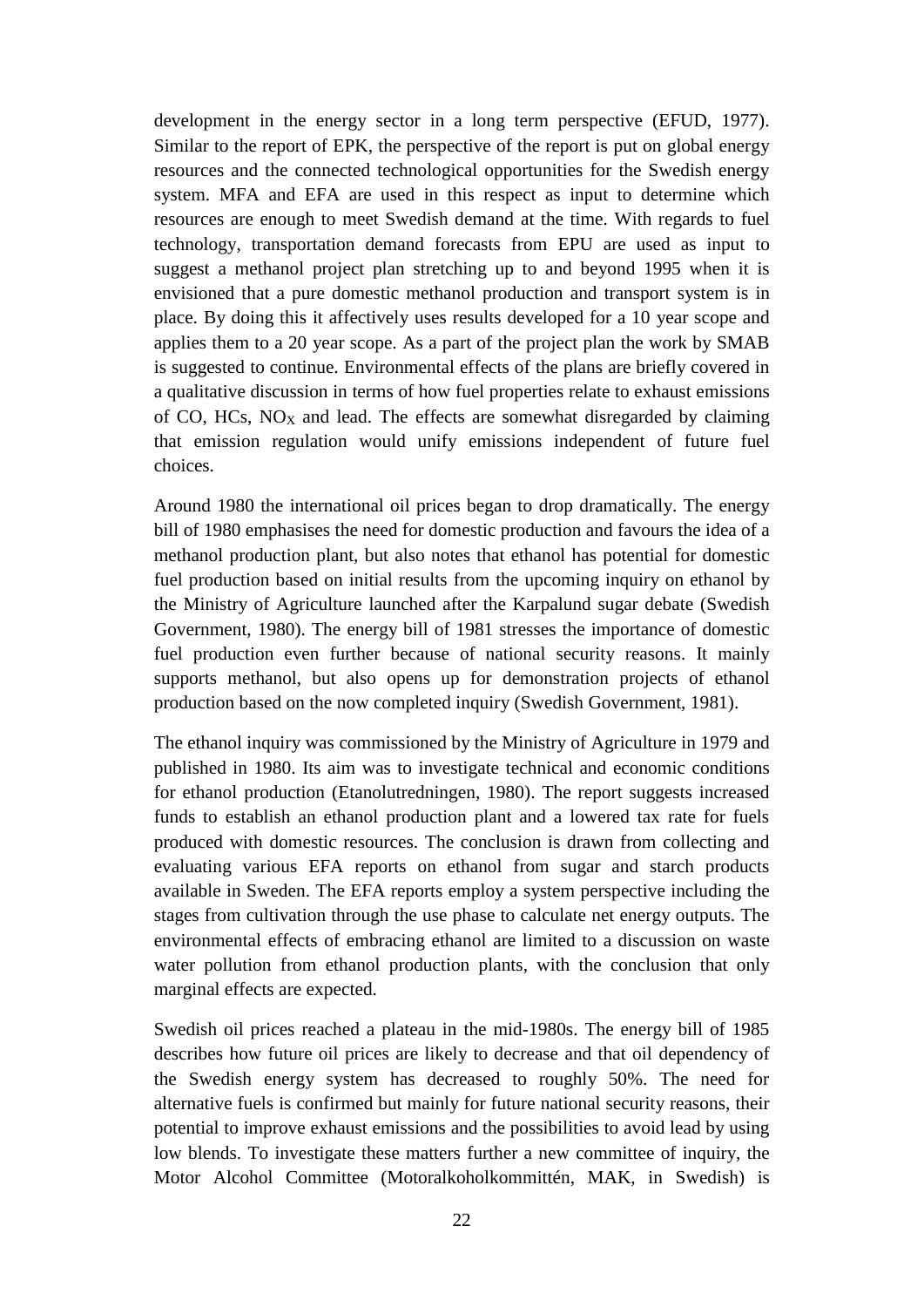suggested by the Ministry of Energy. Its result would later impact the events of the second period. In 1986 Swedish oil prices collapsed, and in combination with the Tjernobyl accident alternative fuels where no longer a main issue at the national level. In the coming energy bills of the period, alternative fuels are not given much attention.

In summary, the government bills of the period are heavily influenced by the oil crisis with subsequent decisions by ministries, mainly the Ministry of Industry, to initiate several inquiries related to alternative fuels. The ministries set the scope for the committee reports in terms of content and time limit of delivery, with heavy focus on natural energy resources, technology and investment costs. The committee reports employed MFAs and EFAs to analyse global natural energy resources and related implications for the Swedish energy system, but raised little or no attention to other environmental perspectives. Results of committee reports were sometimes interlinked and misused, but still affected the outcome of political decisions and the creation of the policy measures of the period. In addition to using EA results, the recommendations by committee inquiries were based on qualitative discussions on technology and investment costs.

# <span id="page-33-0"></span>**4.4 Use of EA in 1986-1997: Fuel choices for improved local environment**

During this period local air pollution was becoming the major landscape force affecting the development of alternative fuels. The oil price shocks of the 1970s were gone, removing the need at the national level to migrate the Swedish energy system away from oil. The national energy agenda was now instead filled with issues around nuclear power safety after the Tjernobyl accident. The energy bill in 1986 states that the investments in oil reducing effort of the past have been successful, and that future effort should be directed at reducing the commitment to nuclear power. Nothing is said about alternative fuels other than that the results of MAK should be awaited (Swedish Government, 1986). The following energy bills do not treat alternative fuels until 1991, when it is suggested that KFB should dispose of funds for demonstrations projects of alcohol fuel technology in cities (Swedish Government, 1991a). The suggestion is based on a brief discussion on the environmental performance of alcohols, as well as the importance on national self-sufficiency, but is not anchored in any detailed analysis. In general, alternative fuels during this period were separated from the energy domain and instead became related to traffic, local environment and health. Energy bills do not treat alternative fuels again until the end of the period when climate change and sustainability started to fuse different political domains together. In the meantime references to alternative fuels are found in government bills on traffic and health. The 1988 bill on traffic issues discusses a wide range of subjects such as accessibility, economics, efficiency, safety and environmental effects of the national transport system. The 1991 bill on health and environment deals with future regulation and public policy related to these issues. They both discuss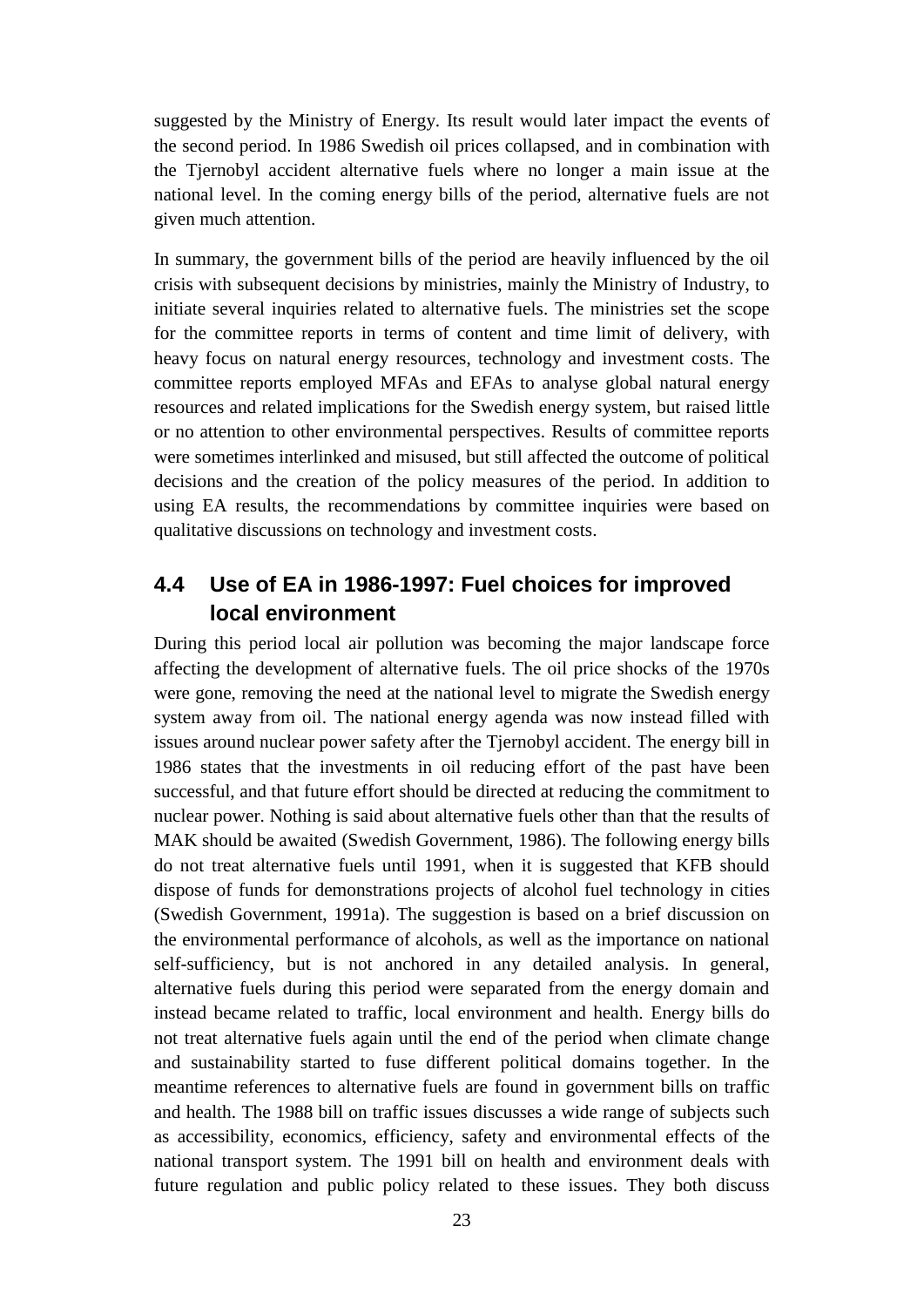vehicle exhaust emissions from fossil fuels in terms of  $CO$ ,  $NO<sub>x</sub>$ , and  $HCs$ , and conclude that stricter regulations are needed (Ministry of Communications, 1988; Swedish Government, 1991b). They both briefly also suggest alternative fuels as means for improving air quality in cities referring to the results of MAK and the KFB program. The two bills would later serve as input for the Communications Committee which would have great effect on events in the third period. For this period however the development of alternative fuel technology can generally be attributed to the municipal bus projects.

The report by MAK was commissioned by the Ministry of Energy and Environment in 1985, and published on behalf of the Ministry of Industry in 1986. Its purpose was to examine possibilities of using low blends of alcohols in petrol and diesel and to investigate the overall potential of alternative fuels. The introduction to the report states that the precondition for the committee was to investigate alternative fuels that could be produced from domestic resources and compete economically with fossil fuels (MAK, 1986). In spite of statements favouring methanol by the former equivalent to the Energy Agency (Statens Energiverk, 1986), the report concludes that no choice of either ethanol or methanol should be made at that time. However, it also suggests that future demonstration projects should focus on ethanol, that ethanol has the advantage of contributing to resource self-sufficiency because of its domestic resource base and that production can be small scale and therefore inexpensive. It also suggests a halving of the fuel tax for alcohols based on volume, which favoured the higher energy density of ethanol over methanol. The report bases its arguments on a qualitative discussion around several perspectives of political concern such as national security, economic growth and employment. It mainly compares domestic resources with public fuel demand and investment costs for ethanol and methanol vehicle and production technology. No deeper analysis is done on environmental or health effects of the two fuels.

The KFB demonstration project was initiated because of the 1991 energy bill. It was initially called 'The Motor Alcohol Programme', but was later renamed to 'The Biofuels Programme' as a result of the 1993 bill on climate change where it was suggested that KFB should widen its scope and also support biogas with the goal of reducing  $CO<sub>2</sub>$  (Swedish Government, 1993). The 1993 bill is extensive and does not treat the KFB programme in detail but states that demonstration projects are an important part of reducing national  $CO<sub>2</sub>$ . The KFB programme was to be run for four years but was later extended to six, and came to fund a great deal of coming ethanol and biogas projects. In 1997 the results of the programme was evaluated by KFB itself. The evaluation report describes that the programme was initiated based on a political agreement between the Centre Party, the Liberal Party and the Social Democratic Party. It states that the rationale for starting it was based on political assumptions around the qualities of ethanol and biogas, and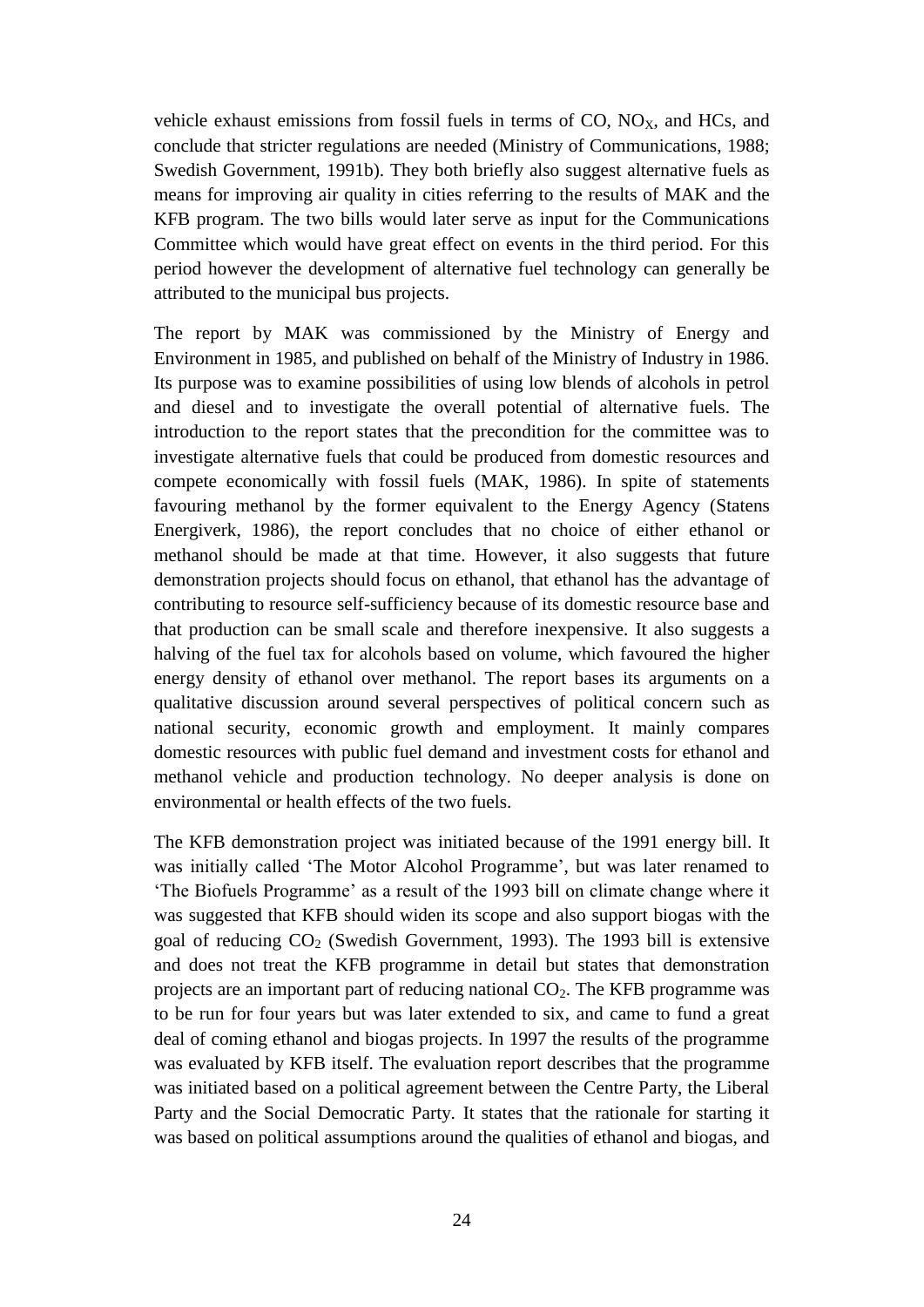that the grander picture of why the two fuels were to be trialled was not questioned or analysed sufficiently (Arnold & Thuriaux, 1997).

At the local level the largest of the bus projects was the one demonstrating 32 ethanol busses in Stockholm as a cooperation between SL and SSEU. The project was finished and reviewed in 1995 in a report by SL to inform the municipality of results. The report describes technical characteristics of the busses and the capabilities of the vehicle exhaust measurement system that was used within the project. It also goes through details on the fuel properties of ethanol and summarises the project investments costs. In addition, it provides extensive measurements results of  $CO$ ,  $NO<sub>X</sub>$  and HCs and concludes that the measurements showed positive results in comparison to diesel. The resource perspective on ethanol is briefly discussed but said to be out of scope of the report, as fuel supply is handled by contractors. After three years of running the project it is concluded that no problems were encountered other than the possibility of an acetic acid odour from buses in heavy acceleration (Rydén, 1995). Results with similar characteristics are found in the evaluation reports of the bus projects in Malmö and Linköping. The Malmö project that resulted in the Co-Nordic Natural Gas Bus Project and in the trial of 20 natural gas buses in Gothenburg published their report in 1993. It describes events leading up to the trial and discusses technical and safety issues of using gas bus technology and fuelling stations, as well as accounting for emissions measurements of  $CO$ ,  $NO<sub>X</sub>$  and  $HCs$ . The report briefly mentions that the fossil origin of natural gas has been criticised but somewhat dismisses the topic by suggesting an increased effort at the national level to increase the share of biogas in the natural gas supply as a solution (Ekelund, et al., 1993). The evaluation of the Linköping project was published in 1993 by LITA. It too discusses technical functionality and economic aspects of gas buses. Environmental aspects are treated through a discussion of mainly exhaust emissions of same type as the other projects. The limitations of the resource base of biogas is briefly discussed but not treated or analysed in detail.

In summary the technology choices of this period was shaped by political uncertainty at the national level resulting in a funding program based on a political agreement with little analytical input. The municipal projects focused heavily on technology, usability, costs and exhaust emissions of regulated emissions. The government bills, committee inquiry reports and project reports show little or no references to EA methods or structured analyses of environmental issues beyond measurements of, and discussions on, regulated exhaust emissions. The policy measures of the period hence contributed to the growth of sub-system fuel technologies and the overall alternative fuels development without clear references to EA methods.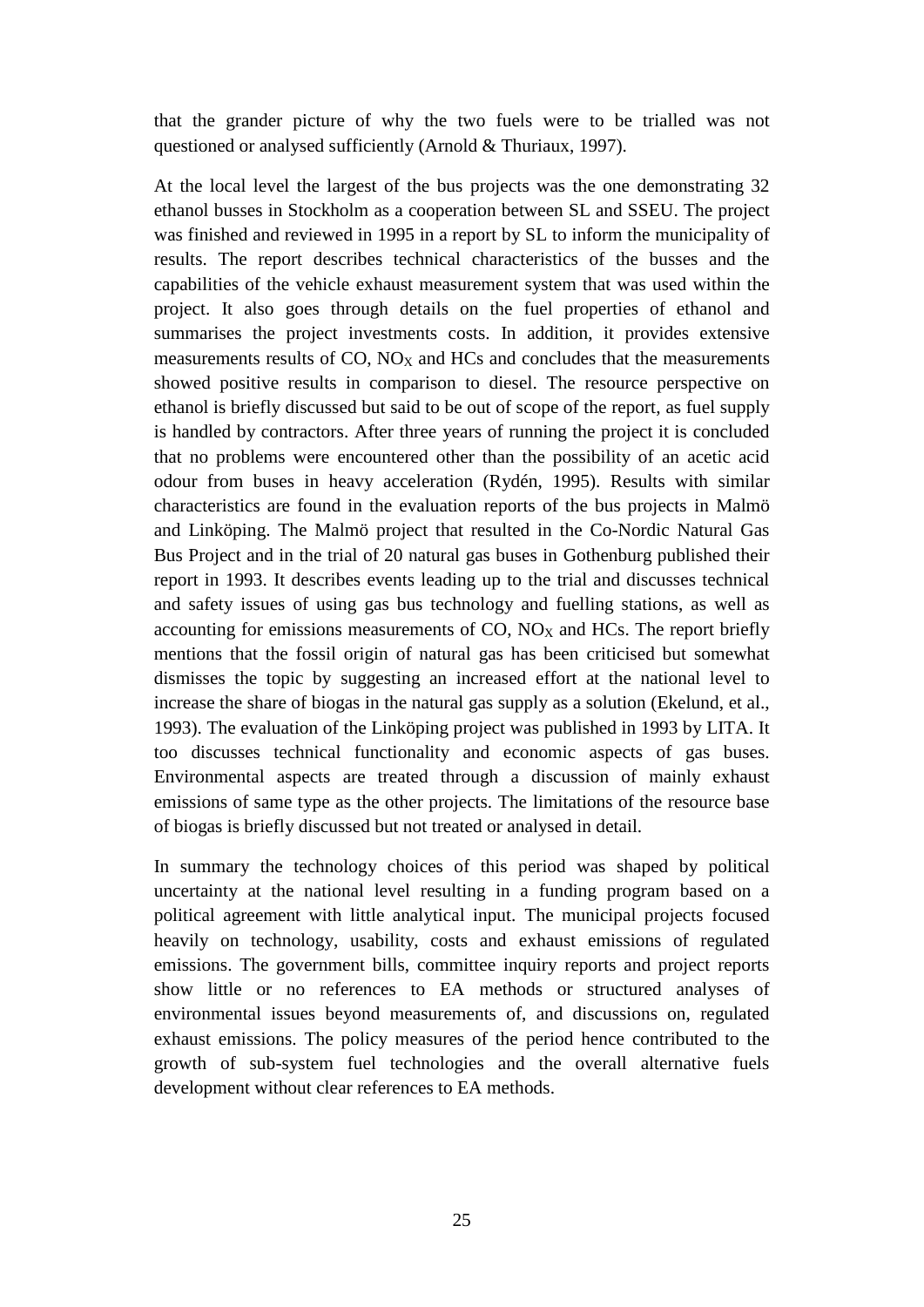#### <span id="page-36-0"></span>**4.5 Use of EA in 1998-2004: Actions against climate change**

Already in the previous period the issue of climate change had started to grow and influence political decisions, but in this period the discussion was intensified and became the main driver of the alternative fuels development. As a result, several political domains were fusing in the mid-90s. The climate change agenda can be traced to the UN Conference on Environment and Development in 1992, where Sweden signed the Framework Convention on Climate Change and the Agenda 21 action plan. The Swedish commitment was accepted by parliament in the bills on climate change and sustainability in 1993 and 1994 (Swedish Government, 1993; Swedish Government, 1994). The bills describe that a new structure and unity is needed within government administration, and that environmental issues needs to be put in the forefront of decision making. Fuels and their emissions are stated to be crucial issues to battle climate change. This marks a substantial turn in argumentative character compared to the bills from a few years earlier. In 1996 the newly instated government declared that Sweden should be in the lead among the countries taking action to reach societal sustainability. One year later the Kyoto protocol was signed and in the coming years a number of bills related to energy, transport, climate change and sustainability were submitted. This new national ambition is described in the government letter to parliament in 1997 where it is written that a joint commitment by all sectors of society is needed. In relation to alternative fuels, a national introduction of bio-based fuels is suggested (Swedish Government, 1997a). The letter continues to describe how the upcoming Communications Committee inquiry is to be the base for a new national traffic policy. One year earlier, in relation to energy policy, an agreement was made between the Social Democrats, the Centre Party and the Left Party where it was decided that the future energy system of Sweden should be based on renewable and domestic resources, and that it should contribute to national economic growth and employment. The agreement is declared in the bill on energy in 1997, where also 210 million SEK are set aside for a cellulose-based ethanol production plant as part of the upcoming bill on national traffic policy (Swedish Government, 1997b). The traffic policy is presented the next year with the goal of levelling  $CO<sub>2</sub>$ emissions from transports in 2010 at the level of year 1990. It also confirms the ethanol strategy based on results by the Communications Committee (Swedish Government, 1998a).

The Communications Committee inquiry was commissioned already in 1994 by the Ministry of Communications as a response to the increased attention to climate change and sustainability of the time. Its purpose was to establish a national scheme for Swedish communications that would improve environmental performance and contribute to economic growth and employment. Its report was published in 1997 where an extensive plan for all modes of transport is presented. Regarding road transport it suggests that a future fossil free transport system will primarily use alcohol and electric vehicles. Alcohols are favoured however since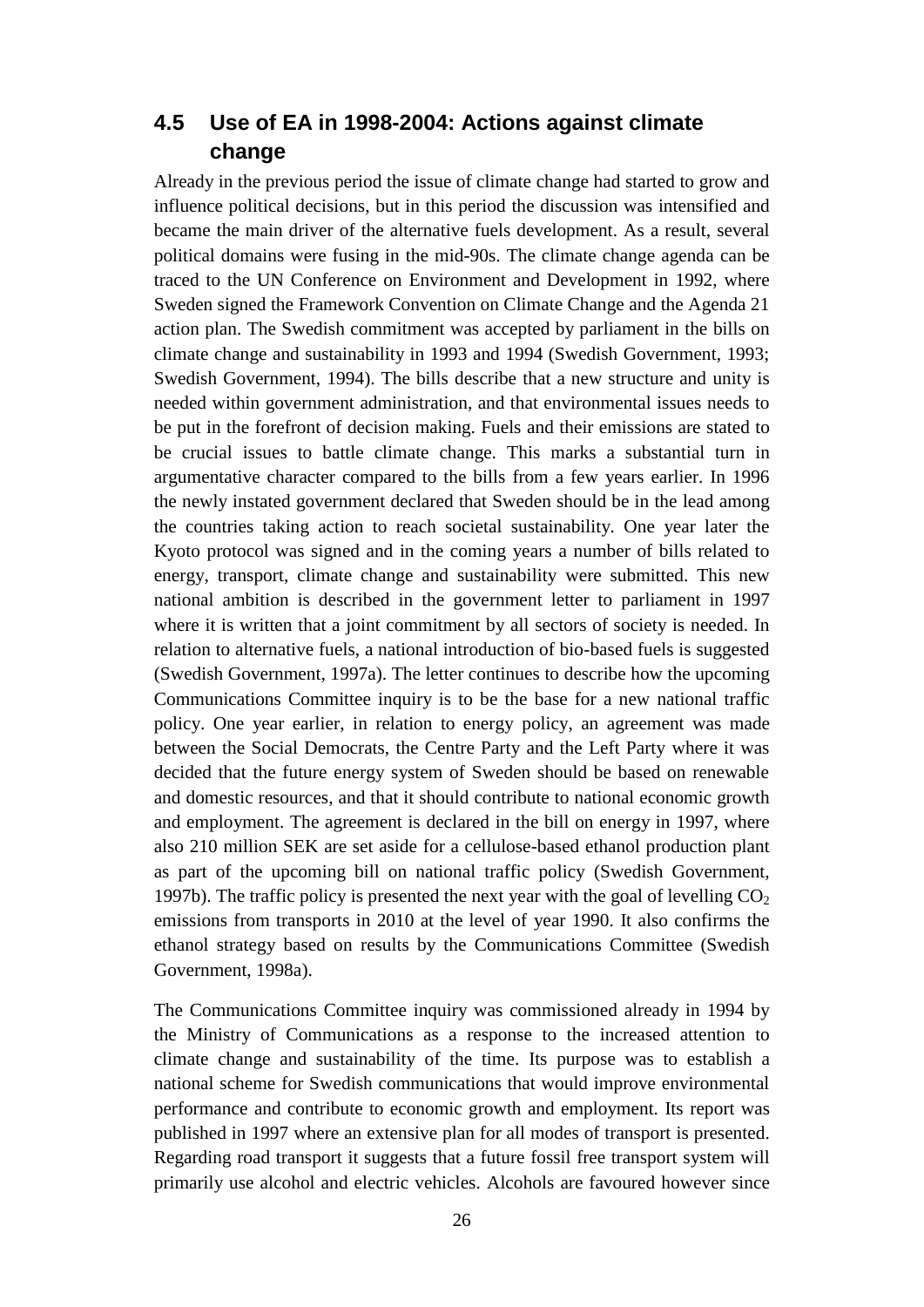it is reasoned that they have the advantage of being capable to be readily used in conventional cars, as well as functioning as bridging technology to future fuelelectric hybrid vehicles. Based on the Swedish cellulose resources, a strategy to reach 10-15% cellulose ethanol in the transport system until 2010-2020 is suggested. Introduction cost is seen as the biggest concern and therefore an ethanol demonstration plant is suggested to improve cost efficiency of production.

The arguments and of the inquiry were based on two underlying reports by KFB and two other agencies called NUTEK and SIKA. Their first report deals with the issue of choosing vehicle technology. It states that a number of technologies are of interest based on a qualitative discussion on natural resources and costs of introduction. It further states that if Swedish resources are to be used, cellulose ethanol has the largest potential. Electric and hydrogen vehicles are said to be too expensive and in a too early stage of development. Their second report deals with how to introduce ethanol. It performs a national CBA on differently paced investment scenarios with the  $CO<sub>2</sub>$  tax of the time as the valuation of environmental costs.  $CO<sub>2</sub>$  emissions are calculated based on an LCA on ethanol performed by the IEA. The most favourable option is the suggested ethanol plant.

Going back to the inquiry report by the Communications Committee, its combined suggestions for the entire transport plan is finally assessed with an SEA where environmental issues are treated through estimated reductions of  $CO<sub>2</sub>$ ,  $NO<sub>X</sub>$ ,  $SO<sub>X</sub>$ and VOC compared to business as usual forecasts. It is concluded that the plans indeed would lead to reductions and that they therefore are motivated.

The coming bills on energy and environment are geared toward climate issues. The 2002 bill on climate strategy emphasises the importance of continued introduction of alternative fuels but states that any new decisions regarding the matter should not be made since they are heavily dependent on coming EU regulation (Swedish Government, 2002a). In the budget bill of the same year the strategy of tax exemptions for demonstration projects is suggested to continue in the meantime (Swedish Government, 2002b). In the coming years the tax exemptions also favoured imports of Brazilian ethanol, and together with increased ethanol attention by private market, and municipal decisions to aid alternative fuel technology with measures such as free parking, ethanol use grew rapidly (Sandén & Jonasson, 2005).

The third period also showed a large increase in biogas use, which can be substantially attributed to the LIP programme. The four year programme started as part of the government initiative against climate change in 1997 and is commented on in the previously mentioned government letter to parliament. A five member delegation from the Social Democratic Party was initiated by the prime minister of the time to suggest a future action plan in accordance with Agenda 21. The conclusions of the delegation resulted in a new government letter on Ecological Sustainability and the proposal of the LIP programme, which was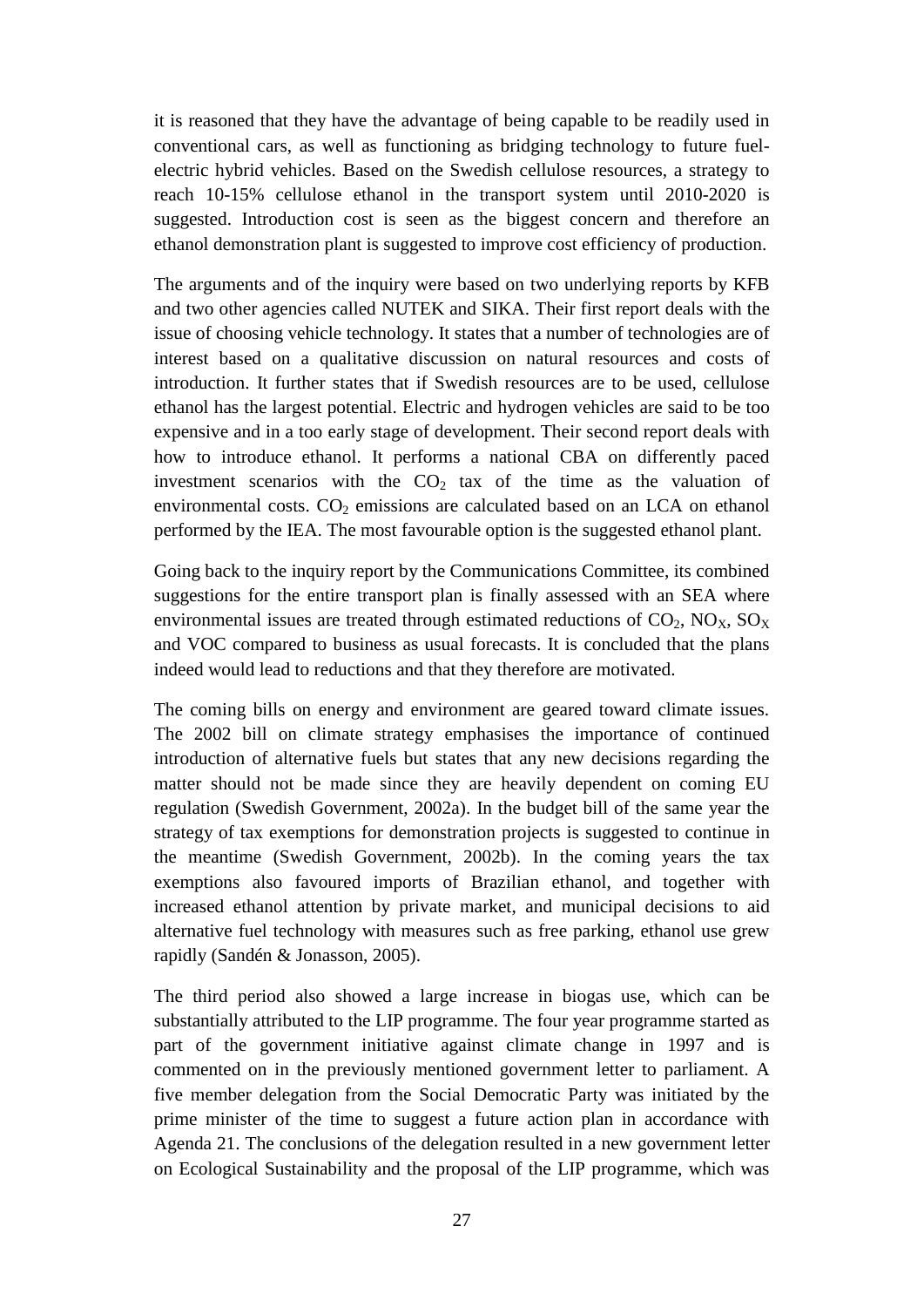later specified in the coming budget bills (Swedish Government, 1997c; Swedish Government, 1998b; Swedish Government, 1998c). The aim of the programme was to shift society towards sustainability and create employment opportunities. The 1998 budget bill specifies the requirements for project approvals. They consist of several topics described in a wide manner but primarily states that applications should treat how a project contributes to long term sustainability, employment, development of new technology and how much it is expected to cost. It further states that the selected applications should decrease environmental load by contributing to increased efficiency of material and energy use, contribute to increased use of renewable resources and improvement of biodiversity.

As described by Sandén and Jonasson (2005) the design of the programme came to favour the municipalities with the ability to coordinate municipal waste, energy and transport companies in demonstration projects on biogas. The programme was evaluated by Swedish EPA in a number of reports starting in 2002. The projects that got funding related to alternative fuels were evaluated in a report from 2004. Roughly 150 million SEK was put on primarily biogas vehicles in 32 municipalities to transform the transport sector and abate  $CO<sub>2</sub>$  emissions. The report concludes that since there was no directive on how to environmentally assess projects in the approval requirements, the environmental gains from supported projects were not possible to compile because of large variations in municipal reporting. One part of the report evaluates a couple of projects in more detail. It specifically notes that large discrepancies are found between suggested and achieved projects results because of methodological differences and errors (Rehnlund, et al., 2004). The results in other reports by Swedish EPA aimed at evaluating the LIP programme as a whole, state that large differences were found in environmental goals, knowledge and systems thinking between municipalities. They also state that the organisation of work and use of EA methods between the national and local level differed considerably (Sköllerhorn & Hanberger, 2004; Eckerberg, et al., 2005; Wandén, 2005).

In summary, a new political will at the national level led to a reorganisation of efforts related to combatting climate change, which put alternative fuels firmly on the agenda. The Communications Committee inquiry was heavily involved in decisions on policy measures for ethanol. The inquiry used several EA methods to deliver their report, which was commissioned by the Ministry of Communications. In a parallel development, the LIP funding programme was designed by a number of political actors to address both climate change and employment issues. The wide scope of the programme, as well as differences in goals, knowledge and organisation between horizontally and vertically positioned actors in government administration meant that results were hard to evaluate.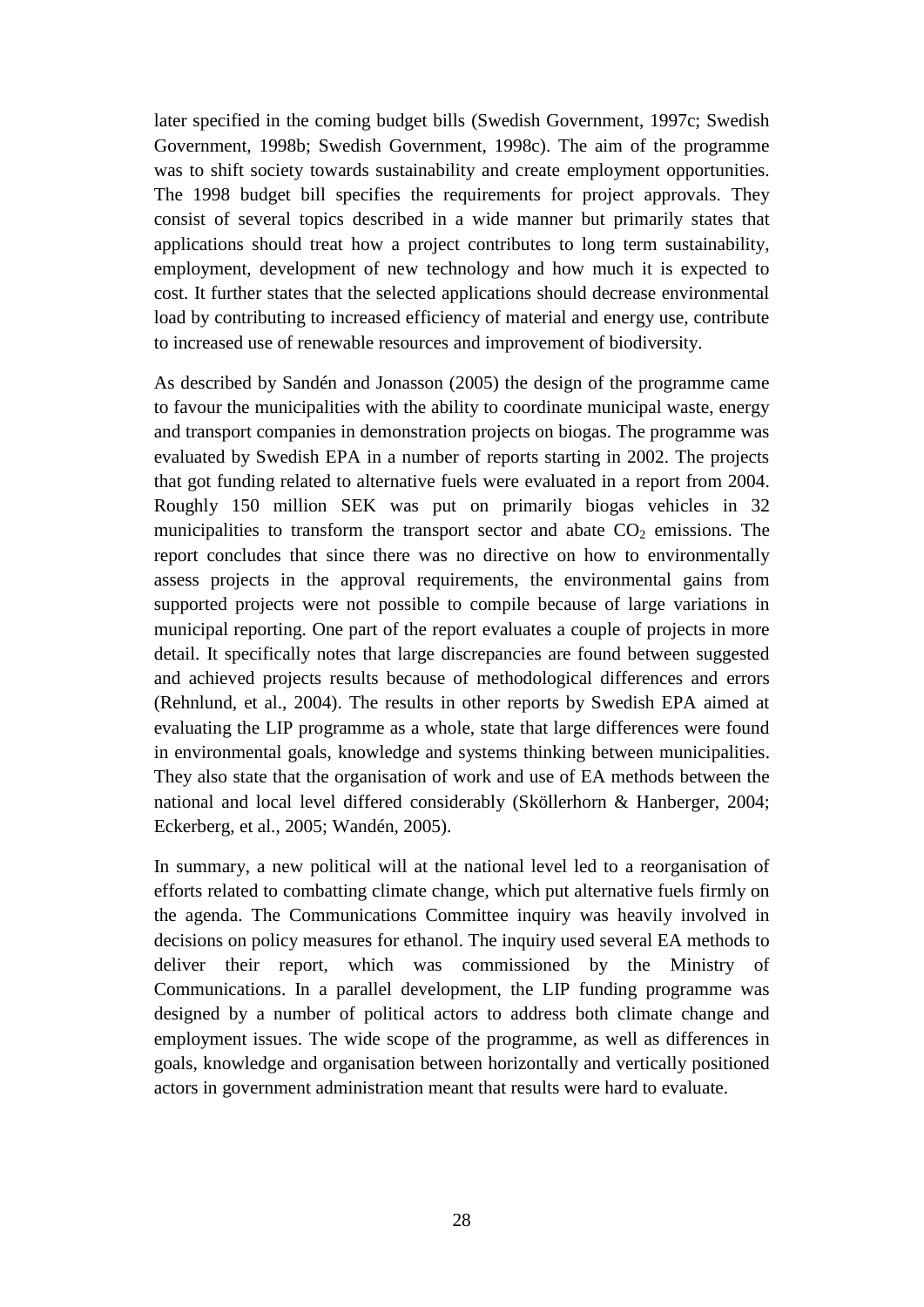# <span id="page-39-0"></span>**5. Analysis**

From the description in the previous chapters of how EA methods were used in public policy on alternative fuels, it is clear that such use is far from straight forward. It is rather part of a dynamic decision process which shifts in relation to changing contextual events such as landscape forces and governance arrangements. In this dynamic process EA methods serve as one of many inputs that influence technology policy. The performed methodological blocks of operations have enabled a description of the development of alternative fuels during 1974-2004, of how technology policy influenced that development and of how EA methods were used in the formation of the policy. The description started with a wide scope using the MLP framework, and was stepwise narrowed through the TIS and governance arrangements frameworks. Finally focus was put on EA methods themselves with the four questions; 'What type of EA is used?', 'What is the object of study connected to the EA?', 'Who supplies, performs and receives the EA?', and 'How are EA results used in the decision process?'. A first observation from this methodological procedure is that not only does EA influence policy, but the contextual events previously mentioned also influences which and how EA methods are used. Hence there is an interplay in the use of EA methods in technology policy which will be analysed below.

This chapter starts by analysing how EA influence policy by moving backwards through the performed methodological blocks. It starts from the narrowest scope by using the four questions, to stepwise widening the circle around EAs and increasing the scope by investigating the influence of EA on connected governance arrangements and TISs. The opposite direction is then investigated to analyse how landscape forces of the MLP framework and governance arrangements influence the use of EA methods. The aim of each step is to identify relevant questions for further research. At the end, all issues will be categorised into themes to define future areas of research.

Starting with the what, who and how questions related to EA, some rudimentary observations can be made. First, there are decision processes where EA methods come into play, and processes where they do not. In the material that has been studied they enter through the work of public official inquiries, mainly in the form of committee inquiries. This is natural from the perspective that committee inquiries collect information from the outside world in order to facilitate informed political decisions. Then there are decision processes which have great impact on technology development but where EA methods do not come into play; the political three party agreements at national level and the technology investments made by municipalities in both the second and third period show little references to EA methods or other analytical treatment of environmental issues.

Turning to the public official inquiries where EA methods clearly are used and studying them through the four questions, several observations can be made.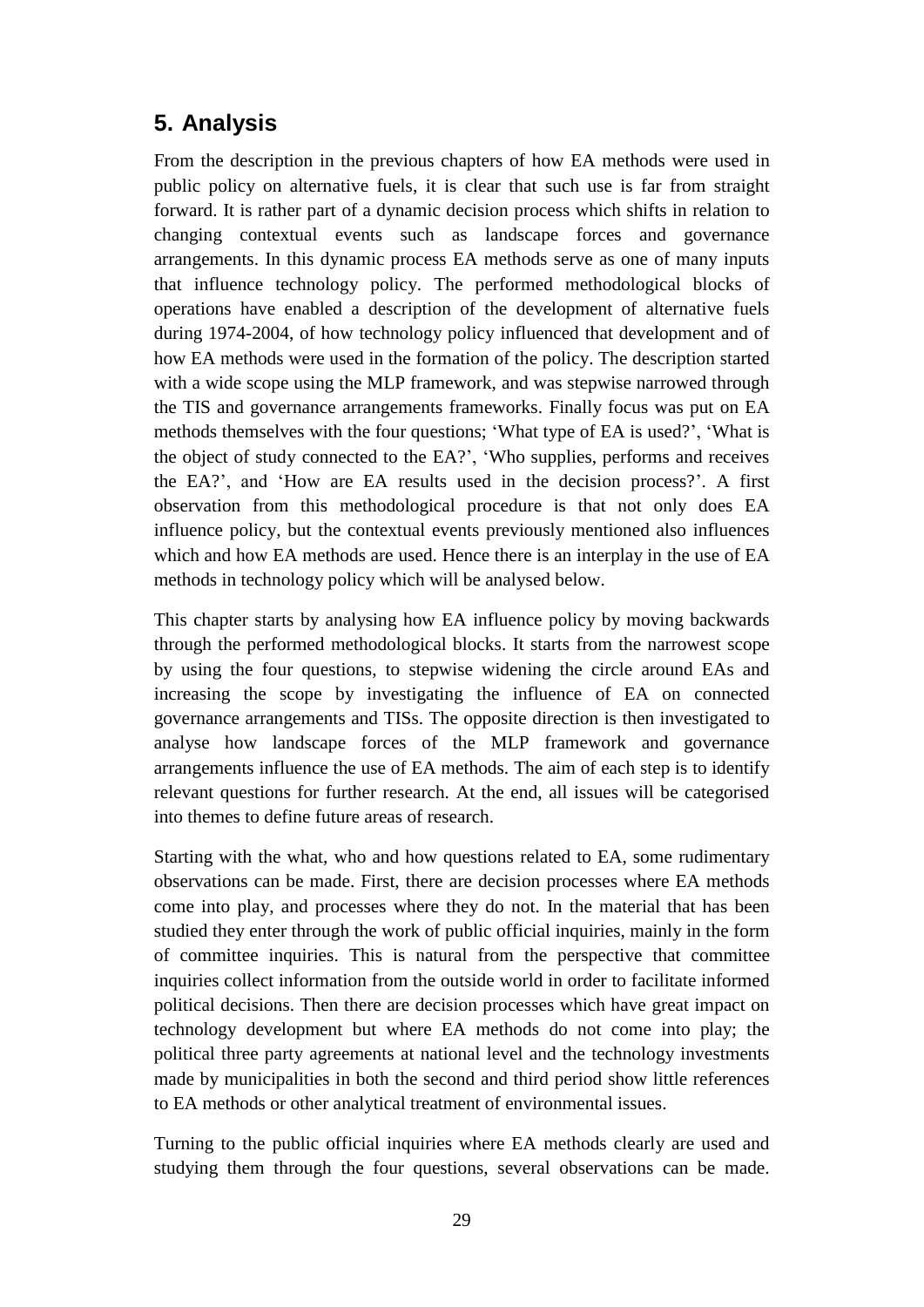Starting with the question 'What type of EA method is used?', the most frequently occurring types are ESA methods. In the first period MFA and EFA were used, in the third LCA, CBA and SEA. Other methods are not clearly identified. Based on this the following questions can be raised:

- *Are specific EA methods more commonly used in some political decision processes than others?*
- *Which EA methods are used in relation to specific technologies and do they affect decision outcomes in different ways?*

Continuing to the question 'What is the object of study connected to the EA?', in relation to methanol MFA and EFA were used in the first period to examine global to national material and energy flows, and to connect them with national demands. During the same period, EFA was used to examine energy efficiency of ethanol production from domestic agriculture products. In the third period, in relation to domestic ethanol, LCA was used to study  $CO<sub>2</sub>$  emissions throughout a production plant life cycle, CBA was used to calculate social-economic and environmental costs of investment plans, and SEA was used to study connected reductions of  $CO_2$ ,  $NO_X$ ,  $SO_X$  and VOC. A first observation is that regardless of the differences between methods, the object of study was connected to different geographical scopes within and between periods. In the first period the global scope was used in relation to methanol, resulting in that coal and natural gas was favoured because of their presumed larger resource bases. In the same period, energy efficiency was calculated with a national perspective which instead made Swedish agriculture products a favoured resource. In the third period, the national scope was again chosen resulting in cellulose to be the largest resource, when in reality Brazilian sugar resources were much larger, at least in the short run. There are also some noticeable differences in environmental scopes and how that affected compatibility between methods. In the third period  $CO<sub>2</sub>$  was analysed in the LCA by IEA and in the CBA by KFB, NUTEK and SIKA. Their reports were used as input for the SEIA by the Communications Committee where not only  $CO<sub>2</sub>$  but also  $NO<sub>X</sub>$ ,  $SO<sub>X</sub>$  and VOC were evaluated, creating an obvious mismatch. Regardless of why the specific methods and scopes were chosen, this shows how such choices impact the base for decisions in terms of what information is made available. The following question can be raised:

 *How are EA parameters, such as geographical, temporal and environmental scopes, set in political decision processes and how does it affect decision outcomes?*

Regarding the question 'Who supplies, performs and receives the EA?', there are many possibilities. The performer is either an individual or organisation commissioned by the inquiry directly, as seen with the MFA from the methanol case, or the EA is performed in unrelated contexts and later picked up by the inquiry as seen with the EFAs and LCA in the ethanol cases. The implication of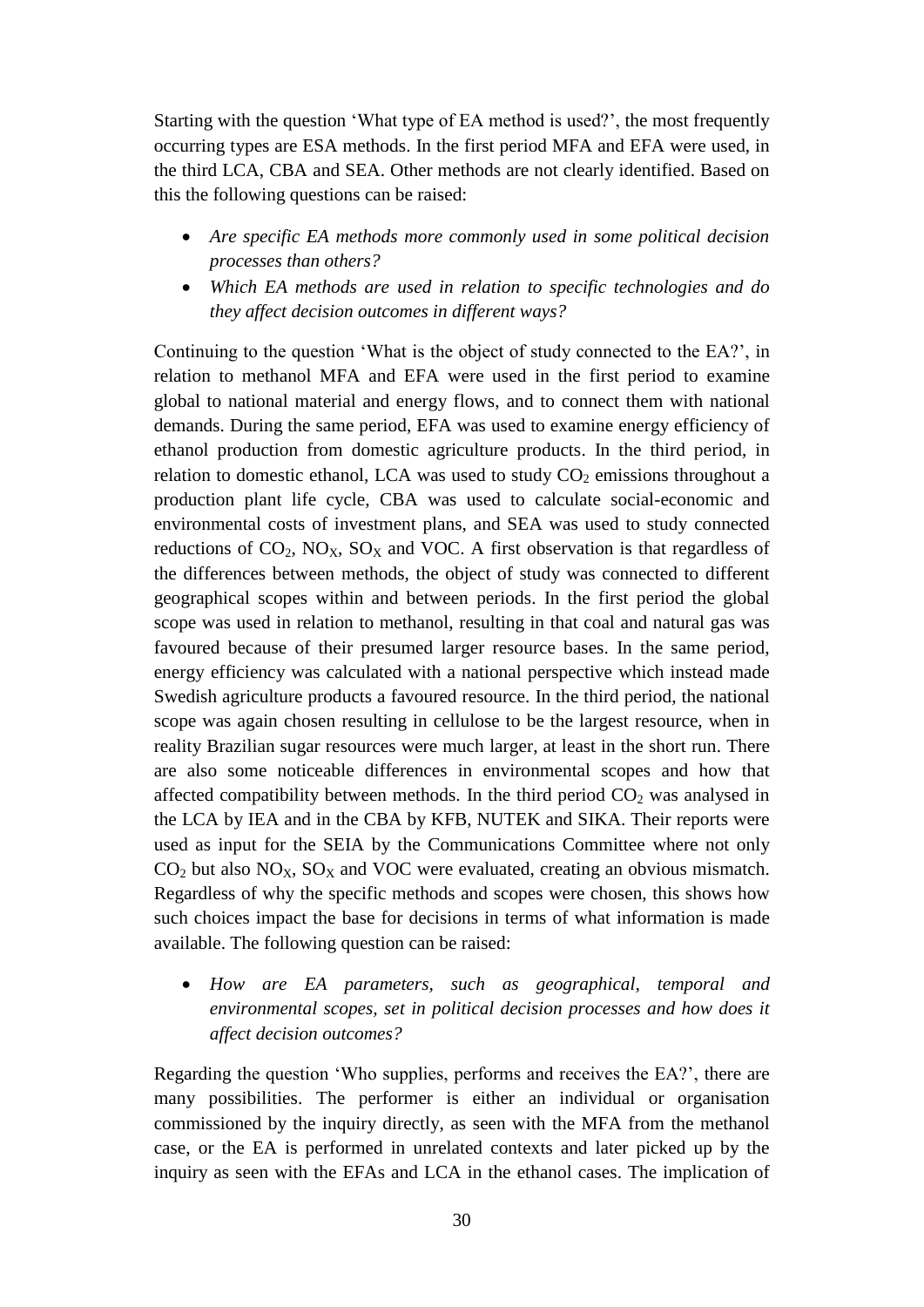this seems to be two-fold. If an EA is commissioned it might be better suited for decisions, but also scoped too close to these decisions so that peripheral but important environmental issues are overlooked. On the other hand if external EA reports are used they might not suit decisions at all. The latter is evident in the ethanol inquiry in the first period where several external EFA reports are compared, and since some of them did not match the purpose of the investigation the investigator adapted results using own assumptions. Regarding receivers of EA results, they are part of what can be described as a tier based system. The first tier is the committee of inquiry itself, the EA results then become part of the inquiry report which is received by second tier actors such as the ministry in charge of the inquiry, any remittance groups or any parallel inquiries working with connected issues at the time. The report is then published and might become part of a bill submitted to a third tier of parliament committees where it is prepared before a vote. The finished bill might in turn be used as reference in upcoming bills. The bills and inquiry reports are then publicly available to a fourth tier where anyone who is interested may use them for many years to come. From this perspective the receivers of one tier also become the suppliers of EA results to the next tier. In each step there is considerable risk of data aggregation or misuse of results. This is evident in the first period when EFUD used results from EPU that had been developed for a different temporal scope. It is also evident in the case from the previous paragraph where sub-reports were combined in a main report in spite of the fact that many assumptions and analyses did not match. The topics addressed here of how EA results are distributed also relate to the theories by Owens (2005), about how they may be used selectively as part of power tainted processes. With Owens power perspective in mind the following questions may be raised:

- *In what cases are EAs commissioned by government actors involved in a decision process, when are non-commissioned EAs used, and does the choice impact quality of decision outcomes?*
- *How well do statements in official documents match preceding statements and EA results? Are there obvious mismatches in statements, data or scopes that hint at that the EA has been used in a deceptive way to support decisions based on other motives?*

The question 'How are EA results used in the decision process?', opens up for a range of topics, and to the broader question of how EA use relates to governance arrangements and TISs. The question has been somewhat explored in previous paragraphs where EA references mainly were found in public official inquiry reports or connected sub-reports, and later in aggregated form in government bills. In the inquiry reports, EA results are often joined by investment and demand forecast assessments in quantitative form, as well as with qualitative assessments in discussion form around technological maturity and national employment, security and self-sufficiency. This is evident in almost all the studied material. The results from the assessments are aggregated into a written recommendation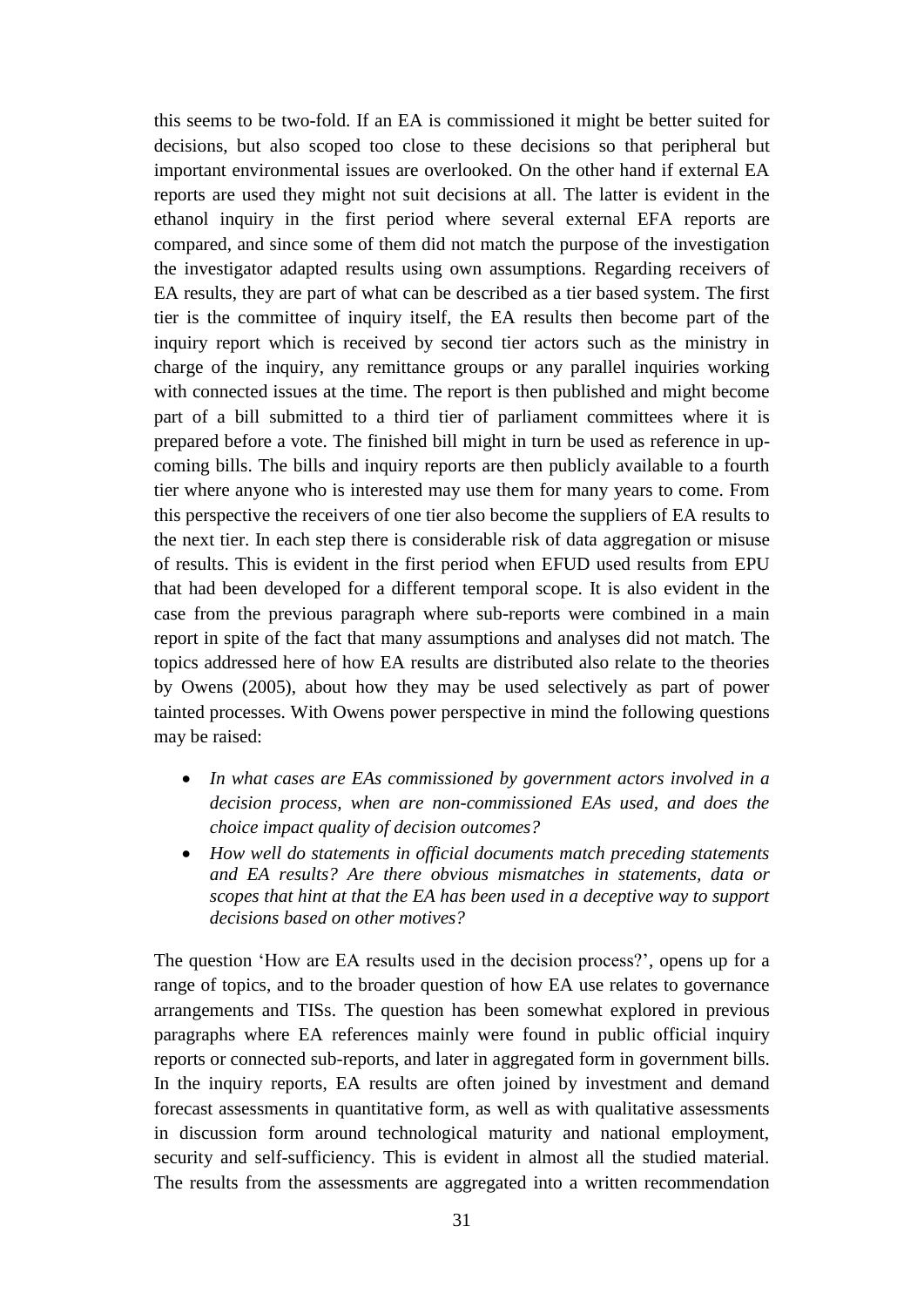that meets the requirement of the report directive. The aggregation is rarely done in a structured way, creating an obvious risk that one assessment becomes more influential than others. This is evident in many of the larger reports that include many topics, where final results may have dropped issues raised in some of the assessments. Based on this the question below can be raised:

 *How are results from different assessment methods balanced in a political decision process, specifically how are quantitative and qualitative results balanced?*

The analysis now continues to explore how EA results relate to governance arrangements and TISs. As described in Section 2.1, governance arrangements basically consists of six components. In the studied material there is no clear evidence that EA affects any of them, with one exception. This is interesting from a reflexive governance point of view since the impact on TIS functionality differs between policy measures. It is natural that EA does not impact the level and degree of private involvement in decisions, it is rather the other way around, which will be explored in later paragraphs. One could however expect that EA could affect the type of policy measure employed, and thereby also which key processes and what technology specificity the policy is targeting. The extent of EA use shifted extensively between periods of the era. In period two very little references were found and still the same type of policy was implemented as in the cases where EA was extensively used. Hence the material rather points to that the role of actor constellations and that the degree of technological maturity are influential factors on the choice of policy measure. The exception to this is the use of CBA and SEA in the third period to assess the demonstration plant policy related to ethanol. This is natural since those methods are geared toward planning, but it also raises questions around how, when and in what combination different methods should be implemented to be able to steer technological development:

 *How are EA methods implemented and combined in the different stages of political decisions, and how does it affect technology development and steering?*

The analysis now shifts focus to raise issues around how landscape forces of the MLP framework and governance arrangements influence the use of EA methods, of which there are many examples in the material. This is of equal importance for technology development and also opens up for analysing decisions where little reference to EA methods were found. The work by Sandén and Jonasson (2005) already describes how landscape forces put pressure on the regime and how several TISs emerged during the era. The studied material suggests that also the governance arrangements, which partly share structures with the TISs, are heavily influenced by landscape forces in line with theories by Hillman, et al. (2011). A first step is to observe that the public official inquiries previously discussed are part of a bigger treatment process of political issues, which are surrounded by pre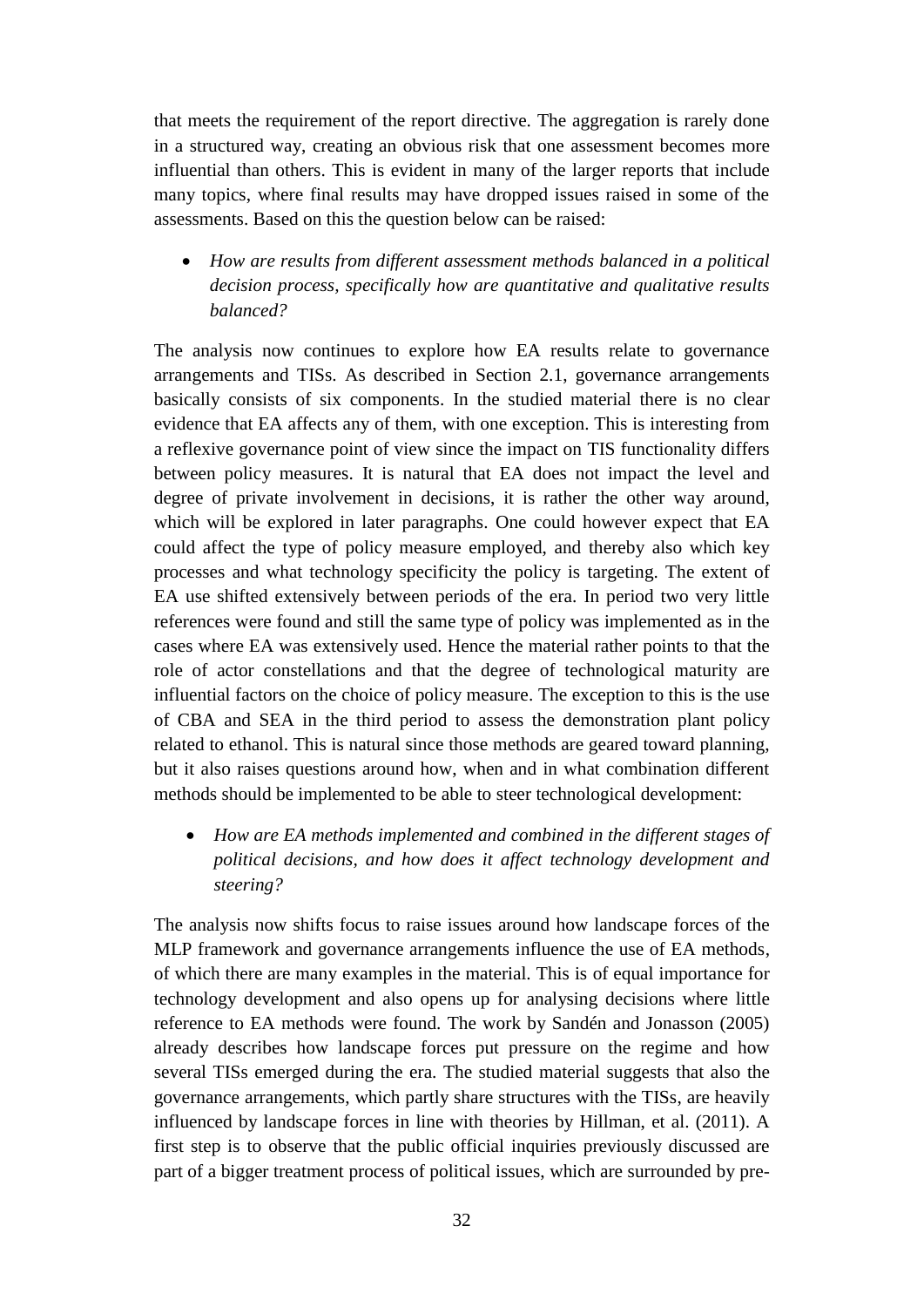and after-processes. The pre-process is the upstream process that decides what question is treated as well as how and by whom it should be treated, the treatment process itself may or may not include an inquiry depending of the outcome of the pre-process, and the after-process is the downstream process leading to a decision and possible implementation of a policy.

Starting with the pre-processes, in each period the landscape forces were interpreted by the governmental administration and picked up by a specific authority or network of actors. In the first period, the oil crisis was mainly interpreted as an energy and national self-sufficiency issue as is evident from the political discourse from related bills. It could have been treated differently, as the introduction to the 1975 bill clearly also connects it with environmental issues, but it was not. The main parts of the bill were written by the Ministry of Industry. The same ministry also ordered the initial inquiry committees treating the issue. The directives to those inquiries were strongly connected to the policy area of the ministry itself, mainly technology, costs and resource supply from an industry security perspective. The inquiries then naturally used MFA and EFA to analyse the resource supply issue. Swedish EPA was the agency with the main responsibilities for environmental issues at the time, but it had little input which is strikingly obvious in the case of the EPU report, where it came in after the report was already done leaving no time to implement their comments. Similar aspects are found in relation to the investigation on ethanol in the first period. The issue was picked up by the Ministry of Agriculture because it rose out of an agricultural debate on an ethanol production plant. The report then analyses production efficiency through several EFA reports and favours ethanol from Swedish agriculture products. It did not analyse implications of resource limitations because it was not part of its directive, even though previous inquiries had disregarded domestic ethanol as too expensive and short of resources. Corresponding tendencies can be found in the second period. The landscape factor of that time was the local environment. At the national level alternative fuels were interpreted as an issue related to traffic, health and environment, not energy. Since the landscape force was about local environment, local authorities acted on the issue and invested in new technology. From what can be deduced by their project reports almost no analytical methods were used, which is notable from the perspective that their demonstration projects were as much a part of the alternative fuel development as any support from the national level. In the third period, climate change related alternative fuels to  $CO<sub>2</sub>$  and domestic employment opportunities. The related Communications Committee inquiry focused heavily on the same issues by using LCA, CBA and SEA. This description points to two things; that landscape forces are interpreted by the government administration and can be combined with other political issues to drive development, and when interpretation is done it is picked up by a relevant authority and acted on with the mandate, capability and logic of that authority. With that as a background the following questions can be raised: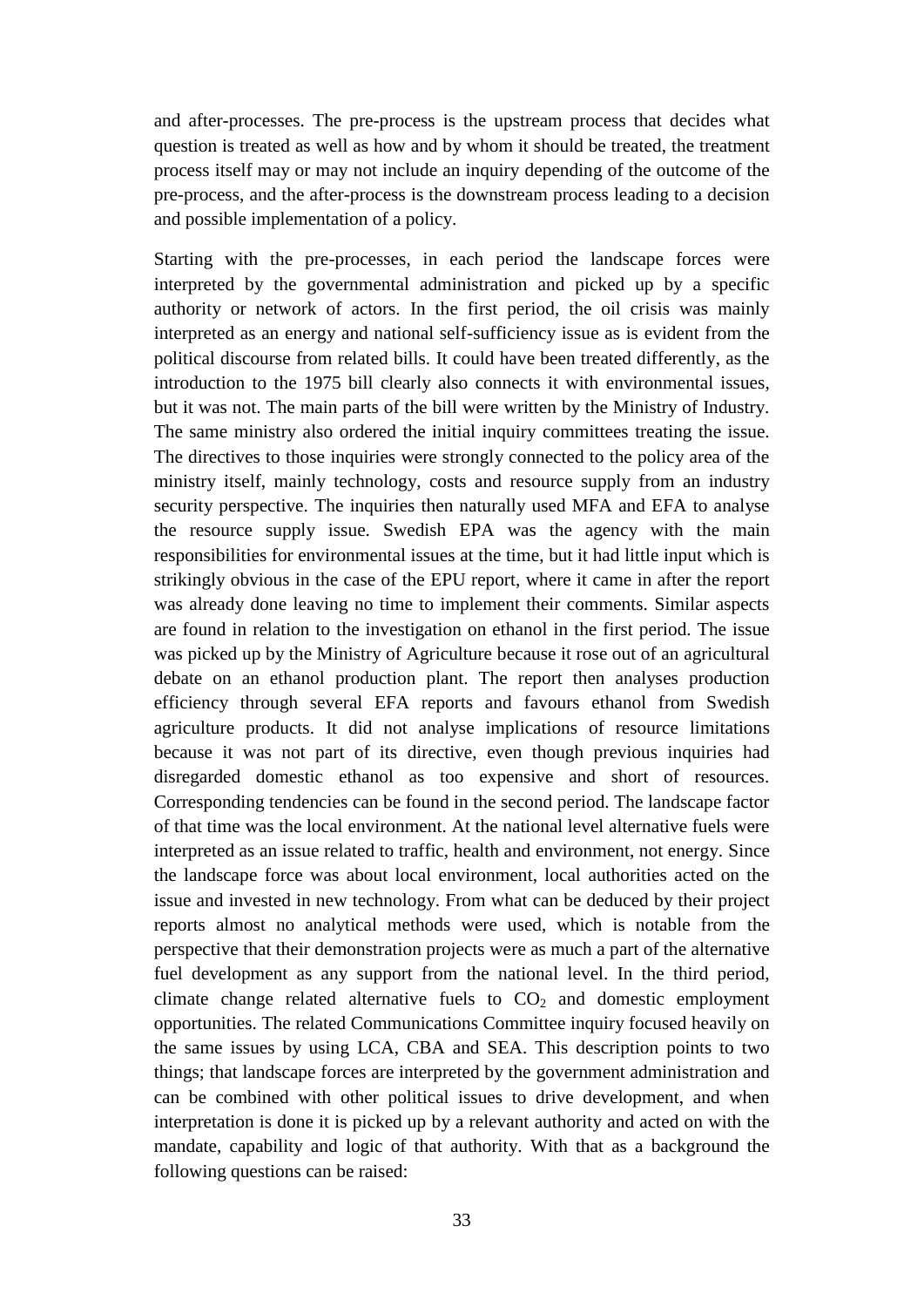- *How are issues related to environment and technology assigned to specific authorities in government administration, and how does it affect the use of EA methods?*
- *How do differences in mandate, capability and logic between different authorities influence the type, scope and results of an EA?*

Continuing by comparing treatment and after-processes occurring at national level with ones occurring at local level, some further observations can be made. Regarding treatment processes at national level, both methanol and ethanol support were treated through inquiries with high degree of EA references in the first period. The decision to start the KFB program in the second period was treated through a political agreement. Support for ethanol was treated through an investigation with high EA content in the third period, while the LIP program was treated through a wide political consensus around sustainability. Treatment processes at the local level instead had few references to EA methods in the second period, some but vague, or according to the investigation reports by Swedish EPA, incorrectly used references in the third period. This points to that the national level may treat issues through inquiries with the input from EA methods, or through pure political agreements depending on circumstance. It also raises questions about how the local level is organised and what knowledge exists about EA methodology. Regarding after-processes, the material highlights the richer capabilities of national level actors to engage in policy measures. This in turn raises the question of how decisions should be distributed in the government administration to reach effective steering. In summary the following questions can be raised:

- *What types of political issues are treated with a structured inquiry process with input from EA methods, and which are not?*
- *How do differences in work organisation and knowledge within the government administration affect the ability for using EA methods?*

From a process perspective the collection of questions above may be viewed as part of a three stage decisions chain occurring in the government administration when affected by a landscape force: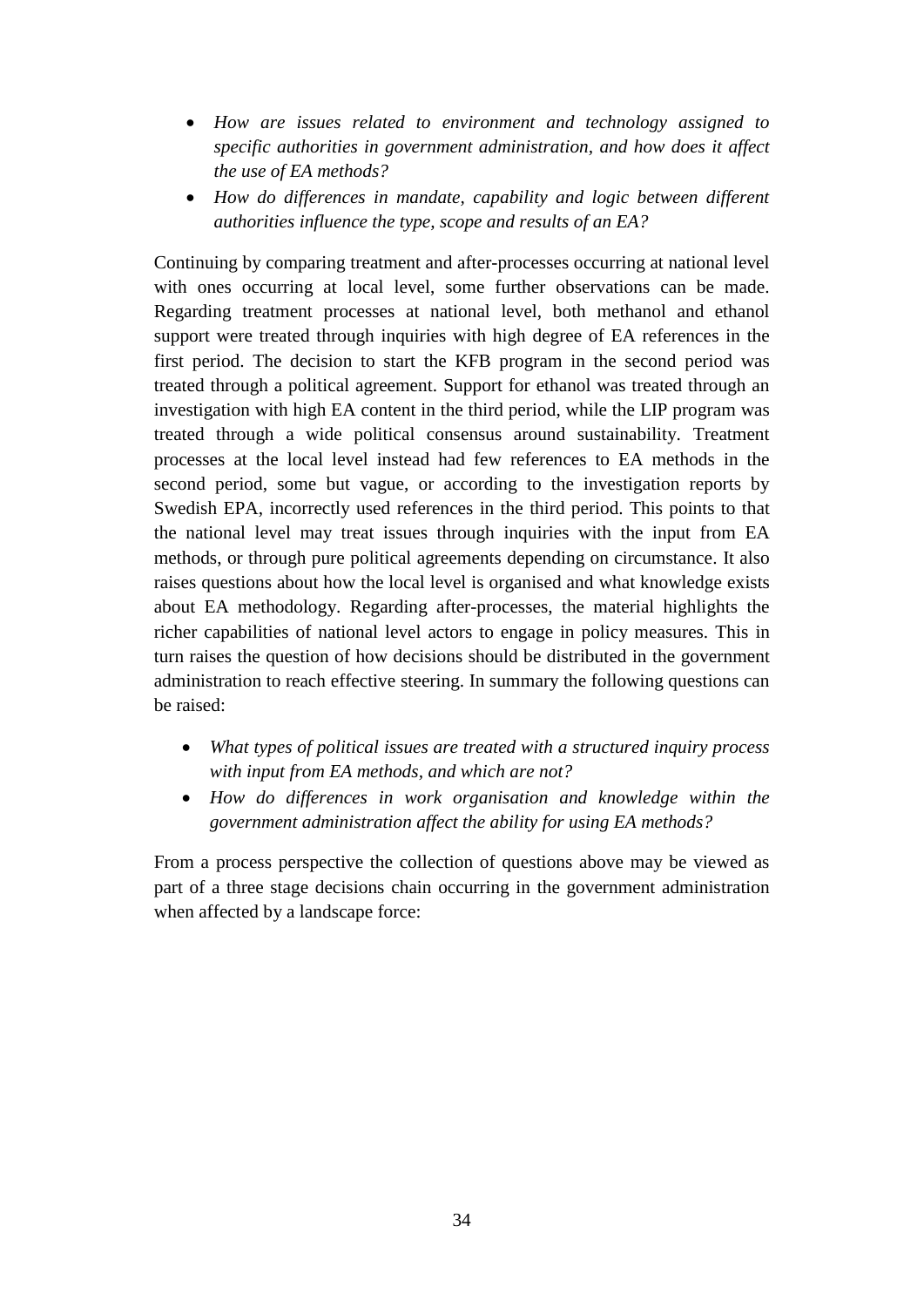- 1. Interpretation and assignment of the landscape force to a government authority and a related decision process, based on organisational capabilities and rationality of the government administration.
- 2. Possible engagement in a structured inquiry process with input from internal or external EAs, to find a solution to the interpreted landscape force in combination with other contemporary political goals.
- 3. Utilisation of EA results combined with other input to form a decision on policy implementation.

The process can also be viewed as a decision funnel where decisions from early stages put constraints on later stages. Summarising the questions above and grouping them into themes of future research related to the three process stages, Table 5.1 can be compiled, see next page.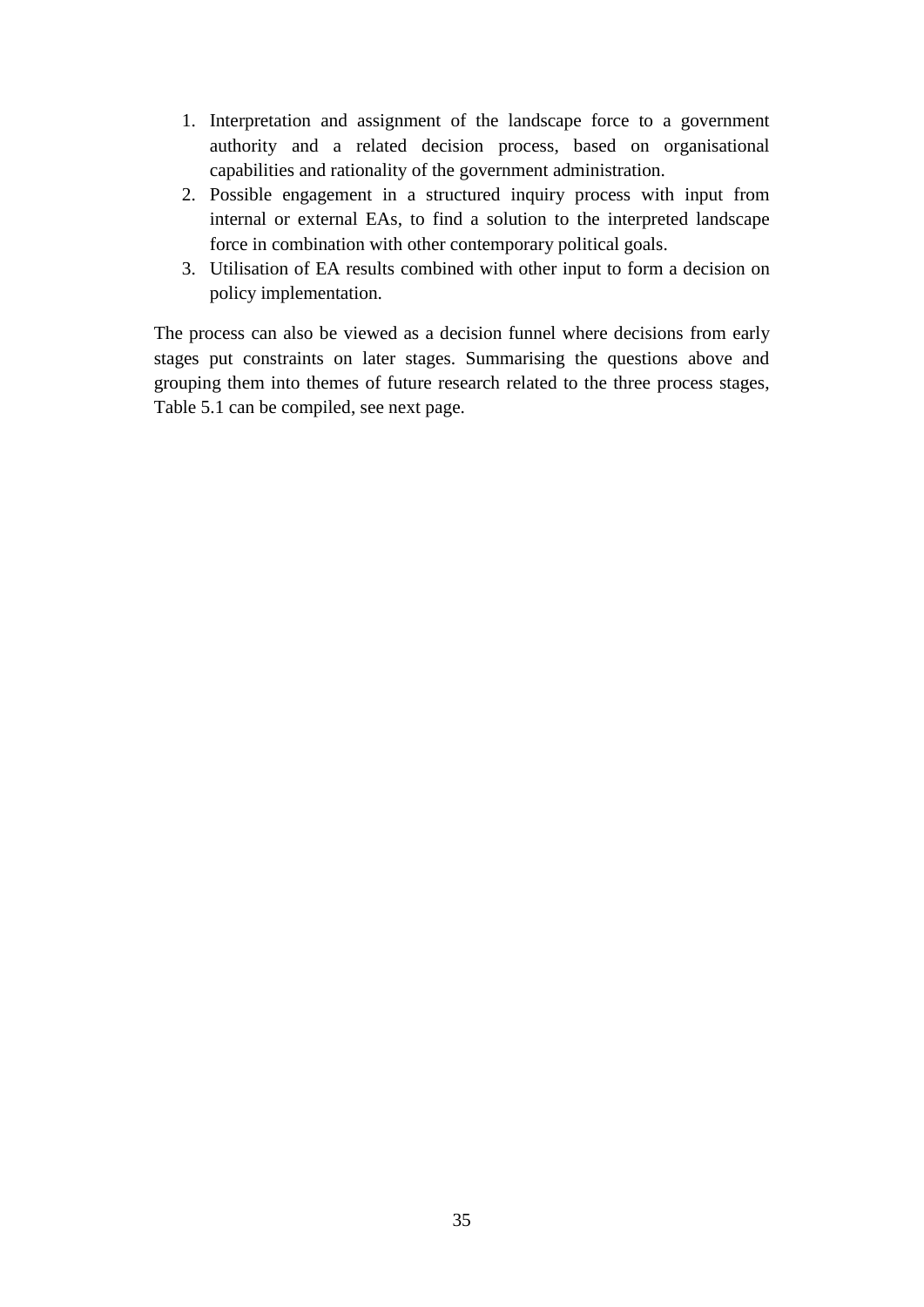Table 5.1: *Relevant research themes and case study questions related to the use of EA methods in public policy-making targeting support and regulation of technology development.*

| Research themes                   | Case study research questions                                                                                                                                                                                                                                                                                                                                                                                                                                                                                                                                                                                                                                                                                                                                                                                                                                                                                                                                                    |
|-----------------------------------|----------------------------------------------------------------------------------------------------------------------------------------------------------------------------------------------------------------------------------------------------------------------------------------------------------------------------------------------------------------------------------------------------------------------------------------------------------------------------------------------------------------------------------------------------------------------------------------------------------------------------------------------------------------------------------------------------------------------------------------------------------------------------------------------------------------------------------------------------------------------------------------------------------------------------------------------------------------------------------|
| 1. Organisational<br>issues of EA | issues related to environment and<br>How<br>are<br>technology assigned to specific authorities in<br>government administration, and how does this<br>affect the use of EA methods?<br>How do differences in mandate, capability and<br>logic between different authorities influence the<br>type, scope and results of an EA?<br>What types of political issues are treated with a<br>structured inquiry process with input from EA<br>methods, and which are not?<br>How do differences in work organisation and<br>knowledge within the government administration<br>affect the ability to use EA methods?                                                                                                                                                                                                                                                                                                                                                                     |
| 2. Implementation<br>issues of EA | Are specific EA methods more commonly used in<br>$\bullet$<br>some political decision processes than others?<br>Which EA methods are used in relation to specific<br>technologies and do they affect decision outcomes<br>in different ways?<br>How are EA parameters, such as geographical,<br>temporal and environmental scopes, set in political<br>decision processes and how does it affect decision<br>outcomes?<br>In what<br>cases are EAs commissioned by<br>government actors involved in a decision process,<br>when are non-commissioned EAs used, and does<br>the choice impact quality of decision outcomes?<br>How are results from different assessment methods<br>balanced in a political decision process, specifically<br>quantitative and qualitative<br>how are<br>results<br>balanced?<br>How are EA methods implemented and combined<br>in the different stages of political decisions, and<br>how does it affect technology development and<br>steering? |
| 3. Utilisation<br>issues of EA    | How well do statements in official documents<br>match preceding statements and EA results? Are<br>there obvious mismatches in statements, data or<br>scopes that hint at that the EA has been used in a<br>deceptive way to support decisions based on other<br>motives?                                                                                                                                                                                                                                                                                                                                                                                                                                                                                                                                                                                                                                                                                                         |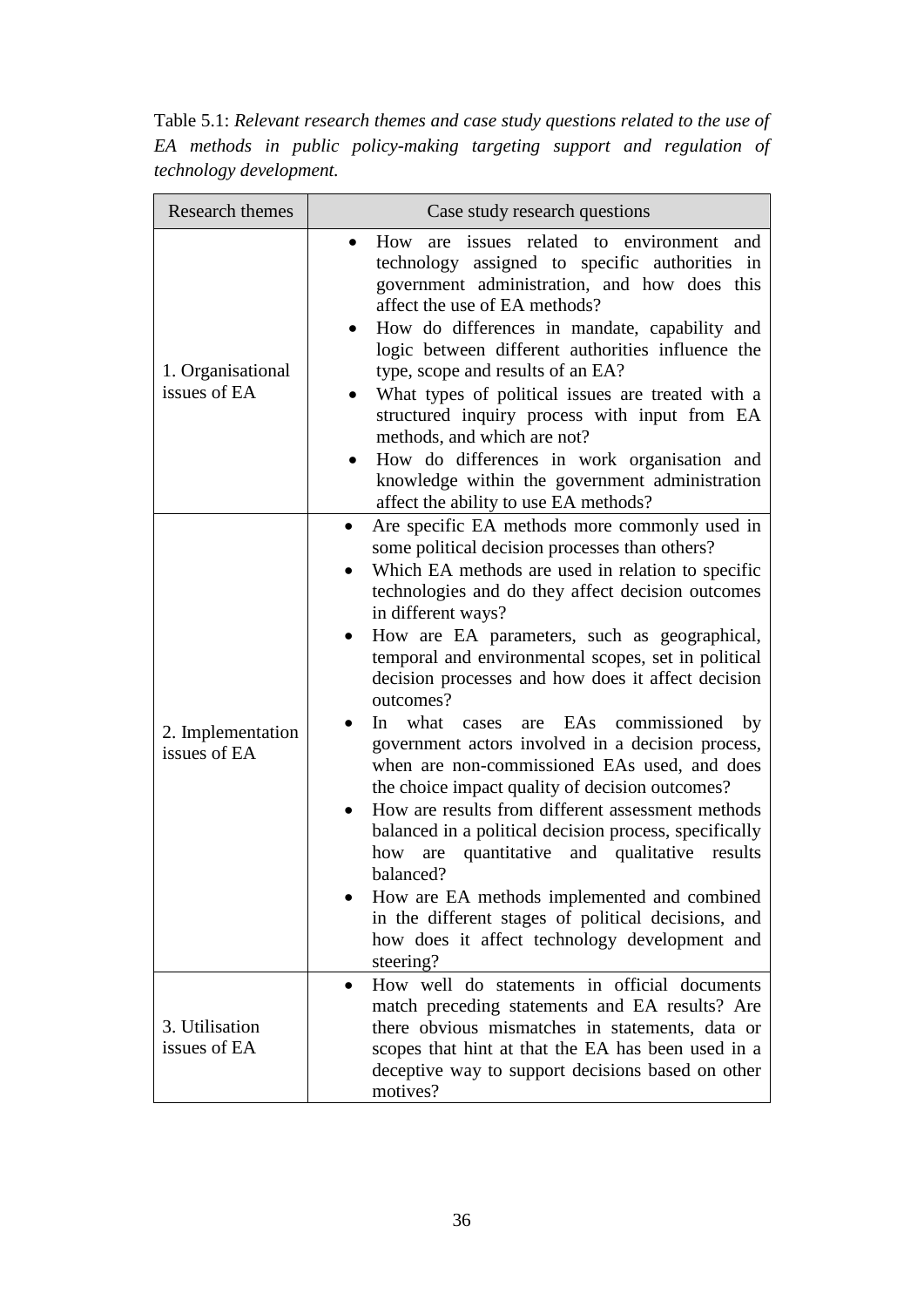#### <span id="page-47-0"></span>**6. Discussion and conclusions for future research**

The analysis of the previous chapter revealed issues related to both how EA influence technology policy as well as how landscape forces of the MLP framework and governance arrangements influence the use of EA methods. This chapter expands the analysis by discussing how the scope and method of the case study fits into a larger picture, as well as giving examples of research pathways for future work.

Regarding scope, the case makes a distinct selection of technology. As described in Chapter 3, this means also making a selection of government authorities and EA methods. Since the technology in question is alternative fuels and cars, it is natural that energy, communications and transport actors came to be involved to a great extent. Also, because the issue throughout the era was about replacing oil for different reasons, it is natural that material and energy oriented EA methods were used. Regarding the extent to which the results of the pre-study can be generalised, much of the government system remains unexplored, such as other ministries with connected agencies, the regional level, as well as much of the local level. The same is true for EA methods. Several of the readily available methods were not uncovered even though they are well known to be used (Pilli-Sihvola, et al., 2010). For further studies it hence becomes interesting to investigate other parts of the government administration, to explore how EA is used in other processes with different prerequisites than that of committee inquiries. Regarding method, the frameworks that have been used are heavily geared towards technological innovation systems theory. The frameworks are relevant for the case study since it follows technological innovations over time, but the wider area where the case study is situated lies in the cross-section between technical change, political science and EA. The frameworks are not entirely suited for detailed analysis of the second two areas which should be addressed in further studies.

In relation to future research it is of interest to see how the case study research questions from Table 5.1 can be generalised further to serve as more useful input. The three stage decision process occurring in government administration when affected by a landscape force described in the Analysis chapter, is applicable to any form of decision since decisions are by nature surrounded by pre- and afterprocesses. However, it would be of interest for future research to examine how these stages shift in nature between different types of government administrations. From the introduction to the Swedish government administration in Chapter 2, the repeating nature of the administration should enable the questions to be applicable to the entirety of the structure. The questions of the first theme relate to how differences in organisation of a government administration affect the use of EA methods, and can be generalised to the question: 'How can a government administration be organised to enable efficient and effective use of EA methods of technology?'. The questions of the second theme relate to how EA methods are technically implemented within a government administration and can be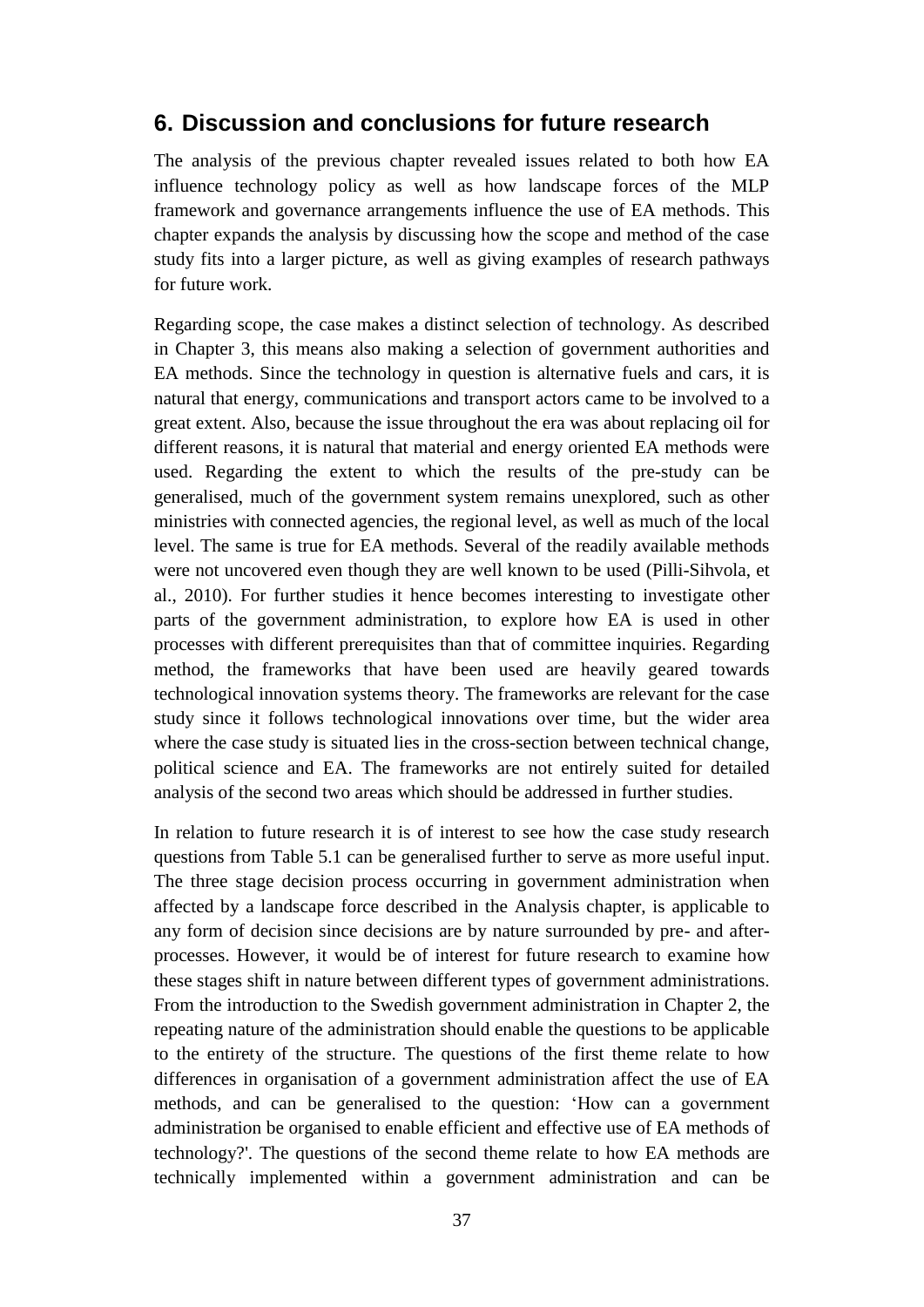generalised to the question: 'How can EA methods of technology be implemented to enable fair assessments suitable for government administration?'. The question of the third theme relates to how EA results are utilised within a government administration, and if they are done so in an appropriate manner. The question hence relates to the power issues in public policy-making where EA results might be used in deceptive manners to support specific motives as described by Owens (2005). From a reflexive innovations systems perspective, if EA results are deceptively used their capability to function as reflexive mechanisms might be threatened, and ultimately so also the goal of reaching a sustainable society. With that perspective it is of relevance to reformulate and generalise the theme question as: 'How can the use of EA methods of technology within government administration be effectively monitored?'. Subsequent to generalising the questions would be to assign methods to each of them. To give examples, the first question could be investigated through comparative studies between political levels or government administrations of different countries. The second questions could be investigated through surveys and interviews, to compare requirements on decision support material in a government administration with the design requirements of EA methods themselves. The third theme could also be investigated with comparative studies focusing on how well EA results and political decisions match in different policy processes, or on the functionality of auditing authorities within different types of government administrations. The generalisation of the case study research questions and the proposed accompanied research methods are summarised in Table 6.1.

| Research themes                   | Generalised research questions                                                                                               | Proposed research<br>methods    |
|-----------------------------------|------------------------------------------------------------------------------------------------------------------------------|---------------------------------|
| 1. Organisational<br>issues of EA | How can a government administration<br>be organised to enable efficient and<br>effective use of EA methods of<br>technology? | Comparative<br>studies          |
| 2. Implementation<br>issues of EA | How can EA methods of technology<br>be implemented to enable fair<br>assessments suitable for government<br>administration?  | Survey and<br>interview studies |
| 3. Utilisation<br>issues of EA    | How can the use of EA methods of<br>technology within government<br>administration be effectively<br>monitored?              | Comparative<br>studies          |

Table 6.1: *Pre-study proposal of future research themes with connected research questions and methods.*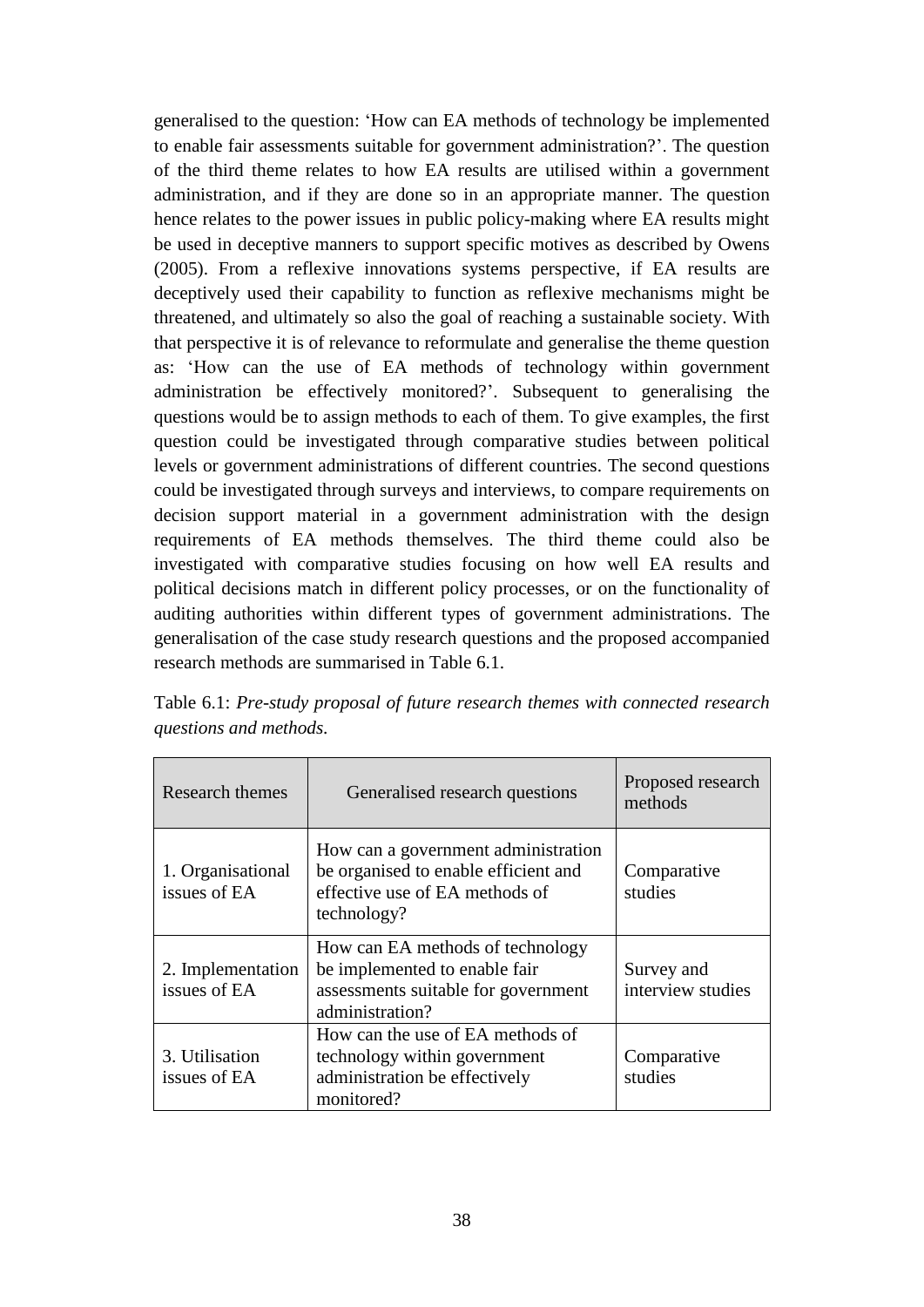Finally the research questions under Section 1.3 can now be answered. Regarding the first one, 'How were EA methods of technology used by the Swedish government administration when forming policy on support for alternative fuels in 1974-2004?', the answer can be summarised with the three stage decision process formulated in the Analysis section. More formally put, the Swedish government administration used EA methods of technology to varying degrees, in response to contemporary environmental issues, when forming policy support around alternative fuels in 1974-2004 through a three stage decision process described in general below:

- 1. Interpretation and assignment of a landscape force to a government authority and a related decision process, based on organisational capabilities and rationality of the government administration.
- 2. Possible engagement in a structured inquiry process with input from internal or external EAs, to find a solution to the interpreted landscape force in combination with other contemporary political goals.
- 3. Utilisation of EA results combined with other input to form a decision on policy implementation.

Regarding the second question, 'What could be relevant topics for research on technological innovations, EA and government administration in future work?', the answer can be summarised with Table 5.1 and Table 6.1.

In summary this pre-study has investigated a limited section of the Swedish government administration using an explorative and technology oriented research approach, and found a number of questions that are of interest for further studies (Table 5.1). Given the large amount of government administration that is still unexplored there is an urgent need for future research. Three themes of research with connected research topics and suggestions of possible methodology have been proposed (Table 6.1). Finally, it can be concluded that the use of EA methods in formation of public policy on technology development, and the connected implications for reflexive governance, is a complex and multidimensional field of research, but one that needs to be better understood in order to move towards a more sustainable society.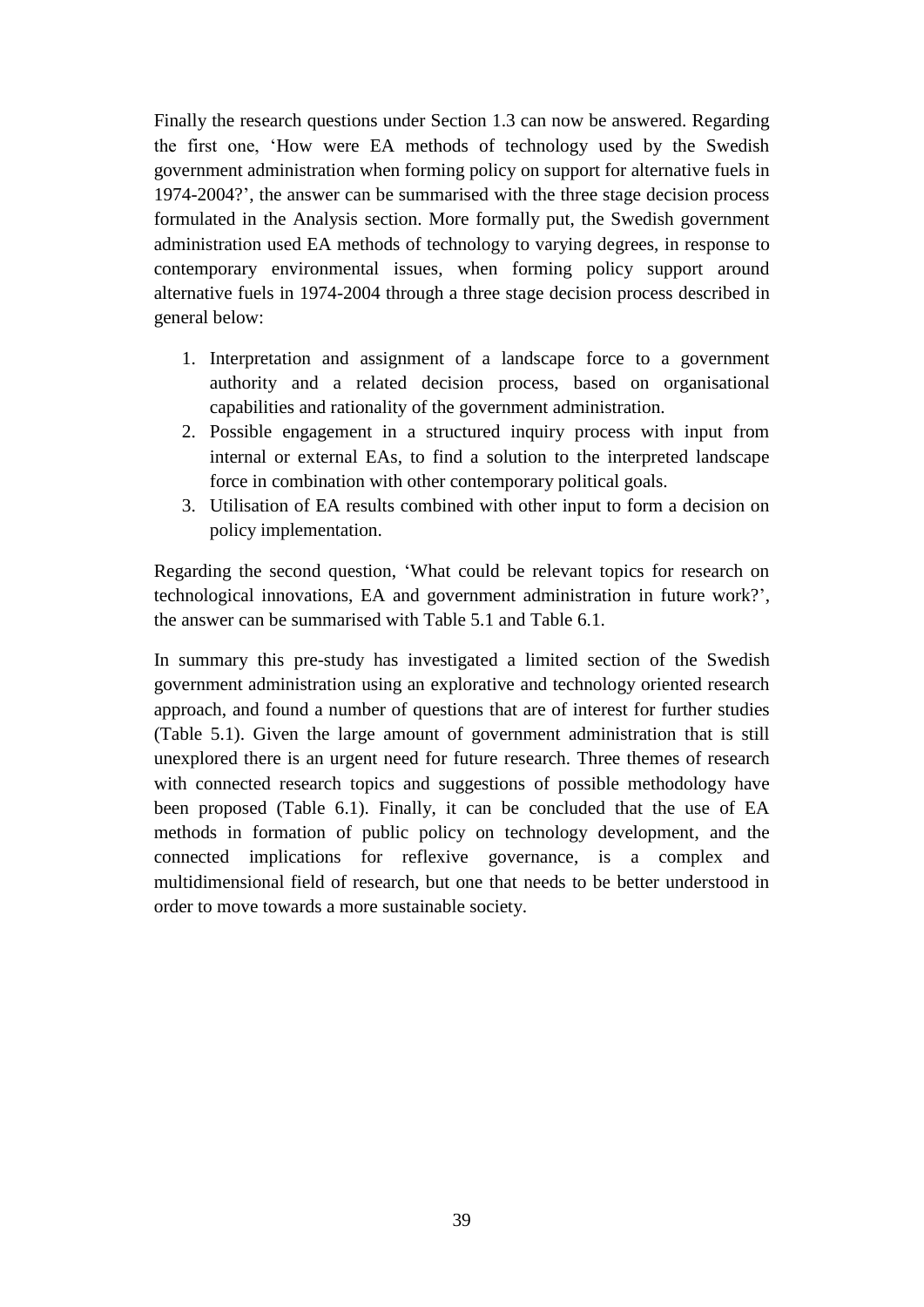# <span id="page-50-0"></span>**7. References**

Arnold, E. & Thuriaux, B., 1997. *The Biofuels Programme at KFB, 1991-1997,*  Stockholm: KFB.

Azar, C. & Sandén, B., 2011. The elusive quest for technology-neutral policies. *Environmental Innovation and Societal Transitions,* 1(1), pp. 135-139.

Bergek, A. et al., 2008b. Analyzing the functional dynamics of technological innovation systems: A scheme of analysis. *Research Policy,* 37(3), pp. 407-429.

Bergek, A., Jacobsson, S. & Sandén, B. A., 2008a. 'Legitimation' and 'development of positive externalities': two key processes in the formation phase of technological innovation systems. *Technology Analysis & Strategic Management,* 20(5), pp. 575-592.

Eckerberg, K. et al., 2005. *Understanding LIP in Context,* Stockholm: Swedish Environmental Protection Agency.

EFUD, 1977. *SOU 1977:56 Energi - program för forskning, utveckling, demonstration,* Stockholm.

Ekelund, M. et al., 1993. *Nordiska GasBuss Projektet, Projekt II, Slutrapport mm,*  Stockholm:KFB.

EPK, 1974a. *SOU 1974:72 Energiforskning, program för forskning och utveckling,* Stockholm.

EPK, 1974b. *SOU 1974:75 Energiforskning, expermaterial avdelning C, energianvändning för transporter och samfärdsel,* Stockholm.

EPU, 1974a. *SOU 1974:64 Energi 1985 2000,* Stockholm.

EPU, 1974b. *SOU 1974:65 Energi 1985 2000, bilaga,* Stockholm.

Etanolutredningen, 1980. *Ds Jo 1980:7 Etanol ur jordbruksprodukter,* Stockholm: Ministry of Agriculture.

Finnveden, G. & Moberg, Å., 2005. Environmental systems analysis tools - an overview. *Journal of Cleaner Production,* Volume 13, pp. 1165-1173.

Fogelberg, H. & Sandén, B. A., 2008. Understanding reflexive systems of innovation: An analysis of Swedish nanotechnology discourse and organization. *Technology Analysis & Strategic Management,* 20(1), pp. 65 - 81.

Geels, F. W., 2002. Technological transitions as evolutionary reconfiguration processes: A multi-level perspective and a case-study. *Research Policy,* 31(8-9), p. 1257–1274.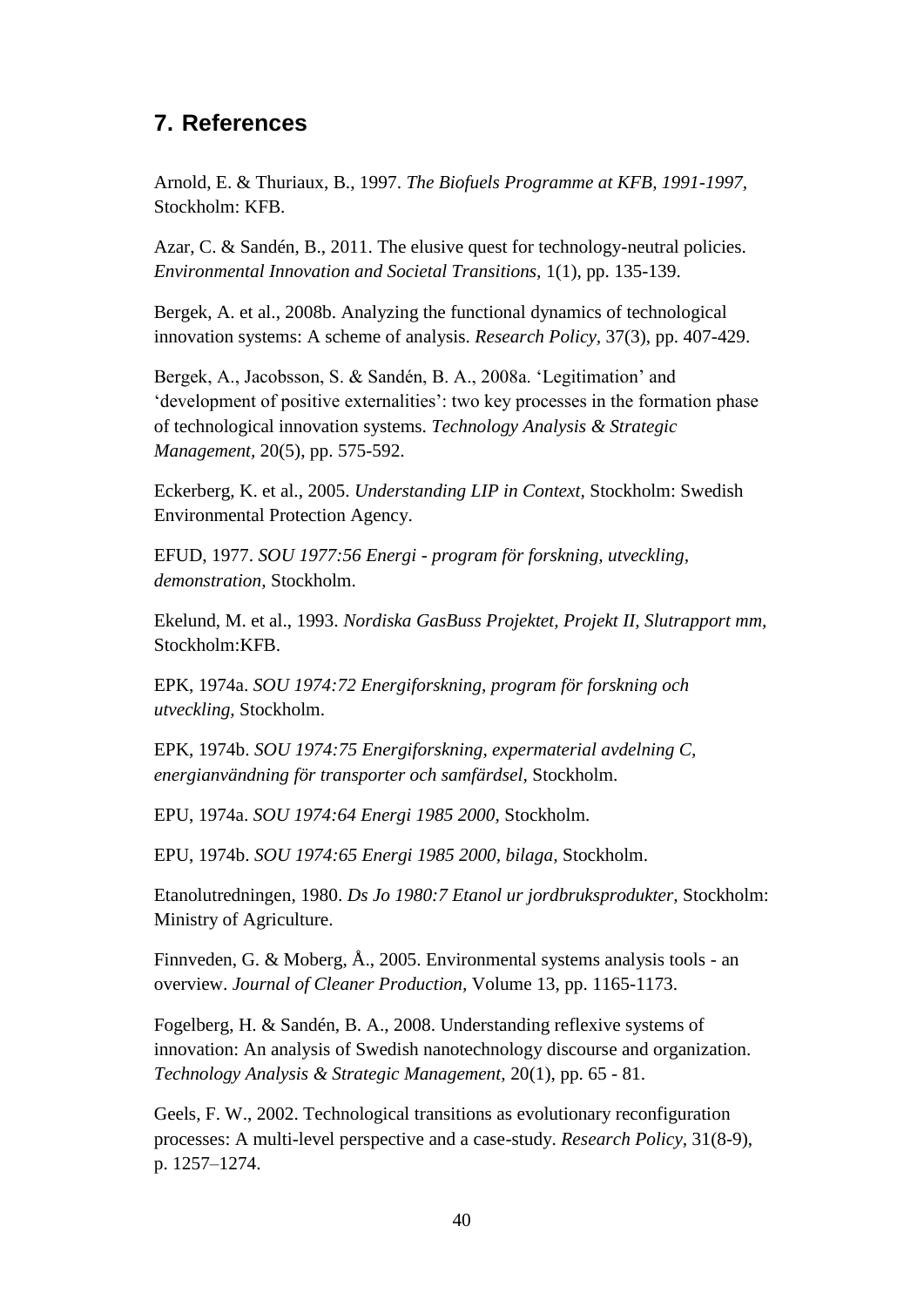Geels, F. W. & Schot, J., 2007. Typology of sociotechnical transition pathways. *Research Policy,* 36(3), p. 399–417.

Grübler, A., 1998. *Technology and global change.* Cambridge: Cambridge Univ. Press.

Hillman, K., Nilsson, M., Rickne, A. & Magnusson, T., 2011. Fostering sustainable technologies: a framework for analysing the governance of innovation systems. *Science and Public Policy,* 38(5), pp. 403-415.

Jönsson, H., 2006. *Vätgasens historia i Sverige: aktörer och aktiviteter inom vätgas- och bränslecellsområdet mellan 1960 och 2005,* Gothenburg: Chalmers University of Technology.

KFB, 1995. *Flottförsök med 32 etanolbussar vid AB Stockholms Lokaltrafik,*  Stockholm: KFB.

Löfgren, I., 2010. *Så styrs landstingen.* [Online] Available at: http://www.skl.se/kommuner\_och\_landsting/om\_landsting\_och\_regioner/sa\_styrs \_landstingen [Accessed 10 May 2012].

MAK, 1986. *SOU 1986:51 Alkoholer som motorbränsle,* Stockholm.

Ministry of Communications, 1988. *Prop. 1987/88:50 Om trafikpolitiken inför 1990-talet,* Stockholm.

Ministry of Communications, 1994. *Dir. 1994:140 Uppdrag att utarbeta en nationell plan för kommunikationerna i Sverige,* Stockholm.

Owens, S., 2005. Making a difference? Some perspectives on environmental research and policy. *Transactions of the Institute of British Geographers,* 30(3), pp. 287-292.

Pilli-Sihvola, K. et al., 2010. *Survey on the use of climate scenarios and climate change research information in decision making in Finland, Sweden, and Norway.* [Online] Available at: http://www.naturvardsverket.se/sv/Start/Forskning/Forskning-formiljomalen/EU--och-internationell-forskning/CIRCLE/ [Accessed 11 April 2012].

Ponting, C., 1992. *A green history of the world : The environment and the collapse of great civilizations.* London: Penguin books.

Rehnlund, B. et al., 2004. *Framtida möjligheter med nya drivmedel - en utvärdering av LIP-finansierade åtgärder inom alternativa drivmedel ,*  Stockholm: Swedish EPA.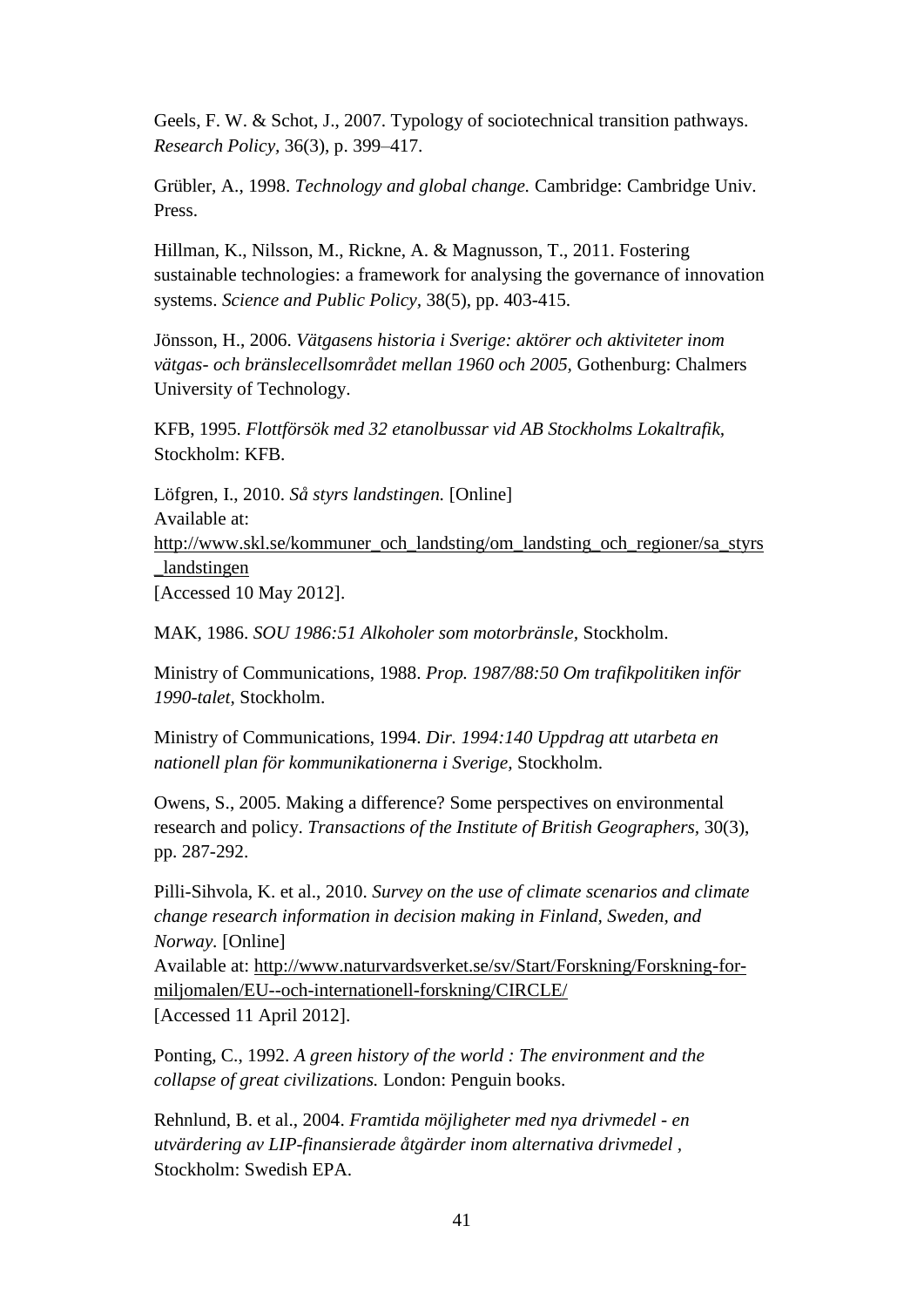Rydén, C., 1995. *Flottförsök med 32 etanolbussar vid AB Stockholms Lokaltrafik,*  Stockholm: KFB.

Sandén, B. A. & Jonasson, K. M., 2005. *Variety Creation, Growth and Selection Dynamics in the Early Phases of a Technological Transition: The Development of Alternative Transport Fuels in Sweden 1974-2004.* Gothenburg: Chalmers University of Technology.

SKL, 2012. *Om kommuner.* [Online] Available at: http://www.skl.se/kommuner\_och\_landsting/om\_kommuner [Accessed 10 May 2012].

Sköllerhorn, E. & Hanberger, A., 2004. *LIP och lokalt miljöarbete,* Stockholm: Swedish EPA.

SMAB, 1978. *Methanol as motor fuel,* Stockholm: Svensk Metanolutveckling AB.

Statens Energiverk, 1986. *Motoralkoholer i Sverige: Tekniska och ekonomiska förutsättningar,* Stockholm: Statens Energiverk (former equivalent to the Energy Agency).

Swedish EPA, 2011. *Vem gör vad?.* [Online] Available at: http://miljomal.nu/Undre-meny/Vem-gor-vad/ [Accessed 23 February 2011].

Swedish Government, 1974. *Prop. 1974:69 Angående vissa energibesparande åtgärder,* Stockholm.

Swedish Government, 1975. *Prop. 1975:30 Regeringens proposition om enerighushållningen m.m.,* Stockholm.

Swedish Government, 1979. *Prop. 1978/79:115 Om riktlinjer för energipolitiken,*  Stockholm.

Swedish Government, 1980. *Prop. 1979/80:170 Om vissa energifrågor,*  Stockholm.

Swedish Government, 1981. *Prop. 1980/81:90 Om riktlinjer för energipolitiken,*  Stockholm.

Swedish Government, 1986. *Prop 1985/86:102 Om vissa åtgärder för omställning av energisystemet,* Stockholm.

Swedish Government, 1991a. *Prop. 1990/91:88 Om energipolitiken,* Stockholm.

Swedish Government, 1991b. *Prop. 1990/91:90 En god livsmiljö,* Stockholm.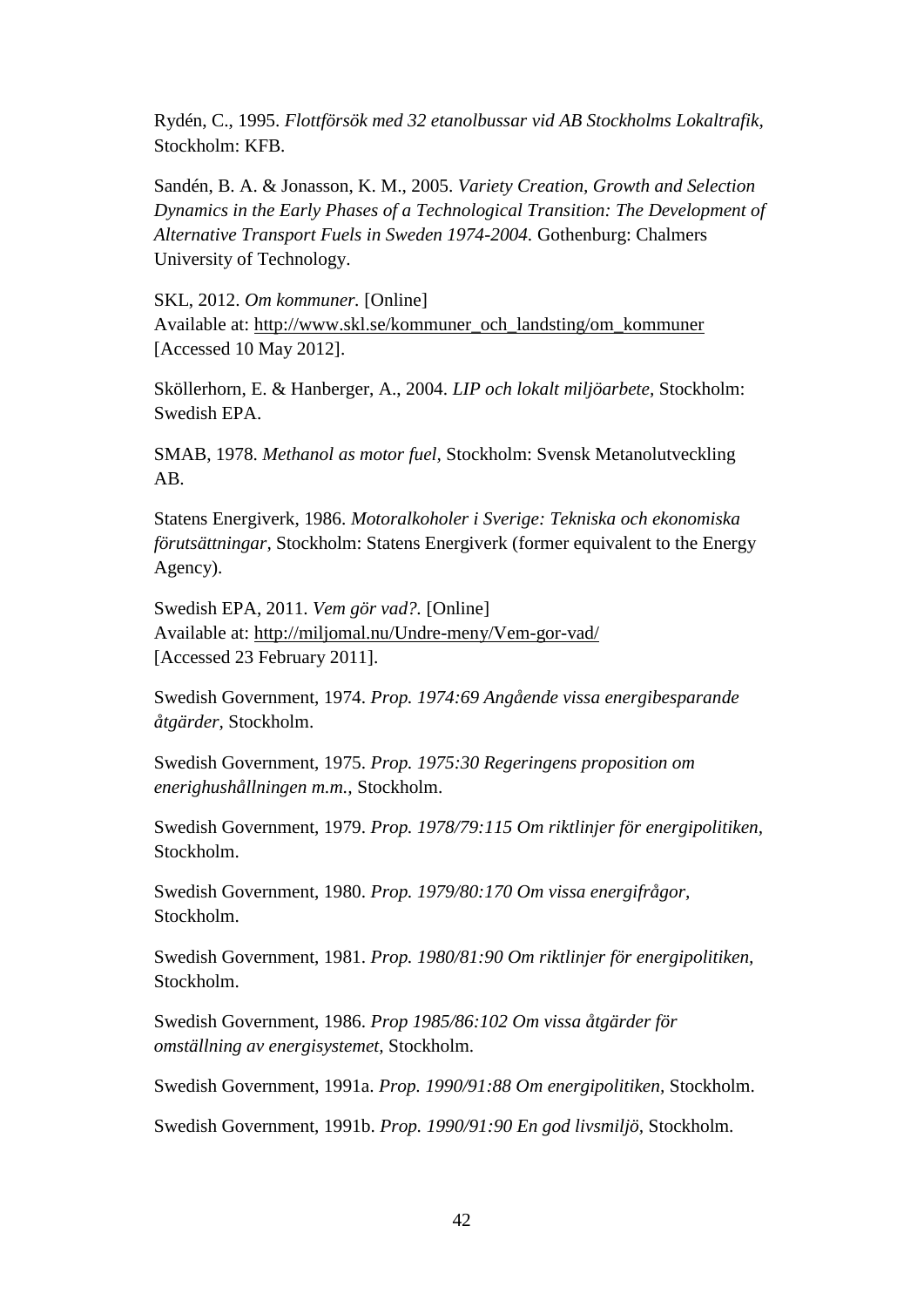Swedish Government, 1993. *Prop. 1992/93:179 Om åtgärder mot klimatpåverkan m.m.,* Stockholm.

Swedish Government, 1994. *Prop. 1993/94:111 Med sikte på hållbar utveckling; Genomförande av besluten vid FN:s konferens om miljö och utveckling - UNCED,*  Stockholm.

Swedish Government, 1997a. *Skr. 1996/97:50 På väg mot ett ekologiskt hållbart samhälle,* Stockholm.

Swedish Government, 1997b. *Prop. 1996/97:84 En uthållig energiförsörjning,*  Stockholm.

Swedish Government, 1997c. *Prop. 1996/97:150 1997 års ekonomiska vårproposition,* Stockholm.

Swedish Government, 1998a. *Prop. 1997/98:56 Transportpolitik för en hållbar utveckling,* Stockholm.

Swedish Government, 1998b. *Skr. 1997/98:13 Ekologisk hållbarhet,* Stockholm.

Swedish Government, 1998c. *Prop. 1997/98:1 Budgetpropositionen för 1998,*  Stockholm.

Swedish Government, 2002a. *Prop. 2001/02:55 Sveriges klimatstrategi,*  Stockholm.

Swedish Government, 2002b. *Prop. 2001/02:1 Budgetpropositionen för 2002,*  Stockholm.

Swedish Government, 2009. *How laws are made.* [Online] Available at: http://www.sweden.gov.se/sb/d/2854/a/19197 [Accessed 10 May 2012].

Swedish Government, 2011. *Lagstiftningsprocessen, från initiativ till beslut.*  [Online] Available at: http://www.regeringen.se/sb/d/1522 [Accessed 10 May 2012].

Swedish Government, 2012. *Så styrs Sverige.* [Online] Available at: http://www.regeringen.se [Accessed 10 May 2012].

Swedish Parliament, 2012. *Så funkar riksdagen.* [Online] Available at: http://www.riksdagen.se [Accessed 10 May 2012].